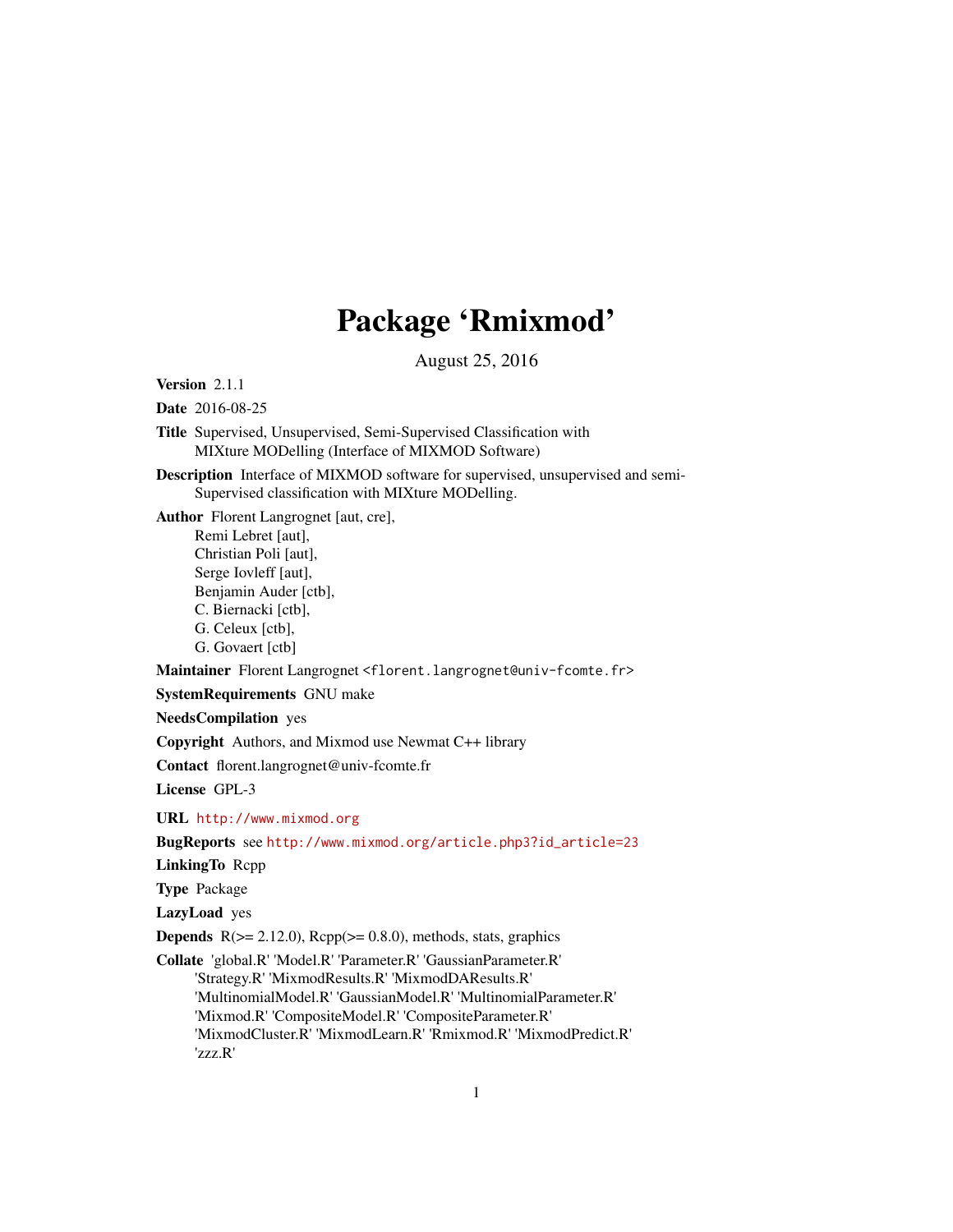Repository CRAN Date/Publication 2016-08-25 17:59:24

## R topics documented:

| 3                                                                                                                      |
|------------------------------------------------------------------------------------------------------------------------|
| $\overline{5}$                                                                                                         |
| 6                                                                                                                      |
| 6                                                                                                                      |
| 7                                                                                                                      |
| 8                                                                                                                      |
| $\overline{Q}$                                                                                                         |
| 9                                                                                                                      |
| 10                                                                                                                     |
| 10                                                                                                                     |
| 11                                                                                                                     |
| 11                                                                                                                     |
| 12                                                                                                                     |
| 13                                                                                                                     |
| 13                                                                                                                     |
| 14                                                                                                                     |
| 15                                                                                                                     |
| 15                                                                                                                     |
| 16                                                                                                                     |
| 17                                                                                                                     |
| 17                                                                                                                     |
|                                                                                                                        |
| 18                                                                                                                     |
| 19                                                                                                                     |
| 20                                                                                                                     |
| 22                                                                                                                     |
| 23                                                                                                                     |
| 25                                                                                                                     |
| 26                                                                                                                     |
| 27                                                                                                                     |
| 28                                                                                                                     |
| 29                                                                                                                     |
| 30                                                                                                                     |
| $mixmodStrategy \dots \dots \dots \dots \dots \dots \dots \dots \dots \dots \dots \dots \dots \dots \dots \dots$<br>31 |
| 33                                                                                                                     |
| 34                                                                                                                     |
| 34                                                                                                                     |
| 35                                                                                                                     |
| 35                                                                                                                     |
| 36                                                                                                                     |
| 36                                                                                                                     |
| 37<br>plot                                                                                                             |
| 38                                                                                                                     |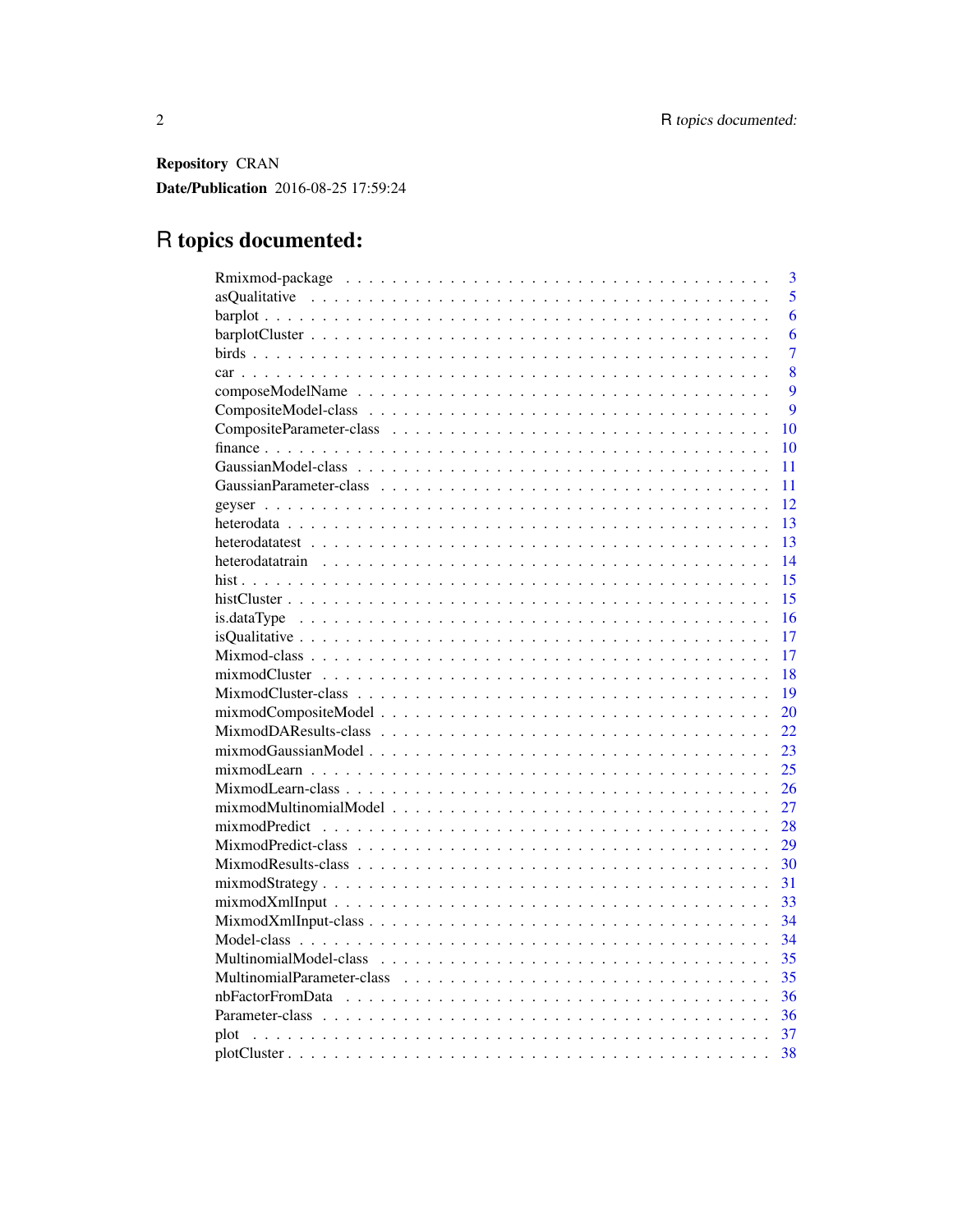## <span id="page-2-0"></span>Rmixmod-package 3

Rmixmod-package *Rmixmod a MIXture MODelling package*

#### Description

Rmixmod is a package based on the existing MIXMOD software. MIXMOD is a tool for fitting a mixture model of multivariate gaussian or multinomial components to a given data set with either a clustering, a density estimation or a discriminant analysis point of view.

## Details

| Package:  | Rmixmod                |
|-----------|------------------------|
| Type:     | Package                |
| Version:  | 2.0.1                  |
| Date:     | 2013-12-05             |
| License:  | $GPL-3 + file LICENSE$ |
| LazyLoad: | ves                    |

The general purpose of the package is to discover, or explain, group structures in multivariate data sets with unknown (cluster analysis or clustering) or known class discriminant analysis or classification). It is an exploratory data analysis tool for solving clustering and classification problems. But it can also be regarded as a semi-parametric tool to estimate densities with Gaussian mixture distributions and multinomial distributions.

Mathematically, mixture probability density function (pdf)  $f$  is a weighted sum of  $K$  components densities :

$$
f(\mathbf{x}_i|\theta) = \sum_{k=1}^K p_k h(\mathbf{x}_i|\lambda_k)
$$

where  $h(|\lambda_k)$  denotes a d-dimensional distribution parametrized by  $\lambda_k$ . The parameters are the mixing proportions  $p_k$  and the component of the distribution  $\lambda_k$ .

In the Gaussian case, h is the density of a Gaussian distribution with mean  $\mu_k$  and variance matrix  $\Sigma_k$ , and thus  $\lambda_k = (\mu_k, \Sigma_k)$ .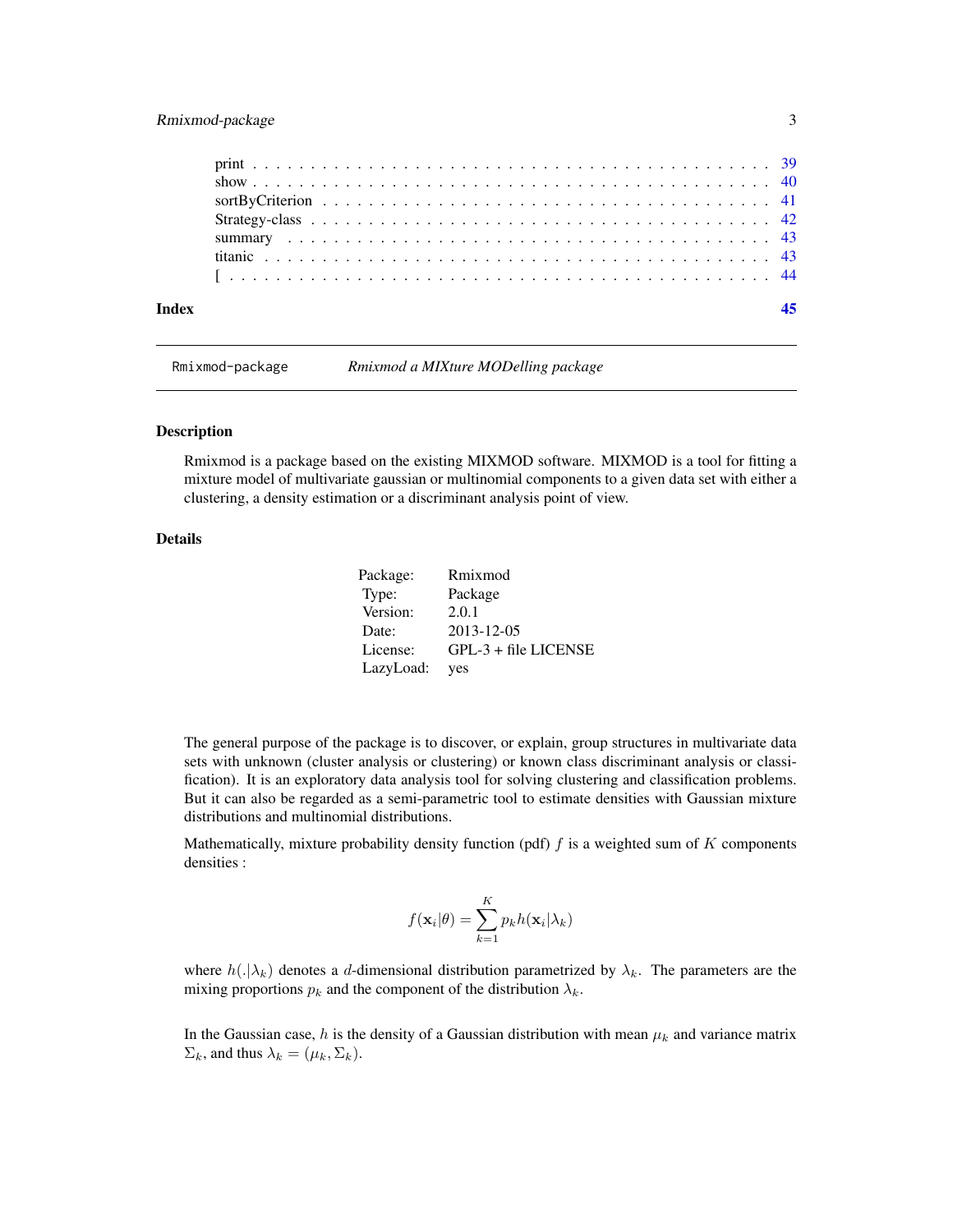In the qualitative case, h is a multinomial distribution and  $\lambda_k = (a_k, \epsilon_k)$  is the parameter of the distribution.

Estimation of the mixture parameters is performed either through maximum likelihood via the EM (*Expectation Maximization*, Dempster et al. 1977), the SEM (*Stochastic EM*, Celeux and Diebolt 1985) algorithm or through classification maximum likelihood via the CEM algorithm (*Clustering EM*, Celeux and Govaert 1992). These three algorithms can be chained to obtain original fitting strategies (e.g. CEM then EM with results of CEM) to use advantages of each of them in the estimation process. As mixture problems usually have multiple relative maxima, the program will produce different results, depending on the initial estimates supplied by the user. If the user does not input his own initial estimates, some initial estimates procedures are proposed (random centers for instance).

It is possible to constrain some input parameters. For example, dispersions can be equal between classes, etc.

In the Gaussian case, fourteen models are implemented. They are based on the eigenvalue decomposition, are most generally used. They depend on constraints on the variance matrix such as same variance matrix between clusters, spherical variance matrix... and they are suitable for data sets in any dimension.

In the qualitative case, five multinomial models are available. They are based on a reparametrization of the multinomial probabilities.

In both cases, the models and the number of clusters can be chosen by different criteria : BIC (Bayesian Information Criterion), ICL (Integrated Completed Likelihood, a classification version of BIC), NEC (Entropy Criterion), or Cross-Validation (CV).

#### Author(s)

Author: Florent Langrognet and Remi Lebret and Christian Poli and Serge Iovleff, with contributions from C. Biernacki and G. Celeux and G. Govaert <contact@mixmod.org>

#### References

Biernacki C., Celeux G., Govaert G., Langrognet F., 2006. "Model-Based Cluster and Discriminant Analysis with the MIXMOD Software". Computational Statistics and Data Analysis, vol. 51/2, pp. 587-600.

#### Examples

```
## Not run:
 ## Clustering Analysis
 # load quantitative data set
 data(geyser)
 # Clustering in gaussian case
 xem1<-mixmodCluster(geyser,3)
 summary(xem1)
 plot(xem1)
 hist(xem1)
 # load qualitative data set
```
data(birds) # Clustering in multinomial case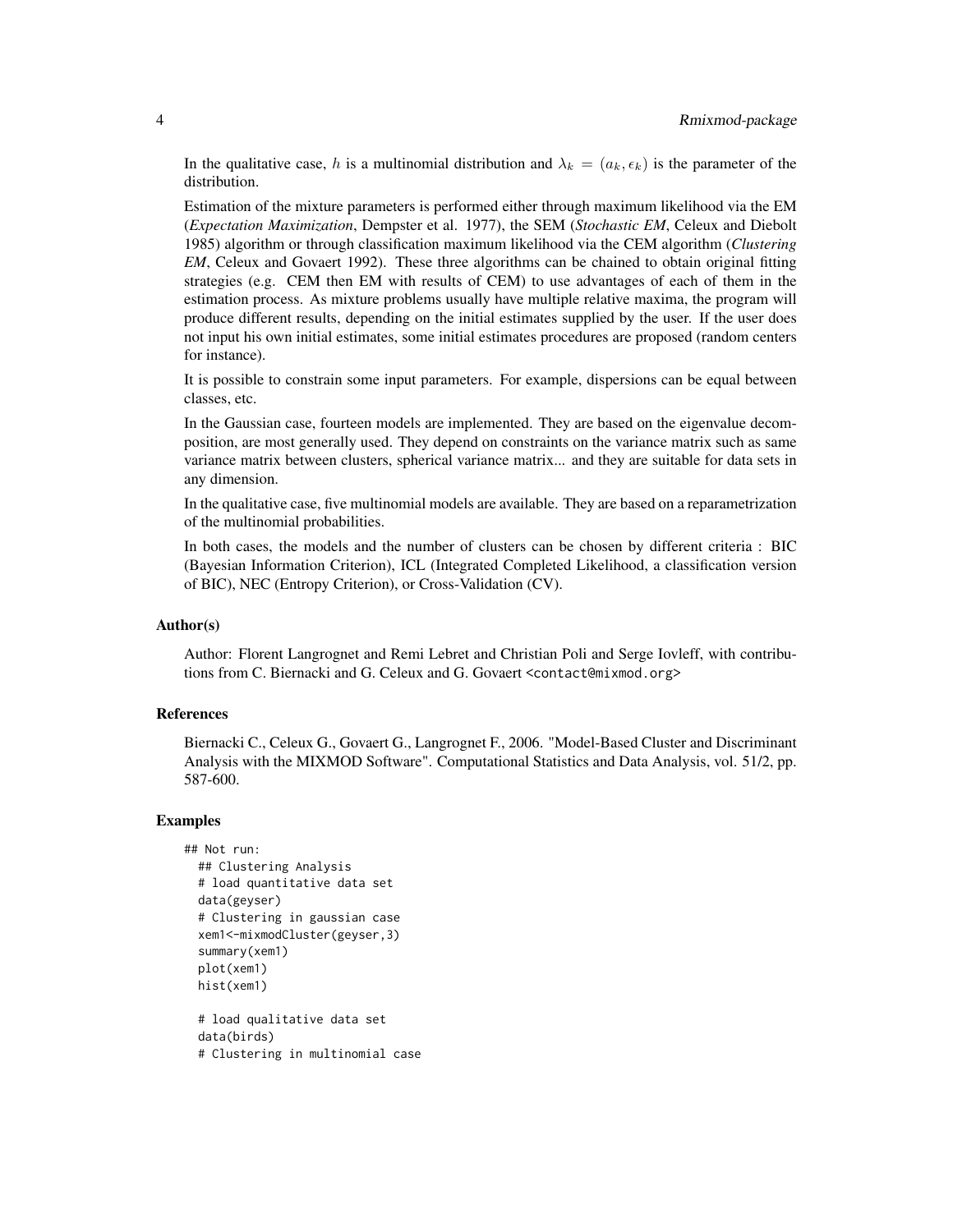## <span id="page-4-0"></span>asQualitative 5

```
xem2<-mixmodCluster(birds, 2)
summary(xem2)
barplot(xem2)
# load heterogeneous data set
data(finance)
# Clustering in composite case
xem3<-mixmodCluster(finance,2:6)
summary(xem3)
## Discriminant Analysis
# start by extract 10 observations from iris data set
remaining.obs<-sample(1:nrow(iris),10)
# then run a mixmodLearn() analysis without those 10 observations
learn<-mixmodLearn(iris[-remaining.obs,1:4], iris$Species[-remaining.obs])
# create a MixmodPredict to predict those 10 observations
prediction <- mixmodPredict(data=iris[remaining.obs,1:4], classificationRule=learn["bestResult"])
# show results
prediction
# compare prediction with real results
paste("accuracy= ",mean(as.integer(iris$Species[remaining.obs]) == prediction["partition"])*100
    ,"%",sep="")
```
## End(Not run)

| asOualitative | Convert a data frame containing integers to a qualitative data set with |
|---------------|-------------------------------------------------------------------------|
|               | <i>factors.</i>                                                         |

## Description

Convert a data frame containing integers to a qualitative data set with factors.

## Usage

```
asQualitative(x)
```
#### Arguments

x a vector or a matrix or a data frame

#### Value

a qualitative data set with factors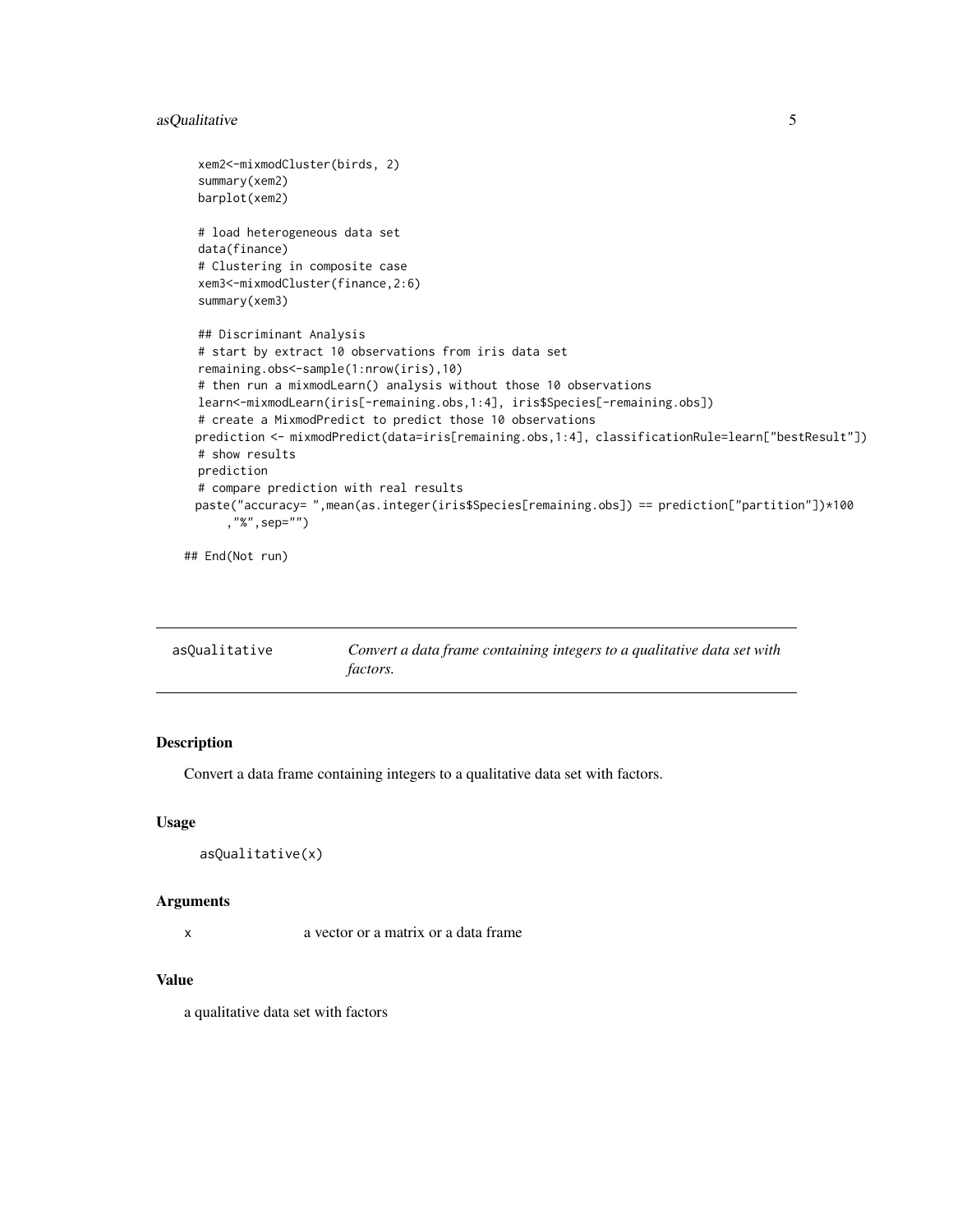<span id="page-5-1"></span><span id="page-5-0"></span>

Barplot of qualitative data from a [[Mixmod](#page-16-1)] object using parameters to plot probablities of modalities.

## Usage

```
barplot(height, ...)
```
## Arguments

| height                  | see examples below                                |
|-------------------------|---------------------------------------------------|
| $\cdot$ $\cdot$ $\cdot$ | further arguments passed to or from other methods |

## Details

Each line corresponds to one variable. Barplot is drawn for each cluster with the probabilities for each modality to be in that cluster.

## See Also

[barplot](#page-5-1)

#### Examples

```
data(birds)
  xem2 <- mixmodCluster(birds,2)
  barplot(xem2)
  barplot(xem2,variables=c(2,3,4))
  barplot(xem2,variables=c("eyebrow","collar"))
```
barplotCluster *Barplot of a class [*[MixmodResults](#page-29-1)*]*

## Description

Barplot of qualitative data object using parameters from a [[MixmodResults](#page-29-1)] to plot probablities of modalities.

## Usage

```
barplotCluster(x, data, variables = colnames(data),
 main = paste("Barplot of", variables), ...)
```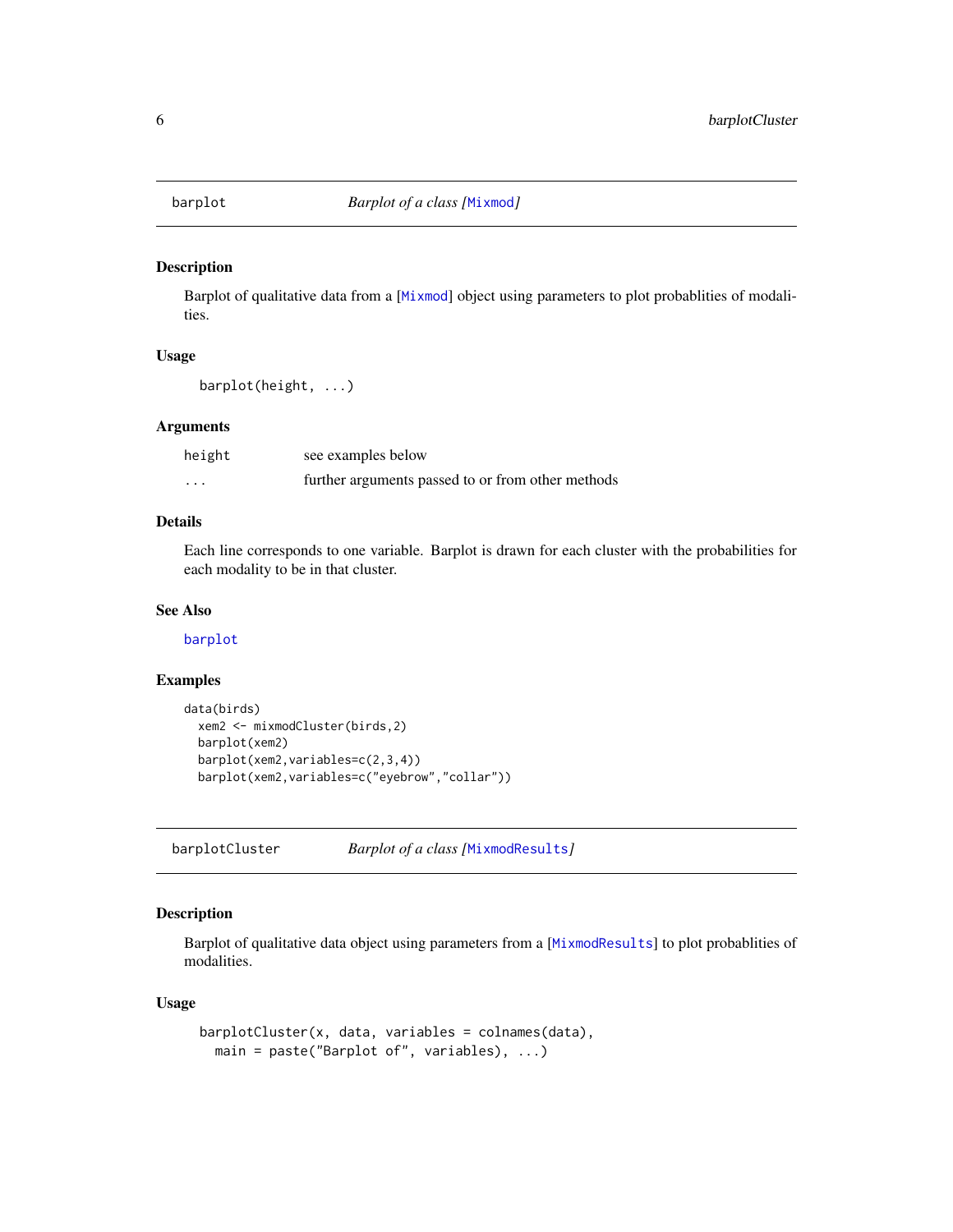#### <span id="page-6-0"></span>birds **7**

#### Arguments

| $\mathsf{x}$ | an object of class [MixmodResults]                                                                |
|--------------|---------------------------------------------------------------------------------------------------|
| data         | a vector or data frame containing a qualitative data set.                                         |
| variables    | list of variables names (or indices) to compute a barplot. All variables from data<br>by default. |
| main         | a list of title for the barplot. main must have the same length than variables.                   |
| $\cdot$      | further arguments passed to or from other methods                                                 |
|              |                                                                                                   |

## Details

Each line corresponds to one variable. A barplot is drawn for each cluster with the probabilities for each modality to be in that cluster.

## See Also

[barplot](#page-5-1)

## Examples

```
data(birds)
 xem <- mixmodCluster(birds,2)
 barplotCluster(xem["bestResult"], birds)
 barplotCluster(xem["bestResult"], birds, variables=c(2,3,4))
 barplotCluster(xem["bestResult"], birds, variables=c("eyebrow","collar"))
```
birds *Qualitative data : morphological description of birds*

#### Description

The dataset contains details on the morphology of birds (puffins). Each individual (bird) is described by 6 qualitative variables. One variable for the gender and 5 variables giving a morphological description of the birds. There is 69 puffins divided in 2 sub-classes: lherminieri (34) and subalaris (35).

#### Format

A data frame with 69 observations on the following 5 variables.

gender a numeric vector defining the gender (2 modalities, male or female).

eyebrow a numeric vector describing the eyebrow stripe (4 modalities).

collar a numeric vector describing the collar (5 modalities).

sub-caudal a numeric vector describing the sub-caudal (5 modalities).

border a numeric vector describing the border (3 modalities).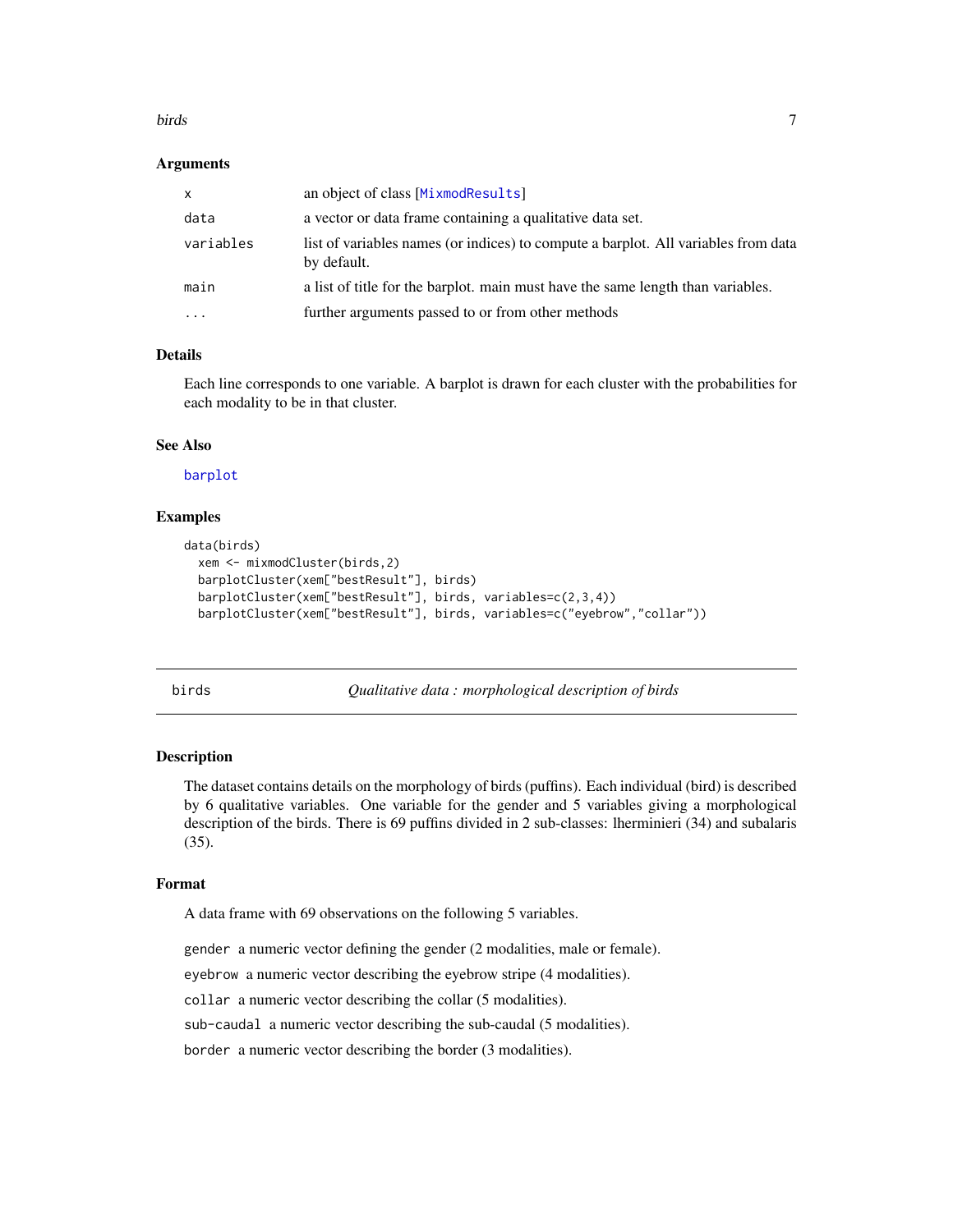## <span id="page-7-0"></span>Source

Bretagnolle, V., 2007. Personal communication, source: Museum.

#### Examples

data(birds)

#### car *Qualitative data : Car Evaluation*

## Description

Car Evaluation Database was derived from a simple hierarchical decision model originally developed for the demonstration of DEX, M. Bohanec, V. Rajkovic: Expert system for decision making.

#### Format

A data frame with 1728 observations on the following 6 variables.

buying the buying price (4 modalities: vhigh, high, med, low).

maint the price of the maintenance (4 modalities: vhigh, high, med, low).

doors the number of doors (4 modalities: 2, 3, 4, 5more).

persons the capacity in terms of persons to carry (3 modalities: 2, 4, more).

lug\_boot the size of luggage boot (3 modalities: small, med, big).

safety the estimated safety of the car (3 modalities: low, med, high).

acceptability the car acceptability (4 modalities: unacc, acc, good, vgood).

#### Source

Creator: Marko Bohanec Donors: Marko Bohanec & Blaz Zupan http://archive.ics.uci.edu/ml/datasets/Car+Evaluation

#### Examples

data(car)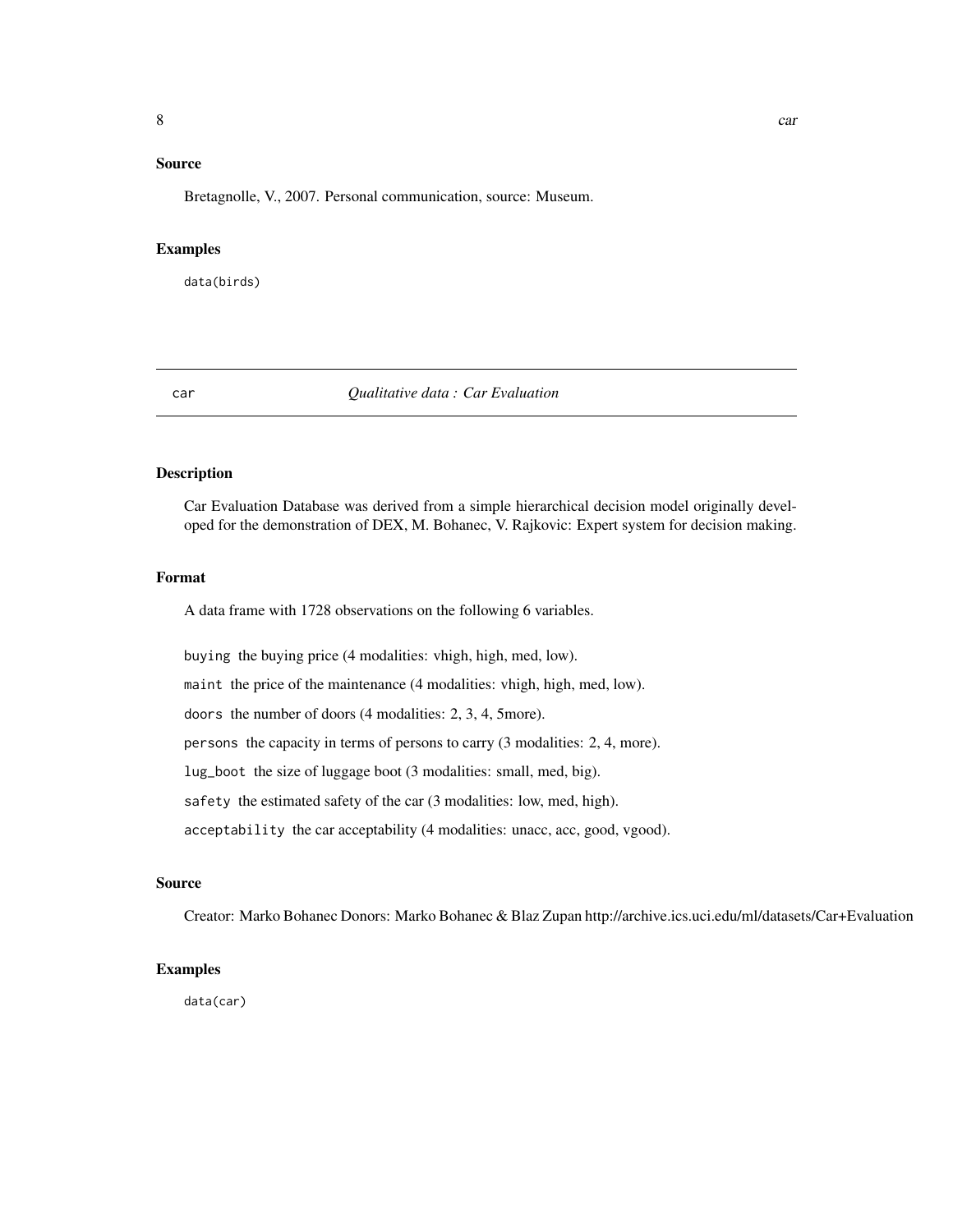<span id="page-8-0"></span>composeModelName *Get the heterogeneous model name using Gaussian and Multnomial model name*

## Description

Get the heterogeneous model name using Gaussian and Multnomial model name

## Usage

composeModelName(g\_modelname, m\_modelname)

## Arguments

| g_modelname | Name of Gaussian model    |
|-------------|---------------------------|
| m modelname | Name of Multinomial model |

## Value

name of heterogeneous model

<span id="page-8-1"></span>CompositeModel-class *Constructor of [*[CompositeModel](#page-8-1)*] class*

## Description

This class defines a Composite [Model](#page-33-1). Inherits the [Model] class.

## Details

variable.independency logical component.independency logical

```
new("CompositeModel")
 new("CompositeModel", listModels=c("Heterogeneous_pk_E_L_B","Heterogeneous_pk_Ekj_L_B") )
 new("CompositeModel", free.proportions=FALSE, variable.independency=TRUE )
 getSlots("CompositeModel")
```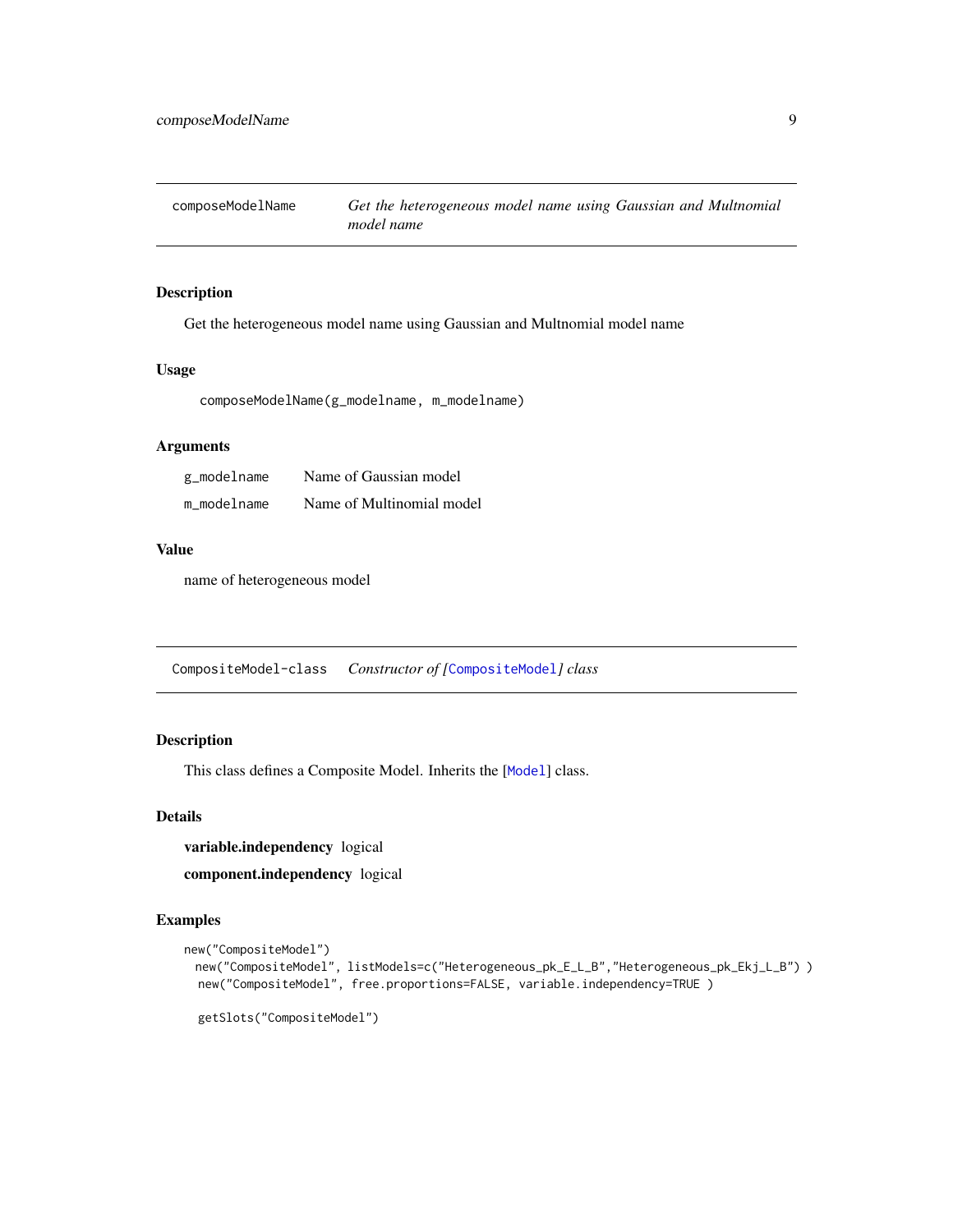```
CompositeParameter-class
```
*Constructor of [*[CompositeParameter](#page-9-1)*] class*

#### Description

This class defines parameters of a Heterogeneous Mixture Model. Inherits the [[Parameter](#page-35-1)] class.

#### Details

g\_parameter an object of class CompositeParameter

m\_parameter an object of class MultinomialParameter

#### Examples

```
new("CompositeParameter")
```

```
getSlots("CompositeParameter")
```
finance *Composite data : Financial health of companies*

#### **Description**

This data set is made up of 216 healthy firms and 212 bankruptcy firms (year 2002) and also 241 healthy firms and 220 bankruptcy firms (year 2003). Companies are described by four financial ratios expected to provide some meaningful information about their health: EBITDA/Total Assets, Value Added/Total Sales, Quick Ratio, Accounts Payable/Total Sales. This data set offers the possibility to predict the company's ability to cover its financial obligations and also to study its stability over the years.

#### Format

A data frame with 889 companies (rows) and 6 variables (columns).

Year categorical variable with two modalities  $(2002 \& 2003)$ .

Health categorical variable with two modalities (bankruptcy & healthy).

EBITDA.Total.Assets numeric variable.

Value.Added.Total.Sales numeric variable.

Quick.Ratio numeric variable.

Accounts.Payable.Total.Sales numeric variable.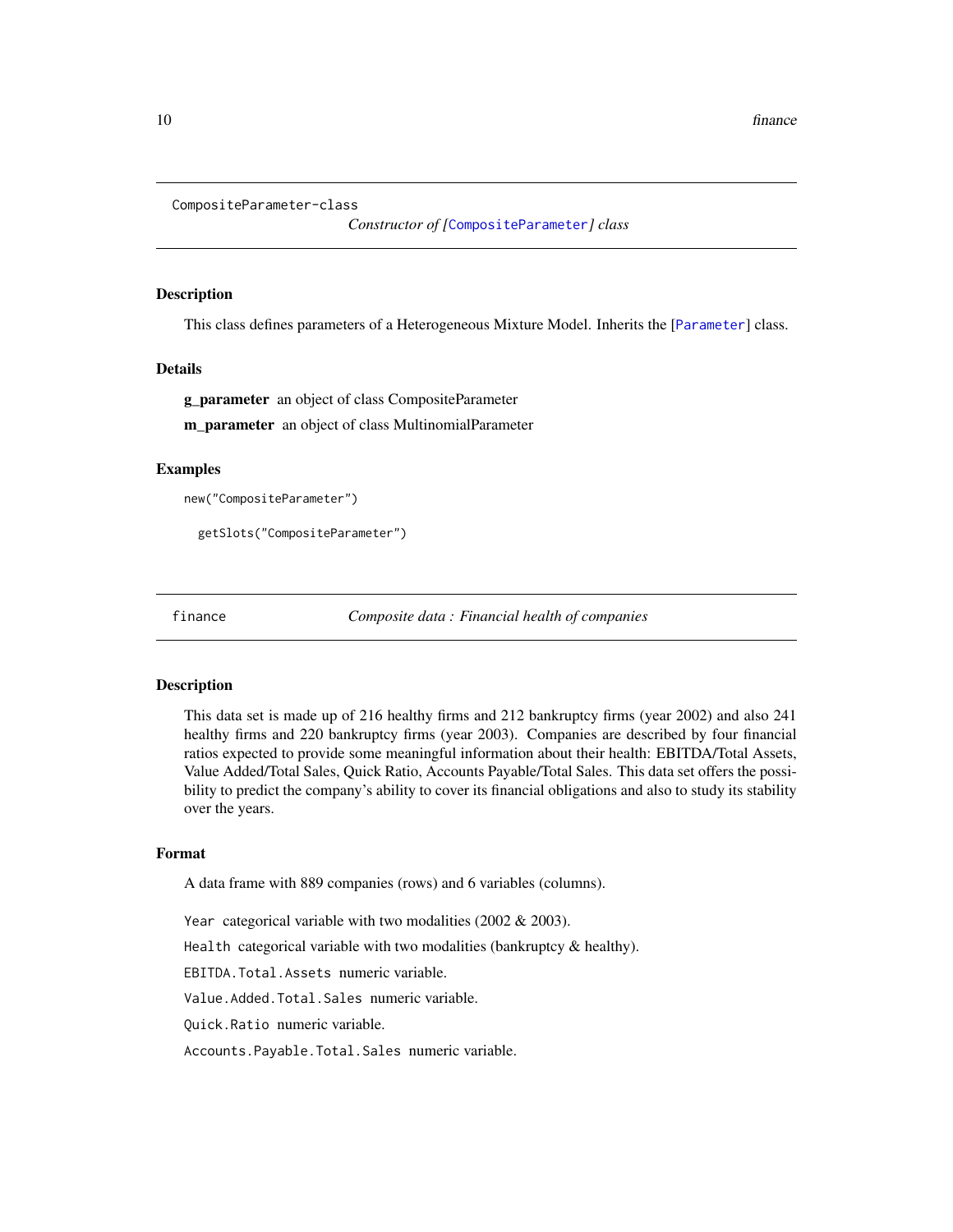#### <span id="page-10-0"></span>Source

Lourme A, Biernacki C (2011). *Simultaneous t-Model-Based Clustering for Data Differing over Time Period: Application for Understanding Companies Financial Health.* Case Studies in Business, Industry and Government Statistics, 4(2), 73-82.

Du Jardin P, S\'everin E (2010). *Dynamic analysis of the business failure process: a study of bankruptcy trajectories.* In Portuguese Finance Network. Ponte Delgada, Portugual.

#### Examples

data(finance) summary(finance)

<span id="page-10-1"></span>GaussianModel-class *Constructor of [*[GaussianModel](#page-10-1)*] class*

## Description

This class defines a gaussian Model. Inherits the [[Model](#page-33-1)] class.

## Details

family character defining a family of models.

#### Examples

```
new("GaussianModel")
 new("GaussianModel",family="general")
```

```
getSlots("GaussianModel")
```
<span id="page-10-2"></span>GaussianParameter-class

*Constructor of [*[GaussianParameter](#page-10-2)*] class*

#### Description

This class defines parameters of a Gaussian Mixture Model. Inherits the [[Parameter](#page-35-1)] class.

#### Details

mean a numeric vector containing mean of each cluster. variance a vector of matrix containing variance matrix of each cluster.

#### Examples

```
new("GaussianParameter")
```
getSlots("GaussianParameter")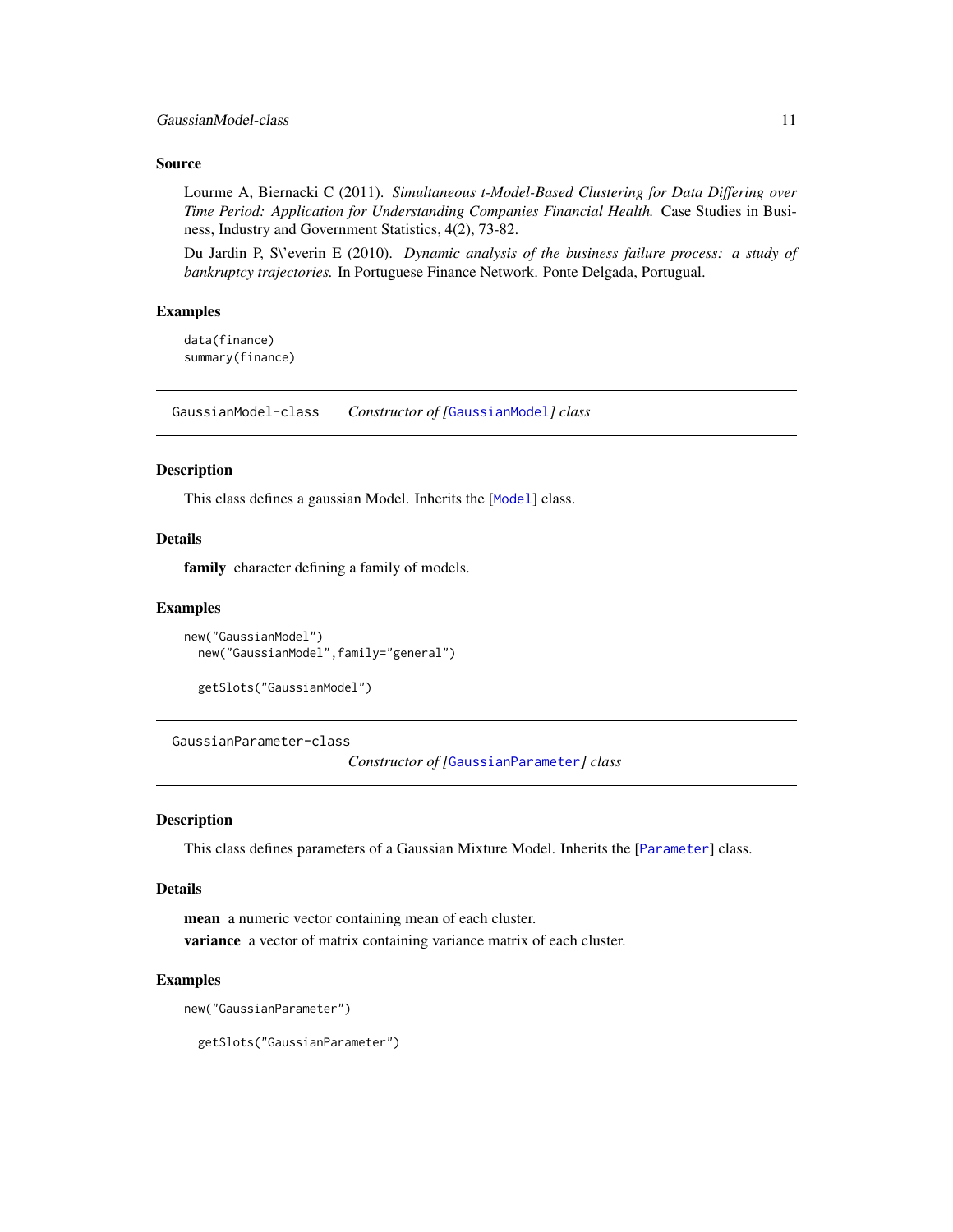<span id="page-11-0"></span>

The file geyser.rda contains 272 observations from the Old Faithful Geyser in the Yellowstone National Park. Each observation consists of two measurements : the duration (in minutes) of the eruption and the waiting time (in minutes) to the next eruption.

#### Format

A data frame with 272 observations on the following 2 variables.

Duration a numeric vector containing the duration (in minutes) of the eruption

Waiting.Time a numeric vector containing the waiting time (in minutes) to the next eruption

#### Details

Old Faithful erupts more frequently than any other big geyser, although it is not the largest nor the most regular geyser in the park. Its average interval between two eruptions is about 76 minutes, varying from 45 - 110 minutes. An eruption lasts from 1.1/2 to 5 minutes, expels 3,700 - 8,400 gallons (14,000 - 32,000 liters) of boiling water, and reaches heights of 106 - 184 feet (30 - 55m). It was named for its consistent performance by members of the Washburn Expedition in 1870. Old Faithful is still as spectacular and predictable as it was a century ago.

#### Source

<http://www.geyserstudy.org/geyser.aspx?pGeyserNo=OLDFAITHFUL>

#### References

Hardle, W. (1991). "Smoothing Techniques with Implementation in S". Springer-Verlag, New York. Azzalini, A. and Bowman, A. W. (1990). "A look at some data on the Old Faithful geyser". Applied Statistics 39, 357-365.

## Examples

data(geyser)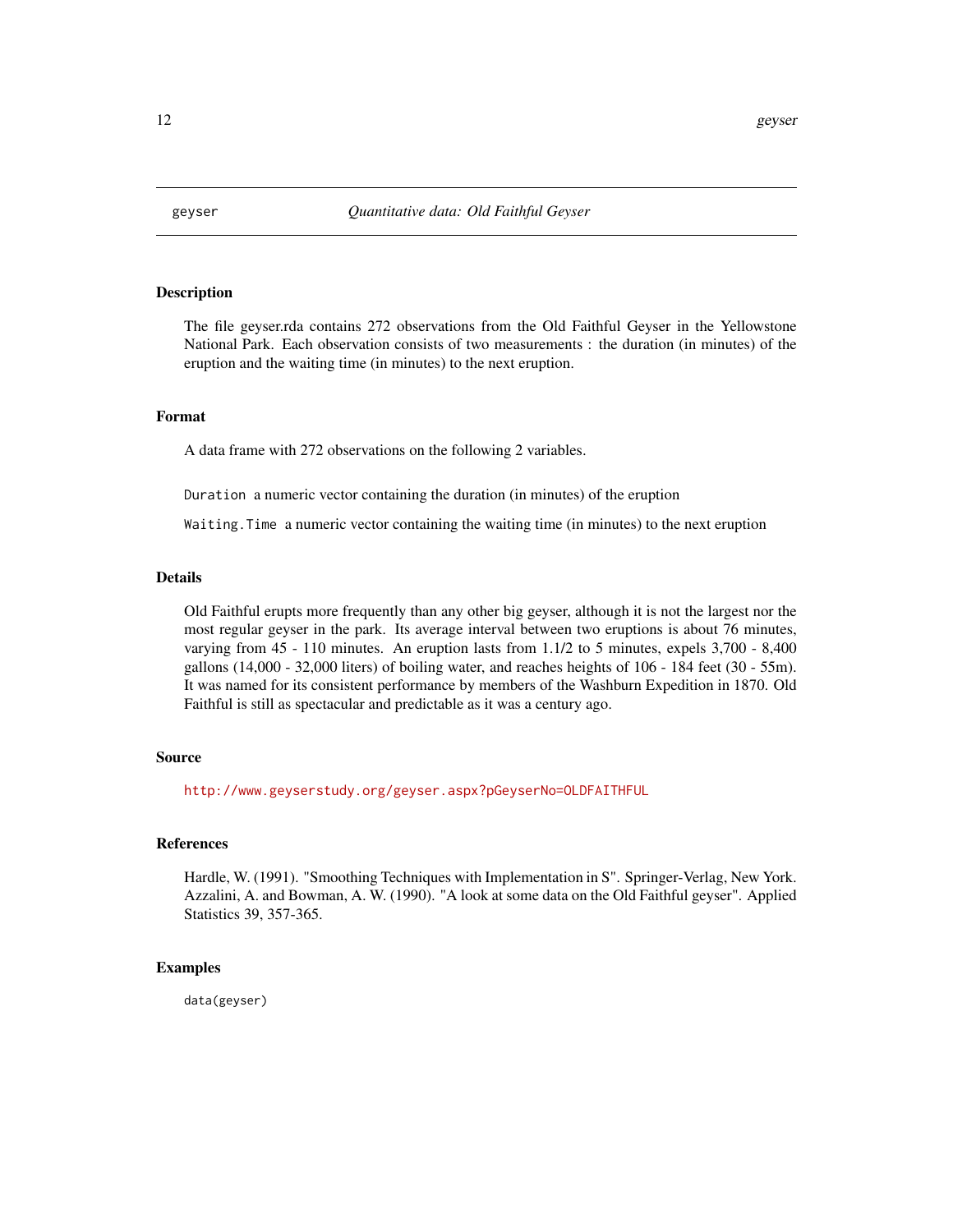<span id="page-12-0"></span>

The data set is made up of 5 variables: 3 categorical variables and 2 quantitative variables. The original data set contains 200 individuals. The training data set has 300 individuals while the testing data set has 100 individuals.

#### Format

A data frame with 200 individuals (rows) and 5 variables (columns).

- V1 categorical variable with two modalities  $(1 \& 2)$ .
- V2 categorical variable with two modalities  $(1 \& 2)$ .
- V3 categorical variable with two modalities  $(1 \& 2)$ .
- V4 numeric variable.
- V5 numeric variable.

#### See Also

[heterodatatrain](#page-13-1) and [heterodatatest](#page-12-1)

#### Examples

data(heterodata) summary(heterodata)

<span id="page-12-1"></span>heterodatatest *Composite data: A testing set*

#### Description

The data set is made up of 5 variables: 3 categorical variables and 2 quantitative variables. The testing data set has 100 individuals.

## Format

A data frame with 100 individuals (rows) and 5 variables (columns).

- V1 categorical variable with two modalities  $(1 \& 2)$ .
- V2 categorical variable with two modalities  $(1 \& 2)$ .
- V3 categorical variable with two modalities  $(1 \& 2)$ .
- V4 numeric variable.
- V5 numeric variable.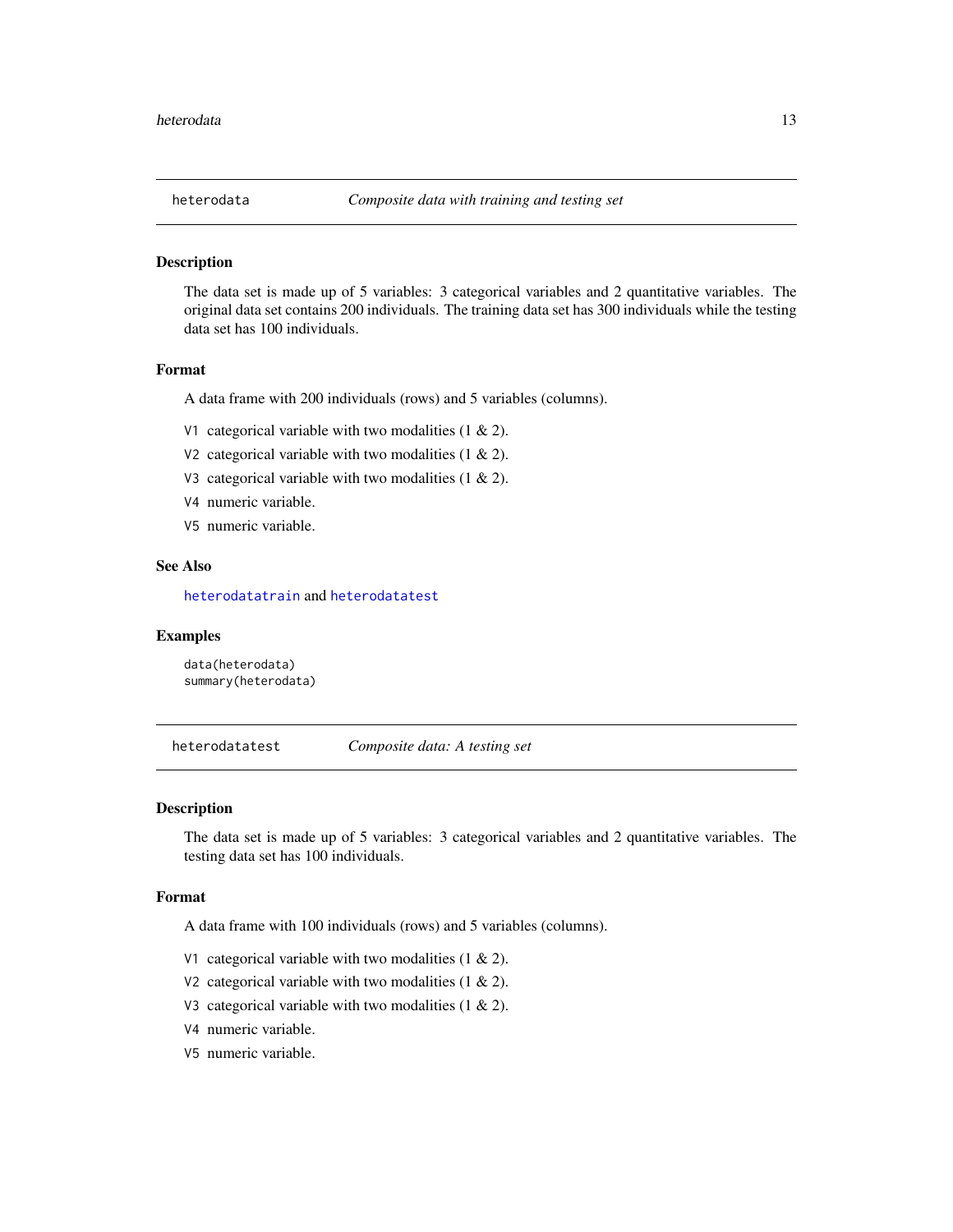## See Also

[heterodatatrain](#page-13-1)

## Examples

```
data(heterodatatest)
summary(heterodatatest)
```
<span id="page-13-1"></span>heterodatatrain *Composite data: A training set*

## Description

The data set is made up of 5 variables: 3 categorical variables and 2 quantitative variables. The training data set has 300 individuals.

## Format

A data frame with 300 individuals (rows) and 5 variables (columns).

- V1 categorical variable with two modalities  $(1 \& 2)$ .
- V2 categorical variable with two modalities (1 & 2).
- V3 categorical variable with two modalities  $(1 \& 2)$ .
- V4 numeric variable.
- V5 numeric variable.

## See Also

## [heterodatatest](#page-12-1)

```
data(heterodatatrain)
summary(heterodatatrain)
```
<span id="page-13-0"></span>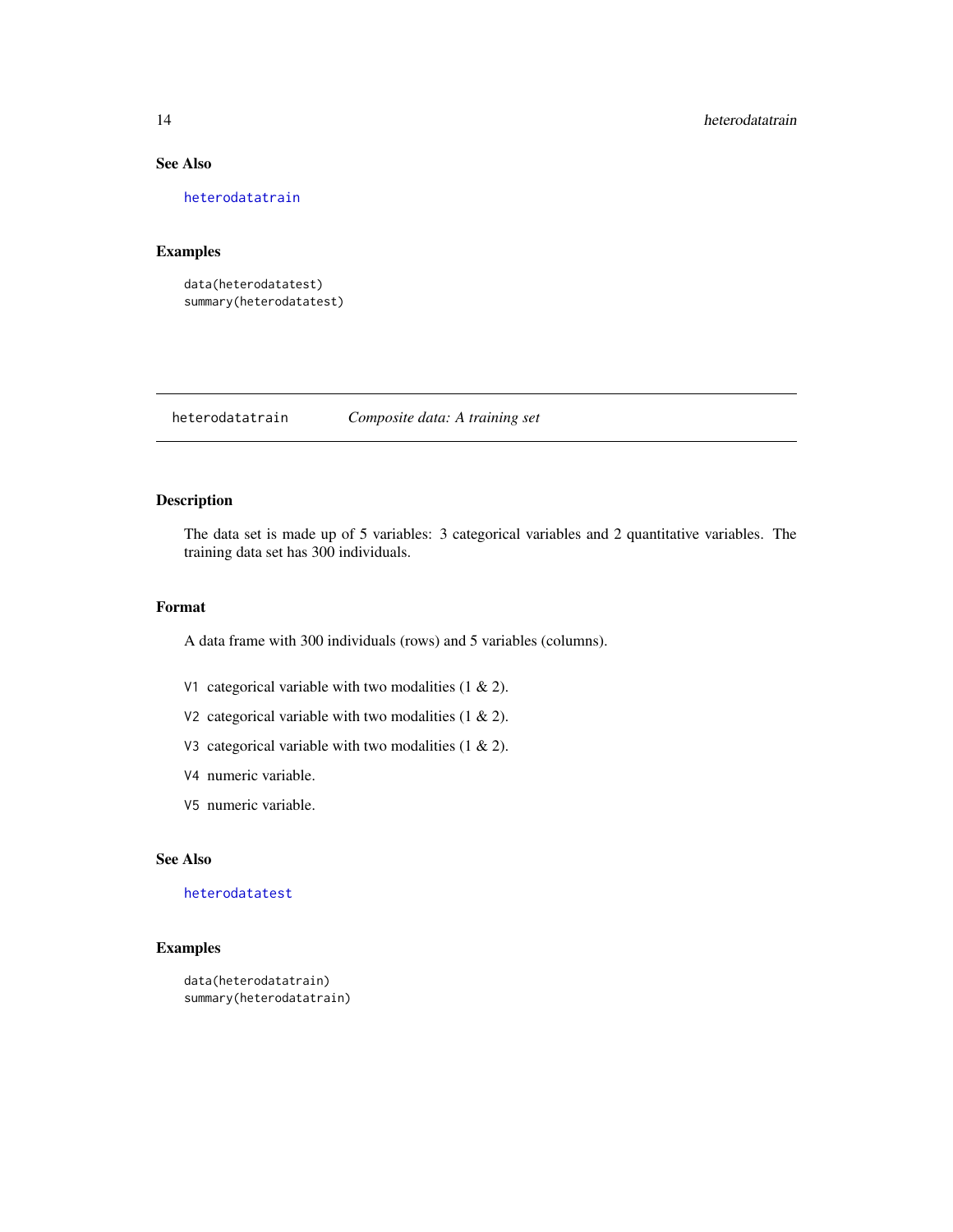<span id="page-14-1"></span><span id="page-14-0"></span>

Histograms of quantitative data from a [[Mixmod](#page-16-1)] object using parameters to plot densities.

## Arguments

| $\mathsf{x}$ | an object of class [Mixmod]                                                                         |
|--------------|-----------------------------------------------------------------------------------------------------|
| variables    | list of variables names (or indices) to compute a histogram. All variables from<br>data by default. |
| $\cdot$      | further arguments passed to or from other methods                                                   |

## Details

Data with the density of each cluster and the mixture density are drawn for each variable.

## See Also

[hist](#page-14-1)

## Examples

```
data(iris)
 xem <- mixmodCluster(iris[1:4],3)
 hist(xem)
 hist(xem,variables=c(1,3))
 hist(xem,variables=c("Sepal.Length","Sepal.Width"))
```
histCluster *Histogram of a class [*[MixmodResults](#page-29-1)*]*

## Description

Histograms of data object using parameters from a [[MixmodResults](#page-29-1)] to plot densities.

## Usage

```
histCluster(x, data, variables = colnames(data),
 xlab = rep("", length(variables)),
 main = paste("Histogram of", variables), hist_x_dim=10000, ...)
```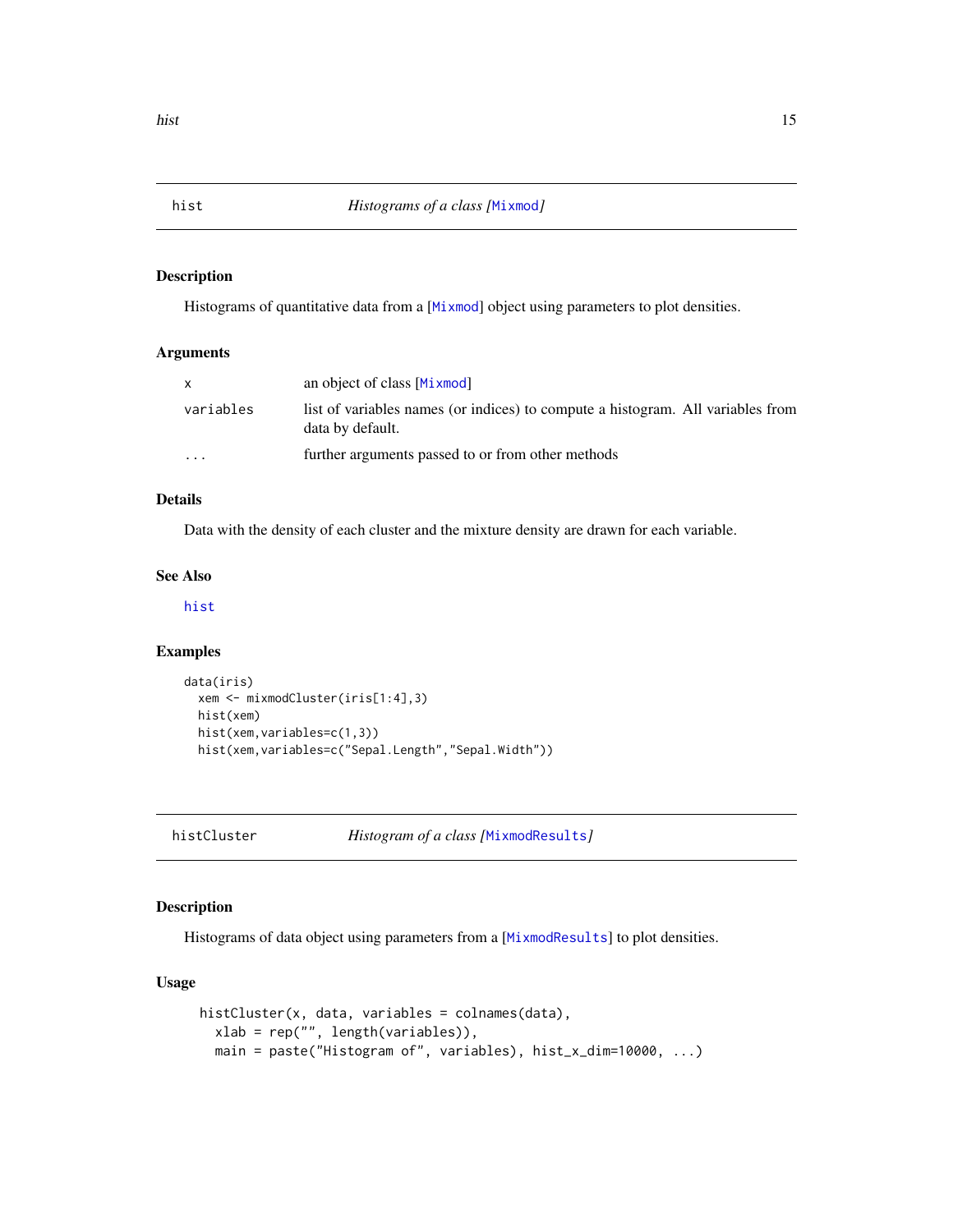## <span id="page-15-0"></span>Arguments

| $\mathsf{x}$ | an object of class [MixmodResults]                                                                  |
|--------------|-----------------------------------------------------------------------------------------------------|
| data         | a vector or data frame containing a quantitative data set.                                          |
| variables    | list of variables names (or indices) to compute a histogram. All variables from<br>data by default. |
| xlab         | a list of title for the x axis. xlab must have the same length than variables.                      |
| main         | a list of title for the histogram. main must have the same length than variables.                   |
| hist_x_dim   | number of values on the x axis.                                                                     |
| $\cdot$      | further arguments passed to or from other methods                                                   |

## Details

Data with the density of each cluster and the mixture density are drawn for each variable.

## See Also

[hist](#page-14-1)

## Examples

```
data(geyser)
  xem1 <- mixmodCluster(geyser,3)
  ## Not run: histCluster(xem1["bestResult"], geyser)
  histCluster(xem1["bestResult"], geyser, variables=1)
```
is.dataType *Say if a data frame is quantitative, qualitative or composite*

## Description

Say if a data frame is quantitative, qualitative or composite

## Usage

```
is.dataType(x)
```
## Arguments

x a vector, a factor or a data frame

## Value

a string with the data type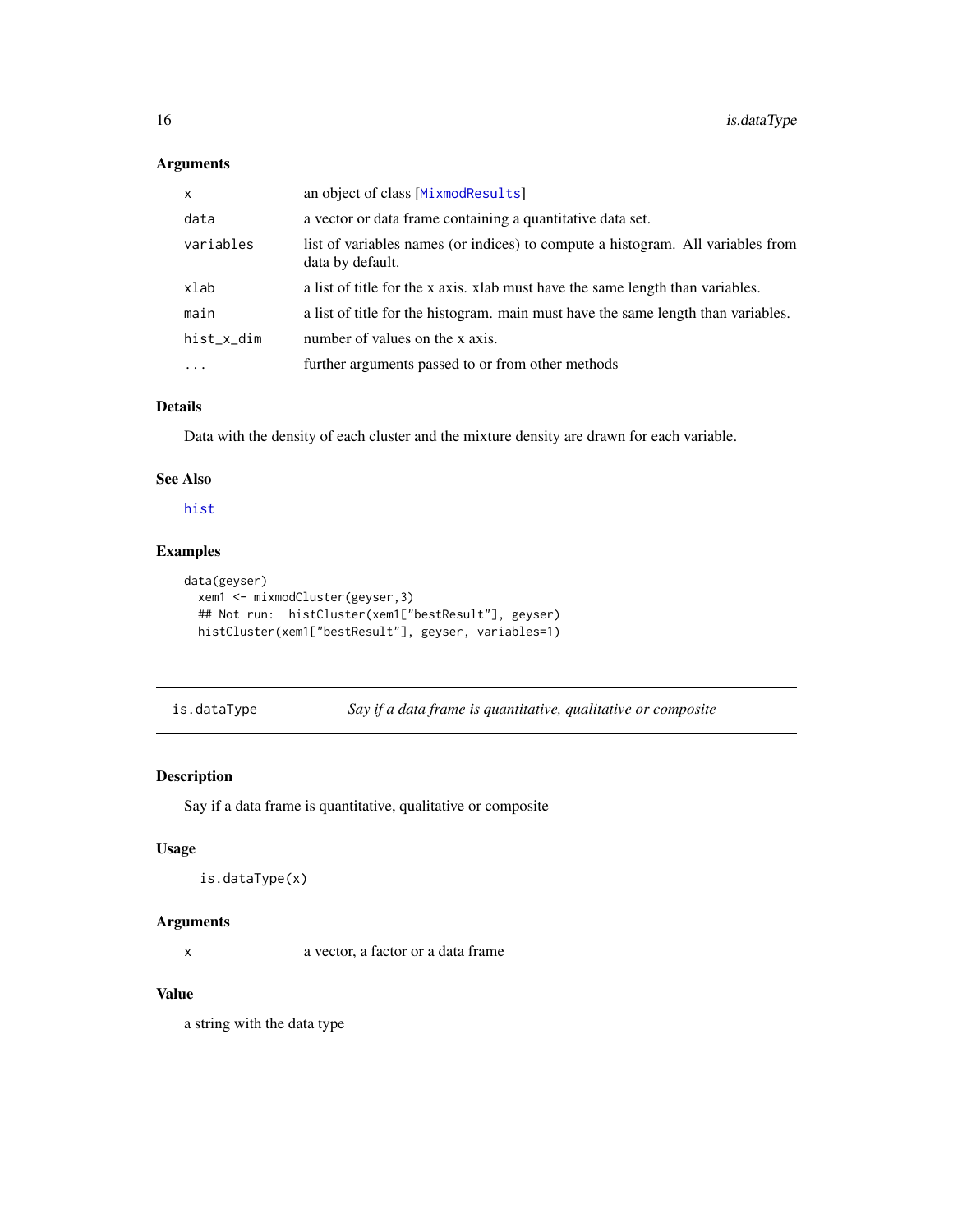<span id="page-16-0"></span>

Say if a data frame contains only qualitative variables.

#### Usage

isQualitative(x)

#### **Arguments**

x a vector or a matrix or a data frame

#### Value

a boolean

<span id="page-16-1"></span>Mixmod-class *Constructor of [*[Mixmod](#page-16-1)*] class*

#### Description

This is a class to run mixmod library.

#### Details

data numeric vector or a data frame of observations. Can be qualitative, quantitative or both(heterogeneous)

dataType character. Type of data. It defines whether data is quantitative, qualitative or composite

nbCluster integer. It indicates the number of classes.

knownLabels numeric. It contains the known labels.

weight numeric vector with n (number of individuals) rows. Weight is optionnal. This option is to be used when weight is associated to the data.

nbVariable integer. The number of variables.

nbSample integer. The number of observations.

- criterion list of character. This option permits to select the criterion giving the best configuration of an execution.
- models a S4 [[Model](#page-33-1)] object. Defining the list of models to be tested.
- error logical. Say if at least one model finished with no error in MIXMOD.
- results a list of S4 [[MixmodResults](#page-29-1)] object containing all results. Results are sorted into a ascending order according to the first criterion (descending order for the CV criterion). This order can be changed by using the sortByCriterion() method.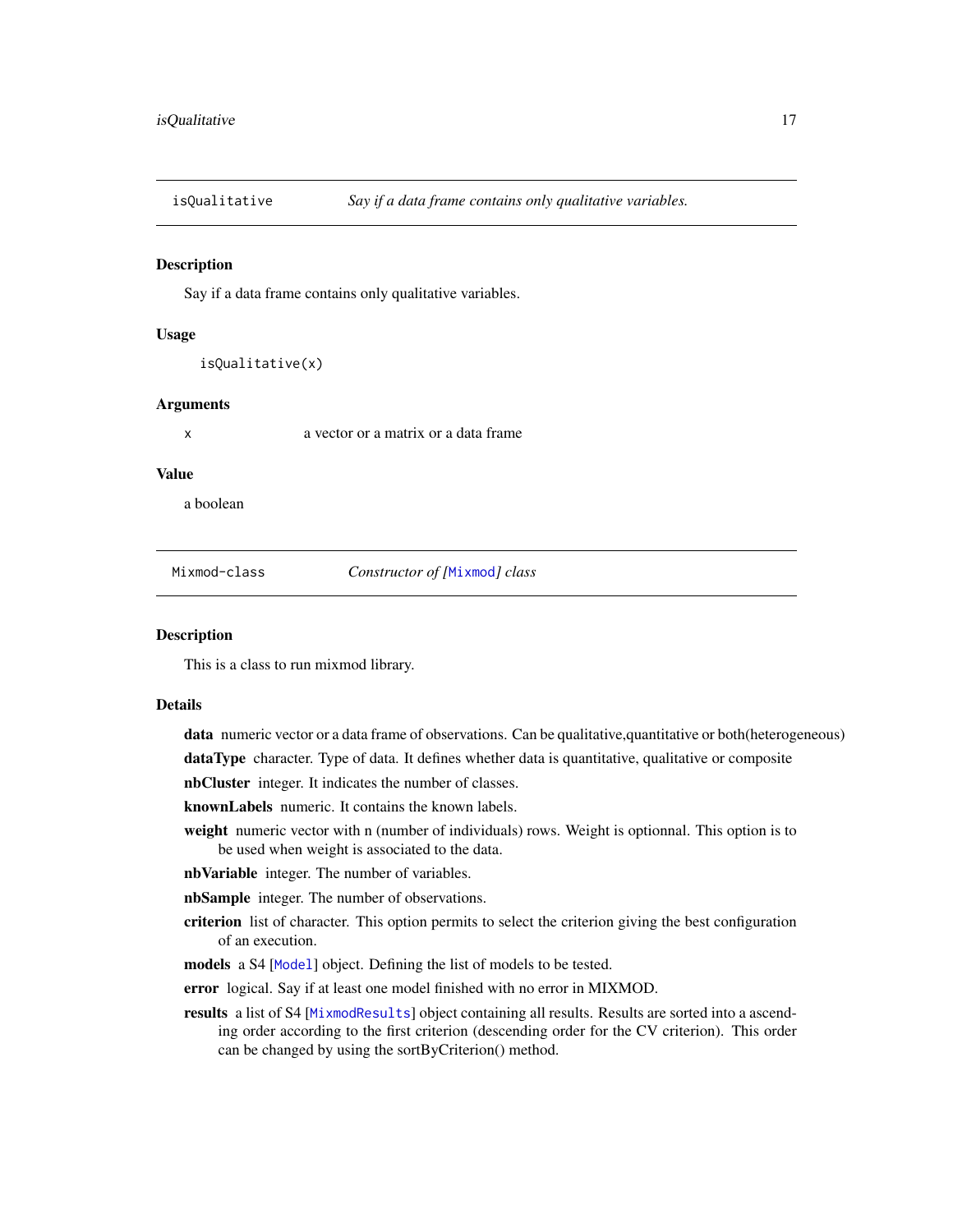## <span id="page-17-0"></span>Examples

```
getSlots("Mixmod")
```
## mixmodCluster *Create an instance of the [*[MixmodCluster](#page-18-1)*] class*

## Description

This function computes an optimal mixture model according to the criteria furnished, and the list of model defined in [[Model](#page-33-1)], using the algorithm specified in [[Strategy](#page-41-1)].

## Usage

```
mixmodCluster(...)
## Default S3 method:
mixmodCluster(data, nbCluster, dataType = NULL,
   models = NULL, strategy = mixmodStrategy(),
   criterion = "BIC", weight = NULL, knownLabels = NULL)
```
## Arguments

| $\cdots$    | The following arguments are accepted:                                                                                                                                                                                                                                                               |
|-------------|-----------------------------------------------------------------------------------------------------------------------------------------------------------------------------------------------------------------------------------------------------------------------------------------------------|
| data        | frame containing quantitative, qualitative or heterogeneous data. Rows corre-<br>spond to observations and columns correspond to variables.                                                                                                                                                         |
| nbCluster   | numeric listing the number of clusters.                                                                                                                                                                                                                                                             |
| dataType    | character. Type of data is "quantitative", "qualitative" or "composite". Set as<br>NULL by default, type will be guessed depending on variables type.                                                                                                                                               |
| models      | a [Model] object defining the list of models to run. For quantitative data, the<br>model "Gaussian_pk_Lk_C" is called (see mixmodGaussianModel() to specify<br>other models). For qualitative data, the model "Binary_pk_Ekjh" is called (see<br>mixmodMultinomialModel() to specify other models). |
| strategy    | a [Strategy] object containing the strategy to run. Call mixmodStrategy()<br>method by default.                                                                                                                                                                                                     |
| criterion   | list of character defining the criterion to select the best model. The best model is<br>the one with the lowest criterion value. Possible values: "BIC", "ICL", "NEC",<br>c("BIC", "ICL", "NEC"). Default is "BIC".                                                                                 |
| weight      | numeric vector with n (number of individuals) rows. Weight is optionnal. This<br>option is to be used when weight is associated to the data.                                                                                                                                                        |
| knownLabels | vector of size nbSample. it will be used for semi-supervised classification when<br>labels are known. Each cell corresponds to a cluster affectation.                                                                                                                                               |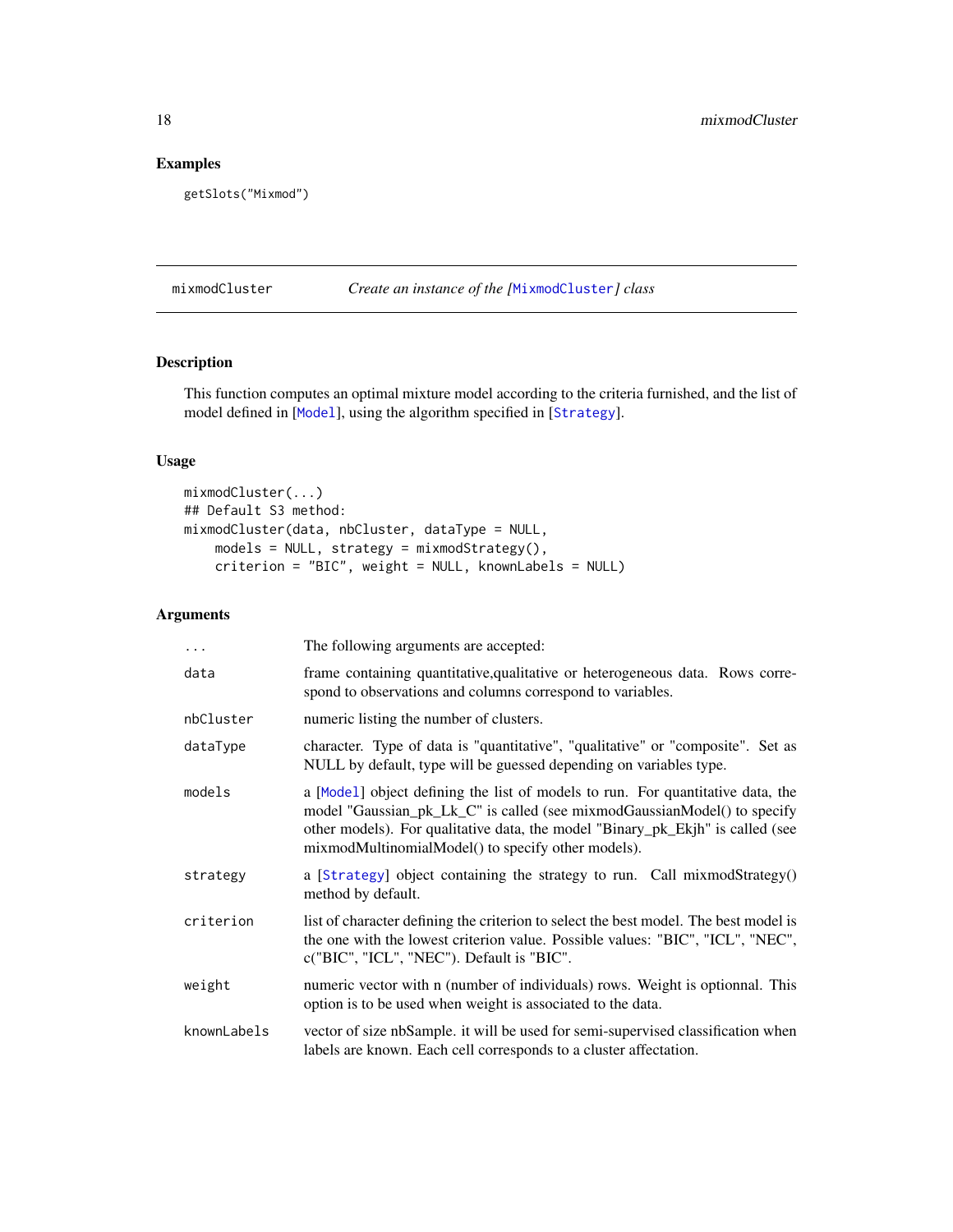## <span id="page-18-0"></span>Value

Returns an instance of the [[MixmodCluster](#page-18-1)] class. Those two attributes will contain all outputs:

results a list of [[MixmodResults](#page-29-1)] object containing all the results sorted in ascending order according to the given criterion.

bestResult a S4 [[MixmodResults](#page-29-1)] object containing the best model results.

#### Author(s)

Florent Langrognet and Remi Lebret and Christian Poli and Serge Iovleff, with contributions from C. Biernacki and G. Celeux and G. Govaert <contact@mixmod.org>

## Examples

```
## A quantitative example with the famous geyser data set
 data(geyser)
 ## with default values
 mixmodCluster(geyser, nbCluster=2:6)
 ## A qualitative example with the birds data set
 data(birds)
 mixmodCluster(data=birds, nbCluster = 2:5, criterion= c("BIC","ICL","NEC"),
               model = mixmodMultinomialModel())
 ## use graphics functions
 xem <- mixmodCluster(data=geyser, nbCluster=3)
 ## Not run:
 plot(xem)
 hist(xem)
## End(Not run)
 ## get summary
 summary(xem)
 ## A composite example with a heterogeneous data set
 data(heterodata)
 mixmodCluster(heterodata,2)
```
<span id="page-18-1"></span>MixmodCluster-class *Constructor of [*[MixmodCluster](#page-18-1)*] class*

#### **Description**

This is a class to run clustering with mixmod. Inherits the [[Mixmod](#page-16-1)] class.

#### Details

strategy a S4 [[Strategy](#page-41-1)] object. Defining the strategy used to run MIXMOD. bestResult a S4 [[MixmodResults](#page-29-1)] object containing the best model results.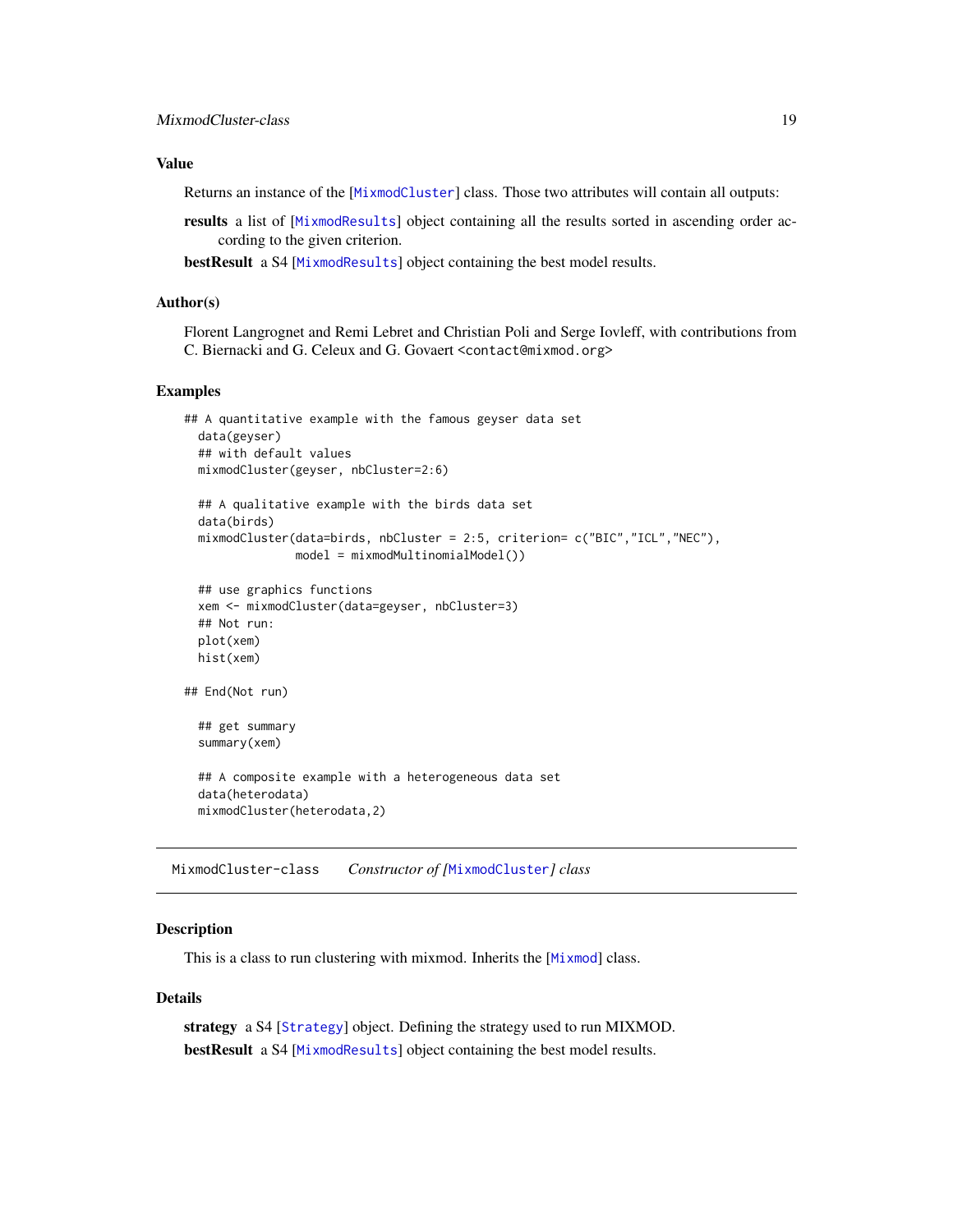#### Examples

```
## A quantitative example with the famous iris data set
 data(iris)
 ## with default values
 new("MixmodCluster", data=iris[1:4], nbCluster=3)
 getSlots("MixmodCluster")
```
mixmodCompositeModel *Create an instance of the [*[CompositeModel](#page-8-1)*] class*

#### **Description**

Define a list of heterogeneous model to test in MIXMOD.

#### Usage

```
mixmodCompositeModel(listModels = NULL,
  free.proportions = TRUE, equal.proportions = TRUE,
  variable.independency = NULL,
  component.independency = NULL)
```
#### Arguments

```
listModels a list of characters containing a list of models. It is optional.
free.proportions
                   logical to include models with free proportions. Default is TRUE.
equal.proportions
                   logical to include models with equal proportions. Default is TRUE.
variable.independency
                   logical to include models where [\varepsilon_k^j] is independent of the variable j. Optionnal.
component.independency
                   logical to include models where [\varepsilon_k^j] is independent of the component k. Op-
                   tionnal.
```
#### Details

In heterogeneous case, Gaussian model can only belong to the diagonal family. We assume that the variance matrices  $\Sigma_k$  are diagonal. In the parameterization, it means that the orientation matrices  $D_k$  are permutation matrices. We write  $\Sigma_k = \lambda_k B_k$  where  $B_k$  is a diagonal matrix with  $|B_k| = 1$ . This particular parameterization gives rise to 4 models:  $[\lambda B]$ ,  $[\lambda_k B]$ ,  $[\lambda B_k]$  and  $[\lambda_k B_k]$ . The multinomial distribution is associated to the  $j$ th variable of the  $k$ th component is reparameterized by a center  $a_k^j$  and the dispersion  $\varepsilon_k^j$  around this center. Thus, it allows us to give an interpretation similar to the center and the variance matrix used for continuous data in the Gaussian mixture context. In the following, this model will be denoted by  $[\varepsilon_k^j]$ . In this context, three other models can be easily deduced. We note  $[\varepsilon_k]$  the model where  $\varepsilon_k^j$  is independent of the variable j,  $[\varepsilon^j]$  the model

<span id="page-19-0"></span>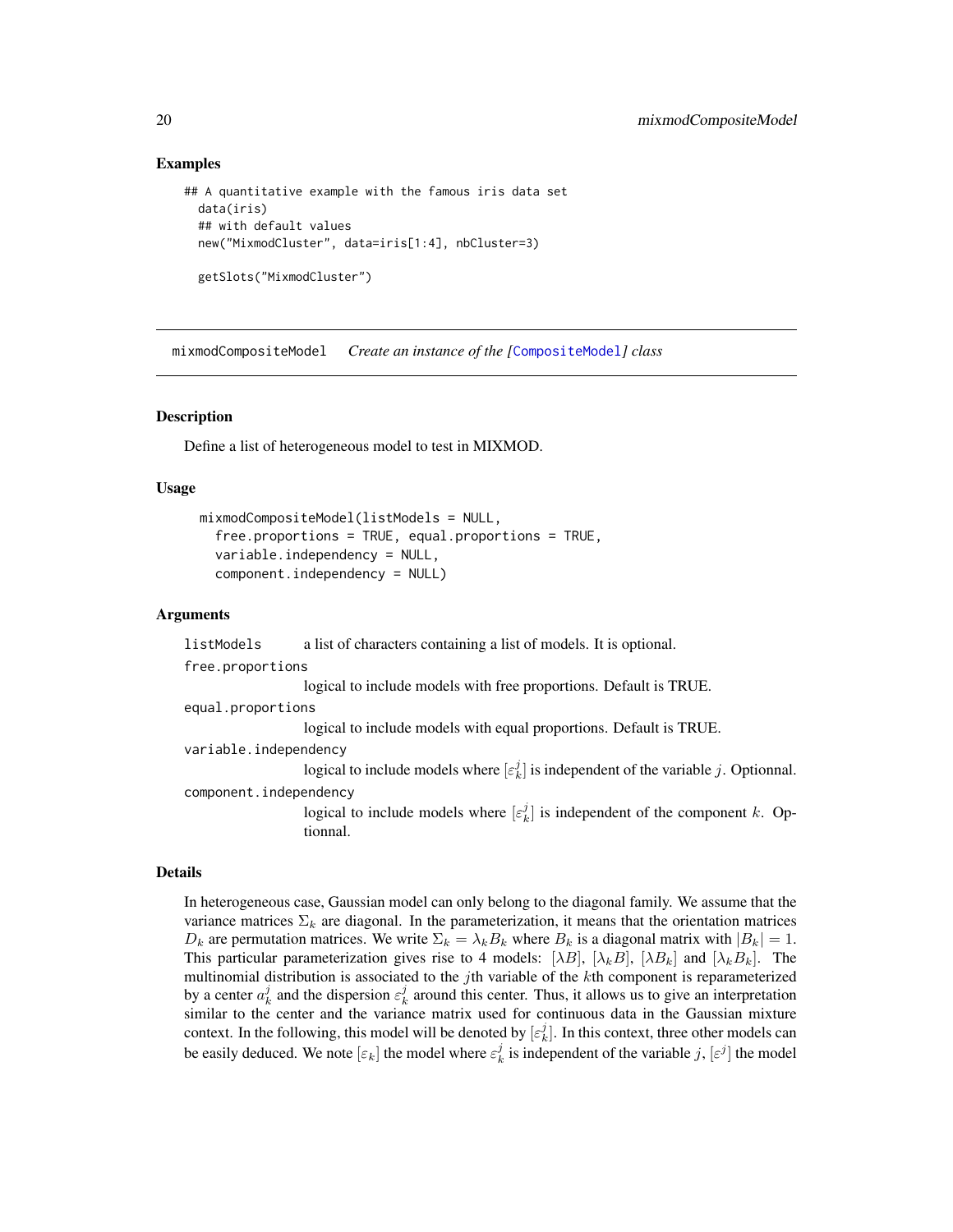## <span id="page-20-0"></span>mixmodCompositeModel 21

where  $\varepsilon_k^j$  is independent of the component k and, finally,  $[\varepsilon]$  the model where  $\varepsilon_k^j$  is independent of both the variable  $\frac{1}{5}$  and the component k. In order to maintain some unity in the notation, we will denote also  $[\varepsilon_k^{jh}]$  the most general model introduced at the previous section.

## Value

an object of [[CompositeModel](#page-8-1)] which contains some of the 40 heterogeneous Models:

| Model                       | Prop. | Var.         | Comp.        | Volume | Shape |
|-----------------------------|-------|--------------|--------------|--------|-------|
| Heterogeneous_p_E_L_B       | Equal | <b>TRUE</b>  | <b>TRUE</b>  | Equal  | Equal |
| Heterogeneous_p_E_Lk_B      |       | TRUE         | <b>TRUE</b>  | Free   | Equal |
| Heterogeneous_p_E_L_Bk      |       | <b>TRUE</b>  | <b>TRUE</b>  | Equal  | Free  |
| Heterogeneous_p_E_Lk_Bk     |       | <b>TRUE</b>  | <b>TRUE</b>  | Free   | Free  |
| Heterogeneous_p_Ek_L_B      |       | <b>TRUE</b>  | <b>FALSE</b> | Equal  | Equal |
| Heterogeneous_p_Ek_Lk_B     |       | <b>TRUE</b>  | <b>FALSE</b> | Free   | Equal |
| Heterogeneous_p_Ek_L_Bk     |       | <b>TRUE</b>  | <b>FALSE</b> | Equal  | Free  |
| Heterogeneous_p_Ek_Lk_Bk    |       | <b>TRUE</b>  | <b>FALSE</b> | Free   | Free  |
| Heterogeneous_p_Ej_L_B      |       | <b>FALSE</b> | <b>TRUE</b>  | Equal  | Equal |
| Heterogeneous_p_Ej_Lk_B     |       | <b>FALSE</b> | <b>TRUE</b>  | Free   | Equal |
| Heterogeneous_p_Ej_L_Bk     |       | <b>FALSE</b> | <b>TRUE</b>  | Equal  | Free  |
| Heterogeneous_p_Ej_Lk_Bk    |       | <b>FALSE</b> | <b>TRUE</b>  | Free   | Free  |
| Heterogeneous_p_Ekj_L_B     |       | <b>FALSE</b> | <b>FALSE</b> | Equal  | Equal |
| Heterogeneous_p_Ekj_Lk_B    |       | FALSE        | <b>FALSE</b> | Free   | Equal |
| Heterogeneous_p_Ekj_L_Bk    |       | <b>FALSE</b> | <b>FALSE</b> | Equal  | Free  |
| Heterogeneous_p_Ekj_Lk_Bk   |       | <b>FALSE</b> | <b>FALSE</b> | Free   | Free  |
| Heterogeneous_p_Ekjh_L_B    |       | <b>FALSE</b> | <b>FALSE</b> | Equal  | Equal |
| Heterogeneous_p_Ekjh_Lk_B   |       | <b>FALSE</b> | <b>FALSE</b> | Free   | Equal |
| Heterogeneous_p_Ekjh_L_Bk   |       | <b>FALSE</b> | <b>FALSE</b> | Equal  | Free  |
| Heterogeneous_p_Ekjh_Lk_Bk  |       | <b>FALSE</b> | <b>FALSE</b> | Free   | Free  |
| Heterogeneous_pk_E_L_B      | Free  | <b>TRUE</b>  | <b>TRUE</b>  | Equal  | Equal |
| Heterogeneous_pk_E_Lk_B     |       | <b>TRUE</b>  | <b>TRUE</b>  | Free   | Equal |
| Heterogeneous_pk_E_L_Bk     |       | <b>TRUE</b>  | <b>TRUE</b>  | Equal  | Free  |
| Heterogeneous_pk_E_Lk_Bk    |       | <b>TRUE</b>  | <b>TRUE</b>  | Free   | Free  |
| Heterogeneous_pk_Ek_L_B     |       | TRUE         | <b>FALSE</b> | Equal  | Equal |
| Heterogeneous_pk_Ek_Lk_B    |       | <b>TRUE</b>  | <b>FALSE</b> | Free   | Equal |
| Heterogeneous_pk_Ek_L_Bk    |       | <b>TRUE</b>  | <b>FALSE</b> | Equal  | Free  |
| Heterogeneous_pk_Ek_Lk_Bk   |       | <b>TRUE</b>  | <b>FALSE</b> | Free   | Free  |
| Heterogeneous_pk_Ej_L_B     |       | <b>FALSE</b> | <b>TRUE</b>  | Equal  | Equal |
| Heterogeneous_pk_Ej_Lk_B    |       | <b>FALSE</b> | <b>TRUE</b>  | Free   | Equal |
| Heterogeneous_pk_Ej_L_Bk    |       | <b>FALSE</b> | <b>TRUE</b>  | Equal  | Free  |
| Heterogeneous_pk_Ej_Lk_Bk   |       | <b>FALSE</b> | <b>TRUE</b>  | Free   | Free  |
| Heterogeneous_pk_Ekj_L_B    |       | <b>FALSE</b> | <b>FALSE</b> | Equal  | Equal |
| Heterogeneous_pk_Ekj_Lk_B   |       | <b>FALSE</b> | <b>FALSE</b> | Free   | Equal |
| Heterogeneous_pk_Ekj_L_Bk   |       | <b>FALSE</b> | <b>FALSE</b> | Equal  | Free  |
| Heterogeneous_pk_Ekj_Lk_Bk  |       | FALSE        | <b>FALSE</b> | Free   | Free  |
| Heterogeneous_pk_Ekjh_L_B   |       | <b>FALSE</b> | <b>FALSE</b> | Equal  | Equal |
| Heterogeneous_pk_Ekjh_Lk_B  |       | <b>FALSE</b> | <b>FALSE</b> | Free   | Equal |
| Heterogeneous_pk_Ekjh_L_Bk  |       | <b>FALSE</b> | <b>FALSE</b> | Equal  | Free  |
| Heterogeneous_pk_Ekjh_Lk_Bk |       | <b>FALSE</b> | <b>FALSE</b> | Free   | Free  |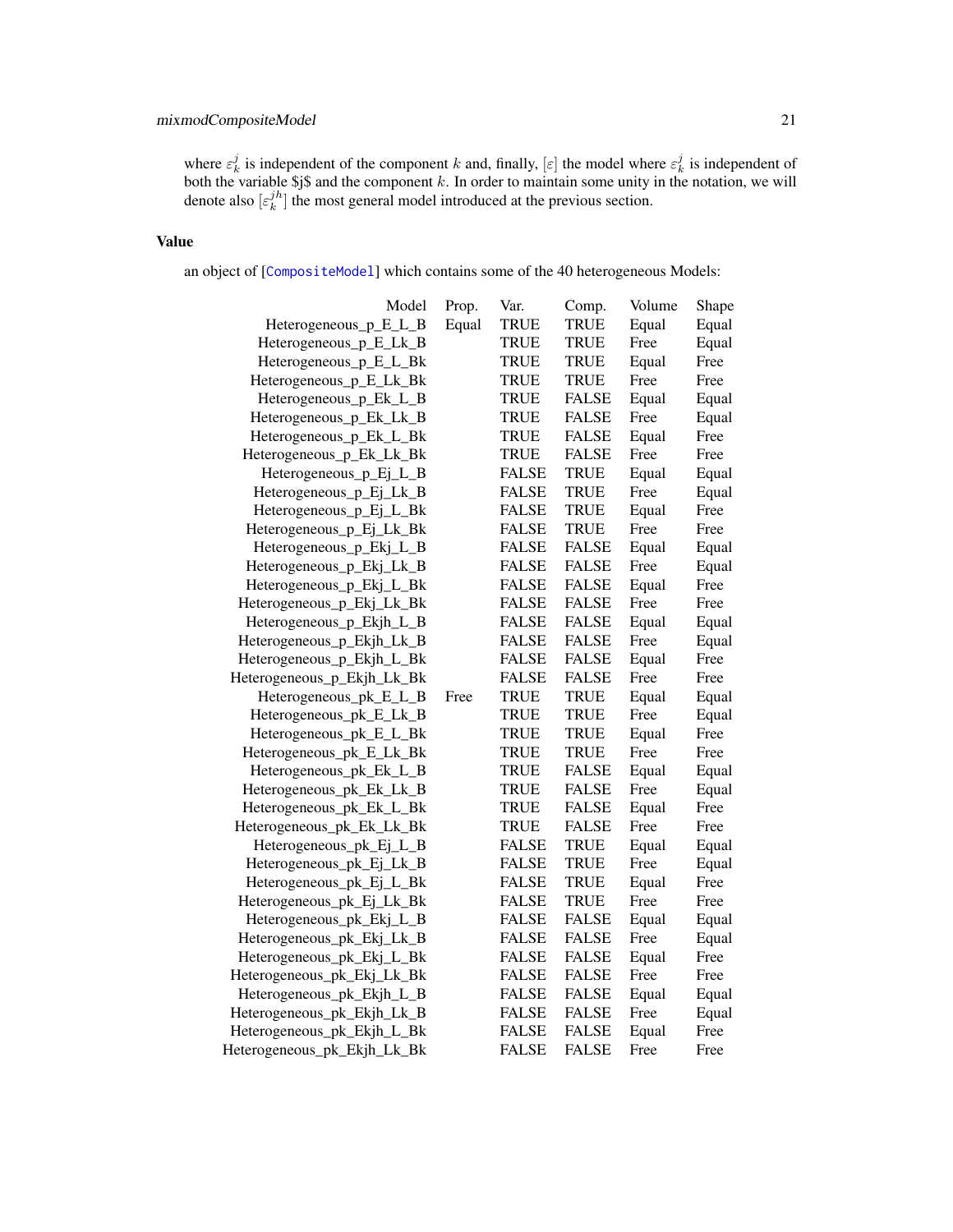## <span id="page-21-0"></span>Author(s)

Florent Langrognet and Remi Lebret and Christian Poli and Serge Iovleff, with contributions from C. Biernacki and G. Celeux and G. Govaert <contact@mixmod.org>

## References

C. Biernacki, G. Celeux, G. Govaert, F. Langrognet. "Model-Based Cluster and Discriminant Analysis with the MIXMOD Software". Computational Statistics and Data Analysis, vol. 51/2, pp. 587-600. (2006)

#### Examples

```
mixmodCompositeModel()
```

```
# composite models with equal proportions
mixmodCompositeModel(free.proportions=FALSE)
# composite models with equal proportions and independent of the variable
mixmodCompositeModel(free.proportions=FALSE, variable.independency=TRUE)
# composite models with a pre-defined list
mixmodCompositeModel( listModels=c("Heterogeneous_pk_Ekjh_L_Bk","Heterogeneous_pk_Ekjh_Lk_B") )
```
<span id="page-21-1"></span>MixmodDAResults-class *Constructor of [*[MixmodDAResults](#page-21-1)*] class*

## Description

This is a class to contain results after a discriminant analysis with MIXMOD. Inherits the [[MixmodResults](#page-29-1)] class.

#### Details

CVLabel vector of integers containing labels defined by cross validation.

CVClassification classification table after cross validation.

MAPErrorRate error rate done by MAP algorithm.

MAPClassification classification table after MAP algorithm.

#### Examples

getSlots("MixmodDAResults")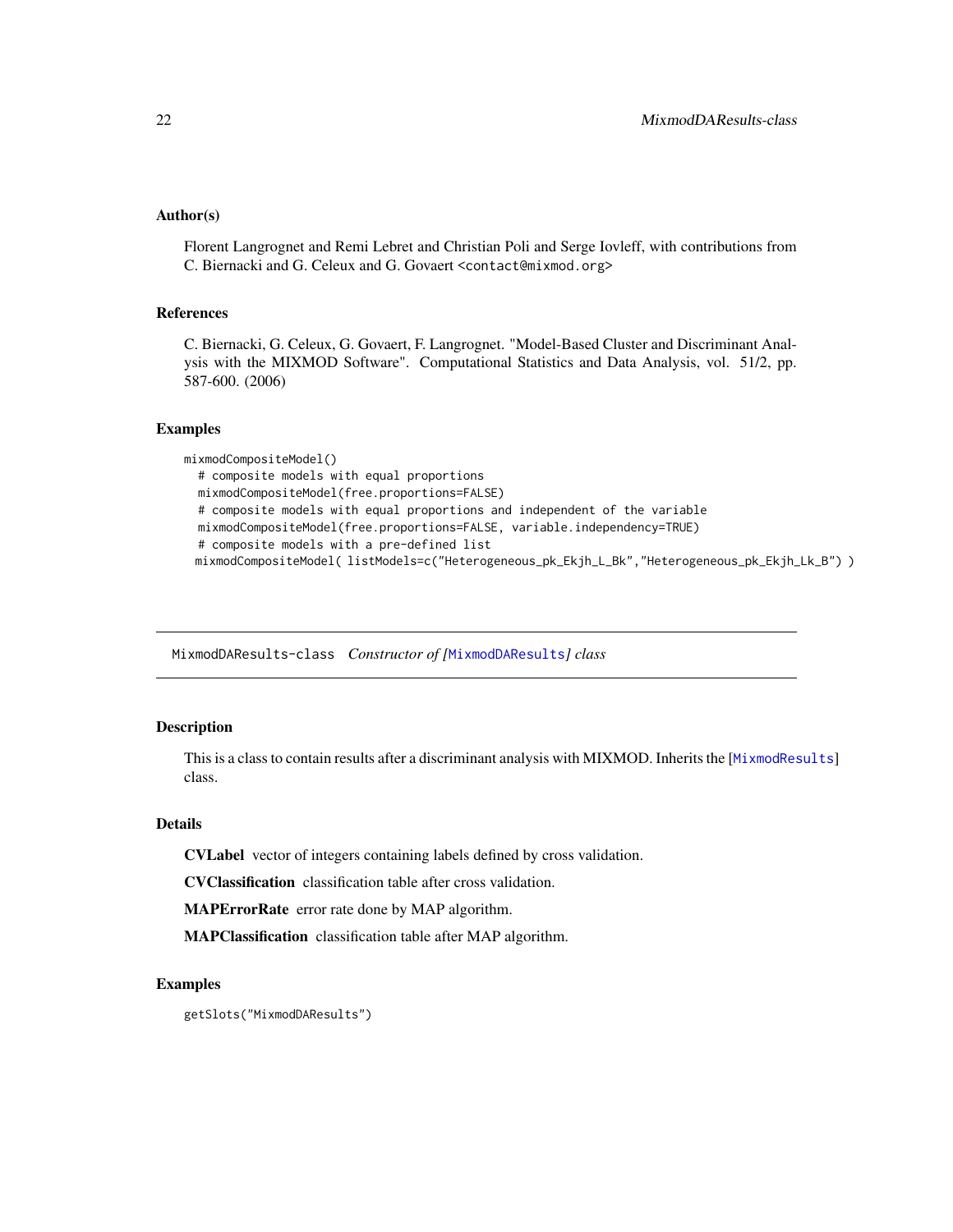<span id="page-22-0"></span>mixmodGaussianModel *Create an instance of the [*[GaussianModel](#page-10-1)*] class*

#### **Description**

Define a list of Gaussian model to test in MIXMOD.

#### Usage

```
mixmodGaussianModel(family = "all", listModels = NULL,
 free.proportions = TRUE, equal.proportions = TRUE
```
#### Arguments

| family            | character defining a family of models. "general" for the general family, "diago-     |
|-------------------|--------------------------------------------------------------------------------------|
|                   | nal" for the diagonal family, "spherical" for the spherical family and "all" for all |
|                   | families. Default is "general".                                                      |
| listModels        | a list of characters containing a list of models. It is optional.                    |
| free.proportions  |                                                                                      |
|                   | logical to include models with free proportions. Default is TRUE.                    |
| equal.proportions |                                                                                      |

logical to include models with equal proportions. Default is TRUE.

#### Details

In the Gaussian mixture model, following Banfield and Raftery (1993) and Celeux and Govaert (1995), we consider a parameterization of the variance matrices of the mixture components consisting of expressing the variance matrix  $\Sigma_k$  in terms of its eigenvalue decomposition

$$
\Sigma_k = \lambda_k D_k A_k D'_k
$$

where  $\lambda_k = |\Sigma_k|^{1/d}, D_k$  is the matrix of eigenvectors of  $\Sigma_k$  and  $A_k$  is a diagonal matrix, such that  $|A_k| = 1$ , with the normalized eigenvalues of  $\Sigma_k$  on the diagonal in a decreasing order. The parameter  $\lambda_k$  determines the *volume* of the kth cluster,  $D_k$  its *orientation* and  $A_k$  its *shape*. By allowing some but not all of these quantities to vary between clusters, we obtain parsimonious and easily interpreted models which are appropriate to describe various clustering situations.

In general family, we can allow the volumes, the shapes and the orientations of clusters to vary or to be equal between clusters. Variations on assumptions on the parameters  $\lambda_k, D_k$  and  $A_k$  (1  $\leq$  $k \leq K$ ) lead to 8 general models of interest. For instance, we can assume different volumes and keep the shapes and orientations equal by requiring that  $A_k = A(A)$  unknown) and  $D_k =$ D (D unknown) for  $k = 1, ..., K$ . We denote this model  $[\lambda_k DAD']$ . With this convention, writing  $[\lambda D_k AD'_k]$  means that we consider the mixture model with equal volumes, equal shapes and different orientations. In diagonal family, we assume that the variance matrices  $\Sigma_k$  are diagonal. In the parameterization, it means that the orientation matrices  $D<sub>k</sub>$  are permutation matrices. We write  $\Sigma_k = \lambda_k B_k$  where  $B_k$  is a diagonal matrix with  $|B_k| = 1$ . This particular parameterization gives rise to 4 models:  $[\lambda B], [\lambda_k B], [\lambda B_k]$  and  $[\lambda_k B_k]$ .

In spherical family, we assume spherical shapes, namely  $A_k = I$ , I denoting the identity matrix. In such a case, two parsimonious models are in competition:  $[\lambda I]$  and  $[\lambda_k I]$ .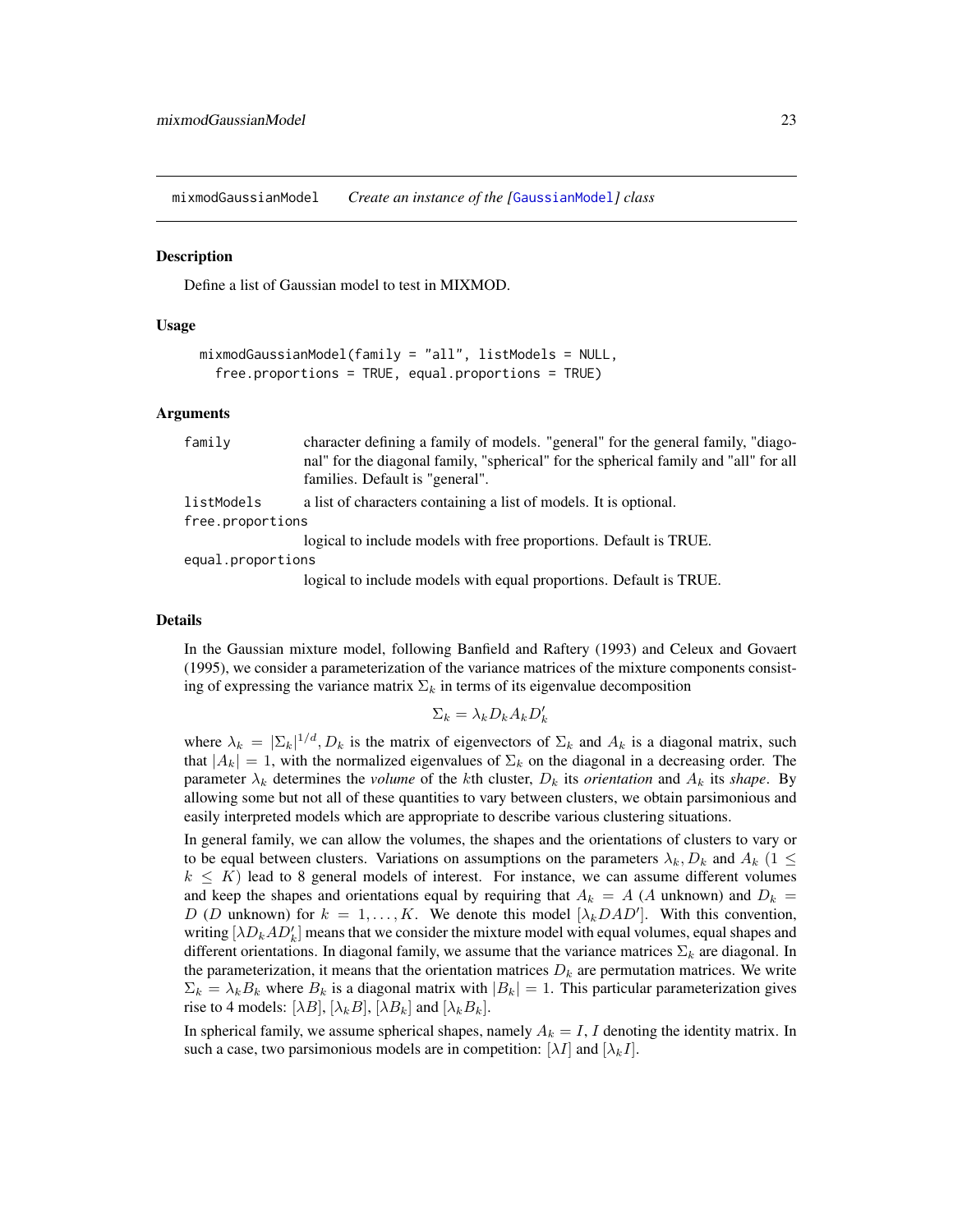## <span id="page-23-0"></span>Value

an object of [[GaussianModel](#page-10-1)] which contains some of the 28 Gaussian Models:

| Model                  | Family    | Prop. | Volume | Shape | Orient.   |
|------------------------|-----------|-------|--------|-------|-----------|
| Gaussian_p_L_C         | General   | Equal | Equal  | Equal | Equal     |
| Gaussian p Lk C        |           |       | Free   | Equal | Equal     |
| Gaussian_p_L_D_Ak_D    |           |       | Equal  | Free  | Equal     |
| Gaussian_p_Lk_D_Ak_D   |           |       | Free   | Free  | Equal     |
| Gaussian_p_L_Dk_A_Dk   |           |       | Equal  | Equal | Free      |
| Gaussian_p_Lk_Dk_A_Dk  |           |       | Free   | Equal | Free      |
| Gaussian_p_L_Ck        |           |       | Equal  | Free  | Free      |
| Gaussian_p_Lk_Ck       |           |       | Free   | Free  | Free      |
| Gaussian_p_L_B         | Diagonal  | Equal | Equal  | Equal | Axes      |
| Gaussian_p_Lk_B        |           |       | Free   | Equal | Axes      |
| Gaussian_p_L_Bk        |           |       | Equal  | Free  | Axes      |
| Gaussian_p_Lk_Bk       |           |       | Free   | Free  | Axes      |
| Gaussian $p_L$         | Spherical | Equal | Equal  | Equal | <b>NA</b> |
| Gaussian_p_Lk_I        |           |       | Free   | Equal | NA        |
| Gaussian_pk_L_C        | General   | Free  | Equal  | Equal | Equal     |
| Gaussian_pk_Lk_C       |           |       | Free   | Equal | Equal     |
| Gaussian_pk_L_D_Ak_D   |           |       | Equal  | Free  | Equal     |
| Gaussian_pk_Lk_D_Ak_D  |           |       | Free   | Free  | Equal     |
| Gaussian_pk_L_Dk_A_Dk  |           |       | Equal  | Equal | Free      |
| Gaussian_pk_Lk_Dk_A_Dk |           |       | Free   | Equal | Free      |
| Gaussian_pk_L_Ck       |           |       | Equal  | Free  | Free      |
| Gaussian_pk_Lk_Ck      |           |       | Free   | Free  | Free      |
| Gaussian_pk_L_B        | Diagonal  | Free  | Equal  | Equal | Axes      |
| Gaussian_pk_Lk_B       |           |       | Free   | Equal | Axes      |
| Gaussian_pk_L_Bk       |           |       | Equal  | Free  | Axes      |
| Gaussian_pk_Lk_Bk      |           |       | Free   | Free  | Axes      |
| Gaussian_pk_L_I        | Spherical | Free  | Equal  | Equal | NA.       |
| Gaussian_pk_Lk_I       |           |       | Free   | Equal | <b>NA</b> |

## Author(s)

Florent Langrognet and Remi Lebret and Christian Poli and Serge Iovleff, with contributions from C. Biernacki and G. Celeux and G. Govaert <contact@mixmod.org>

## References

C. Biernacki, G. Celeux, G. Govaert, F. Langrognet. "Model-Based Cluster and Discriminant Analysis with the MIXMOD Software". Computational Statistics and Data Analysis, vol. 51/2, pp. 587-600. (2006)

## Examples

mixmodGaussianModel()

# all Gaussian models with equal proportions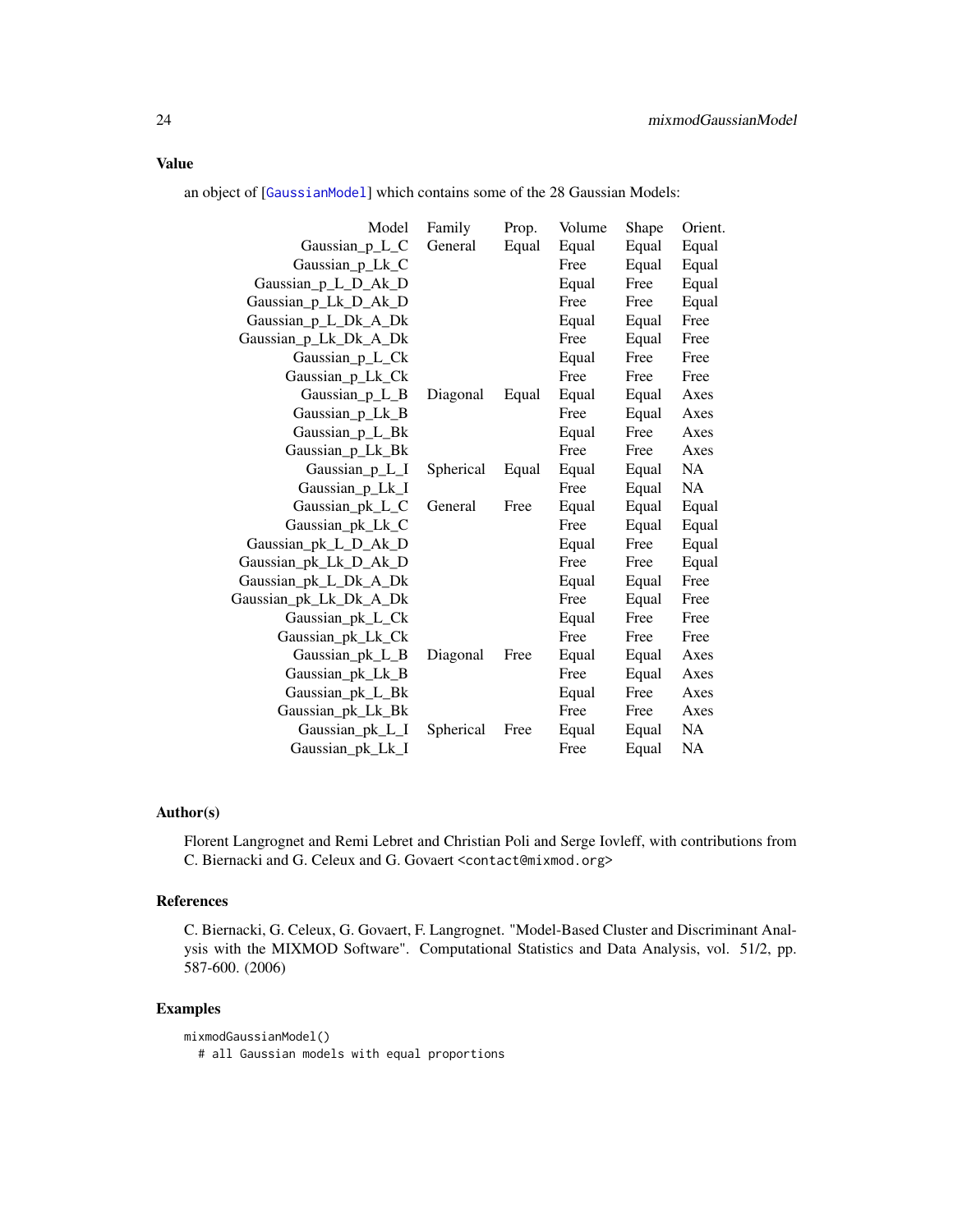```
mixmodGaussianModel(family="all",free.proportions=FALSE)
# Diagonal and Spherical Gaussian models
mixmodGaussianModel(family=c("diagonal","spherical"))
# Gaussian models with a pre-defined list
mixmodGaussianModel(listModels=c("Gaussian_p_L_C","Gaussian_p_L_Ck","Gaussian_pk_L_I"))
```
mixmodLearn *Create an instance of the [*[MixmodLearn](#page-25-1)*] class*

#### Description

This function computes the first step of a discriminant analysis. It will find the best classification rule by running an M step from the training observations.

#### Usage

```
mixmodLearn(...)
## Default S3 method:
mixmodLearn(data, knownLabels, dataType = NULL,
   models = NULL, criterion = "CV", nbCVBlocks = 10,
   weight = NULL)
```
## Arguments

| $\ddots$    | The following arguments are accepted:                                                                                                                                                                                                                                                               |
|-------------|-----------------------------------------------------------------------------------------------------------------------------------------------------------------------------------------------------------------------------------------------------------------------------------------------------|
| data        | frame containing quantitative, qualitative or heterogeneous data. Rows corre-<br>spond to observations and columns correspond to variables.                                                                                                                                                         |
| knownLabels | an integer vector or a factor of size number of observations. Each cell corre-<br>sponds to a cluster affectation. So the maximum value is the number of clusters.                                                                                                                                  |
| dataType    | character. Type of data is "quantitative", "qualitative" or "composite". Set as<br>NULL by default, type will be guessed depending on variables type (in case of<br>homogeneous data). 'composite' type must be specified explicitly.                                                               |
| models      | a [Model] object defining the list of models to run. For quantitative data, the<br>model "Gaussian_pk_Lk_C" is called (see mixmodGaussianModel() to specify<br>other models). For qualitative data, the model "Binary_pk_Ekjh" is called (see<br>mixmodMultinomialModel() to specify other models). |
| criterion   | list of character defining the criterion to select the best model. Possible values:<br>"BIC", "CV" or c("CV","BIC"). Default is "CV".                                                                                                                                                               |
| nbCVBlocks  | integer which defines the number of block to perform the Cross Validation. This<br>value will be ignored if the CV criterion is not choosen. Default value is 10.                                                                                                                                   |
| weight      | numeric vector with n (number of individuals) rows. Weight is optionnal. This<br>option is to be used when weight is associated to the data.                                                                                                                                                        |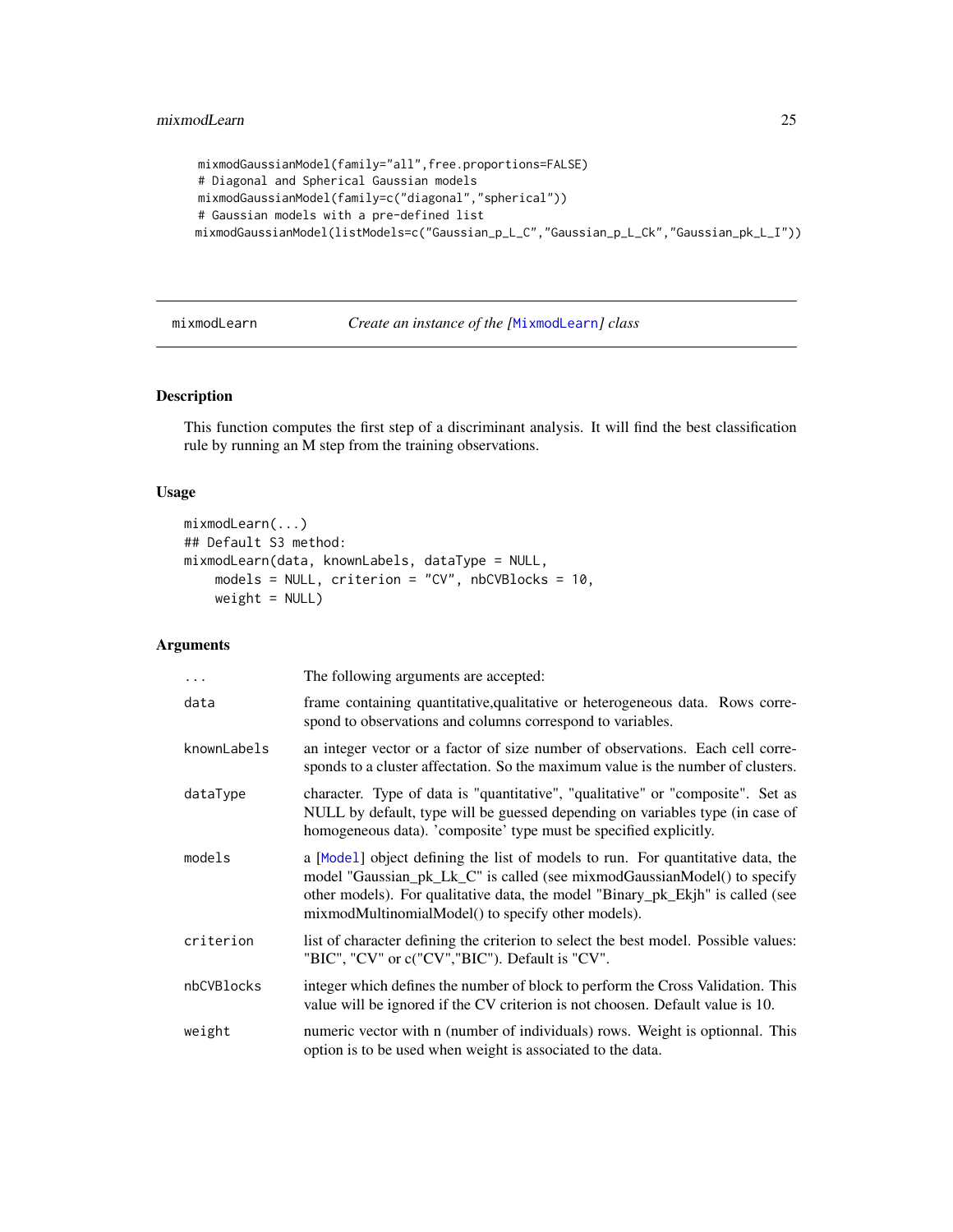#### <span id="page-25-0"></span>Value

Returns an instance of the [[MixmodLearn](#page-25-1)] class. Those two attributes will contain all outputs:

results a list of [[MixmodResults](#page-29-1)] object containing all the results sorted in ascending order according to the given criterion.

bestResult a S4 [[MixmodResults](#page-29-1)] object containing the best model results.

## Author(s)

Florent Langrognet and Remi Lebret and Christian Poli and Serge Iovleff, with contributions from C. Biernacki and G. Celeux and G. Govaert <contact@mixmod.org>

#### Examples

```
## A quantitative example with the famous iris data set
 learn.iris<-mixmodLearn(iris[1:4], iris$Species)
 ## get summary
 summary(learn.iris)
 ## A qualitative example with the famous birds data set
 data(birds)
 birds.partition<-as.integer(c(rep(1,34),rep(2,35)))
 learn.birds<-mixmodLearn(data=birds, knownLabels=birds.partition)
 ## get summary
 summary(learn.birds)
 ## A composite example with a heterogeneous data set
 data(heterodatatrain)
 learn.hetero<-mixmodLearn(heterodatatrain[-1],knownLabels=heterodatatrain$V1)
 ## get summary
 summary(learn.hetero)
```
<span id="page-25-1"></span>MixmodLearn-class *Constructor of [*[MixmodLearn](#page-25-1)*] class*

#### Description

This is a class to run discriminant analysis with mixmod. Inherits the [[Mixmod](#page-16-1)] class.

## Details

bestResult a S4 [[MixmodDAResults](#page-21-1)] object containing the best model results. nbCVBlocks integer which defines the number of block to perform the Cross Validation.

```
## A quantitative example with the famous iris data set
 new("MixmodLearn", data=iris[1:4], knownLabels=iris$Species)
 getSlots("MixmodLearn")
```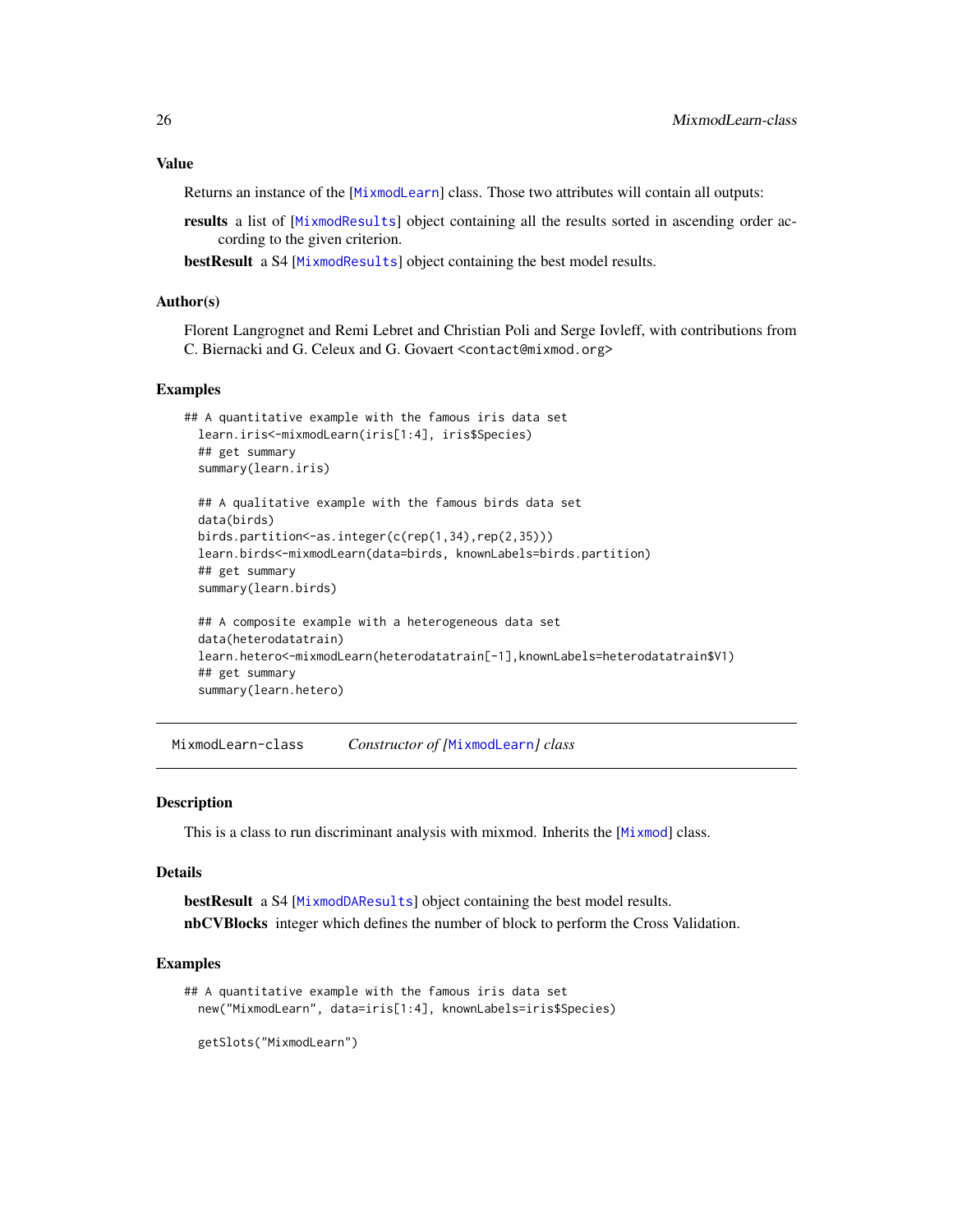<span id="page-26-0"></span>mixmodMultinomialModel

*Create an instance of the [*[MultinomialModel](#page-34-1)*] class*

#### Description

Define a list of multinomial model to test in MIXMOD.

#### Usage

```
mixmodMultinomialModel(listModels = NULL,
  free.proportions = TRUE, equal.proportions = TRUE,
  variable.independency = NULL,
  component.independency = NULL)
```
#### Arguments

| listModels             | a list of characters containing a list of models. It is optional.                                |
|------------------------|--------------------------------------------------------------------------------------------------|
| free.proportions       |                                                                                                  |
|                        | logical to include models with free proportions. Default is TRUE.                                |
| equal.proportions      |                                                                                                  |
|                        | logical to include models with equal proportions. Default is FALSE.                              |
| variable.independency  |                                                                                                  |
|                        | logical to include models where $[\varepsilon_k^j]$ is independent of the variable j. Optionnal. |
| component.independency |                                                                                                  |
|                        | logical to include models where $[\varepsilon_k^j]$ is independent of the component k. Op-       |
|                        | tionnal.                                                                                         |
|                        |                                                                                                  |

## Details

In the multinomial mixture model, the multinomial distribution is associated to the  $j$ th variable of the kth component is reparameterized by a center  $a_k^j$  and the dispersion  $\varepsilon_k^j$  around this center. Thus, it allows us to give an interpretation similar to the center and the variance matrix used for continuous data in the Gaussian mixture context. In the following, this model will be denoted by  $[\varepsilon_k^j]$ . In this context, three other models can be easily deduced. We note  $[\varepsilon_k]$  the model where  $\varepsilon_k^j$ is independent of the variable j,  $[\varepsilon^j]$  the model where  $\varepsilon_k^j$  is independent of the component k and, finally,  $[\varepsilon]$  the model where  $\varepsilon_k^j$  is independent of both the variable \$j\$ and the component k. In order to maintain some unity in the notation, we will denote also  $[\varepsilon_k^{jh}]$  the most general model introduced at the previous section.

## Value

an object of [[MultinomialModel](#page-34-1)] containing some of the 10 Binary Models:

| Model Prop.      | Var.        | Comp.       |
|------------------|-------------|-------------|
| Binary_p_E Equal | <b>TRUE</b> | <b>TRUE</b> |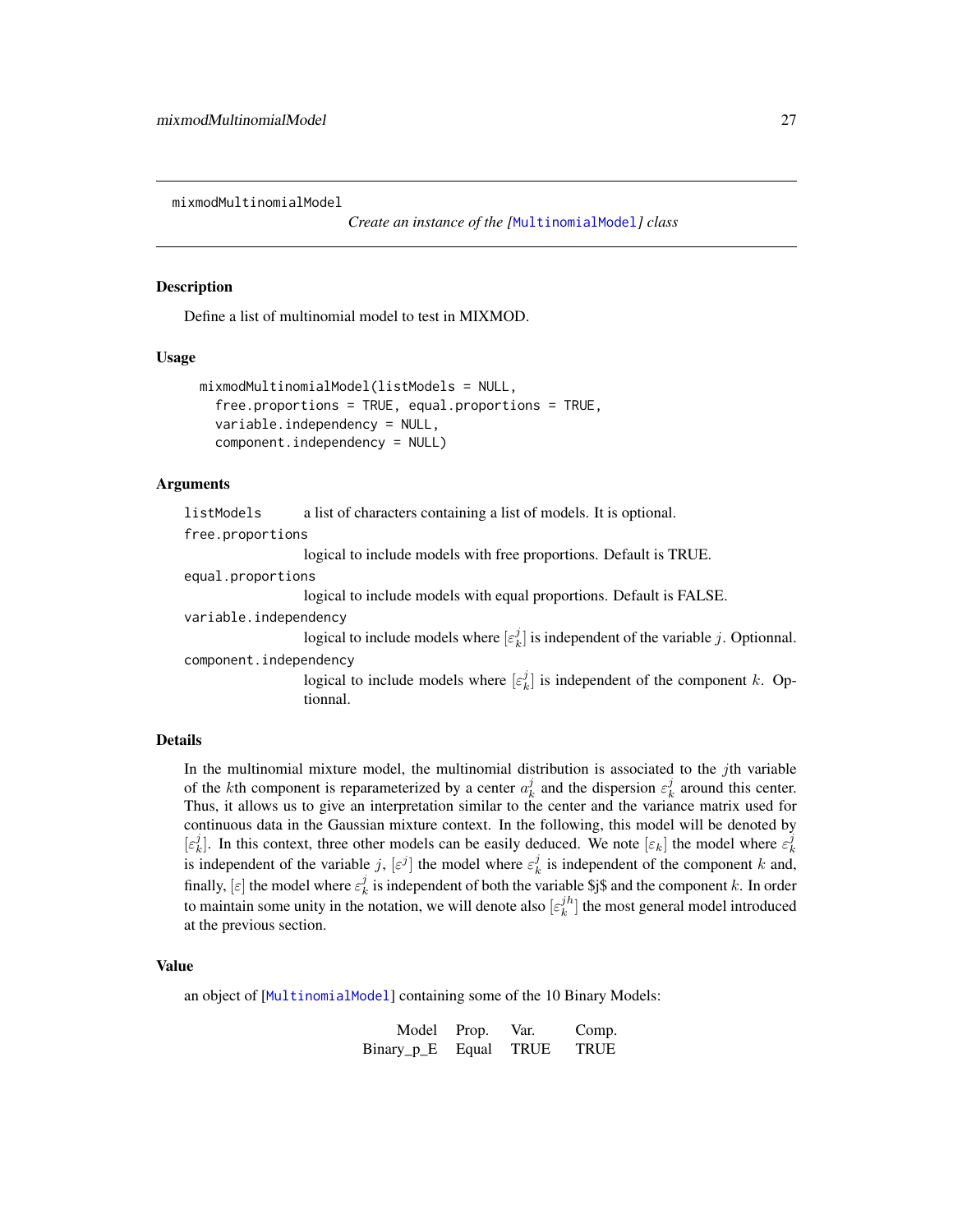<span id="page-27-0"></span>

| $Binary_p_E$   |      | <b>FALSE</b> | <b>TRUE</b>  |
|----------------|------|--------------|--------------|
| Binary_p_Ek    |      | <b>TRUE</b>  | <b>FALSE</b> |
| Binary_p_Ekj   |      | <b>FALSE</b> | <b>FALSE</b> |
| Binary_p_Ekjh  |      | <b>FALSE</b> | <b>FALSE</b> |
| Binary_pk_E    | Free | <b>TRUE</b>  | <b>TRUE</b>  |
| Binary_pk_Ej   |      | <b>FALSE</b> | <b>TRUE</b>  |
| Binary_pk_Ek   |      | <b>TRUE</b>  | <b>FALSE</b> |
| Binary_pk_Ekj  |      | <b>FALSE</b> | <b>FALSE</b> |
| Binary pk Ekjh |      | <b>FALSE</b> | <b>FALSE</b> |
|                |      |              |              |

#### Author(s)

Florent Langrognet and Remi Lebret and Christian Poli and Serge Iovleff, with contributions from C. Biernacki and G. Celeux and G. Govaert <contact@mixmod.org>

## References

C. Biernacki, G. Celeux, G. Govaert, F. Langrognet. "Model-Based Cluster and Discriminant Analysis with the MIXMOD Software". Computational Statistics and Data Analysis, vol. 51/2, pp. 587-600. (2006)

#### Examples

```
mixmodMultinomialModel()
  # multinomial models with equal proportions
  mixmodMultinomialModel(equal.proportions=TRUE,free.proportions=FALSE)
  # multinomial models with a pre-defined list
  mixmodMultinomialModel( listModels=c("Binary_pk_E","Binary_p_E") )
  # multinomial models with equal proportions and independent of the variable
  mixmodMultinomialModel(free.proportions=FALSE, variable.independency=TRUE)
```
mixmodPredict *Create an instance of the [*[MixmodPredict](#page-28-1)*] class*

#### Description

This function computes the second step of a discriminant analysis. The aim of this step is to assign remaining observations to one of the groups.

## Usage

```
mixmodPredict(data, classificationRule, ...)
```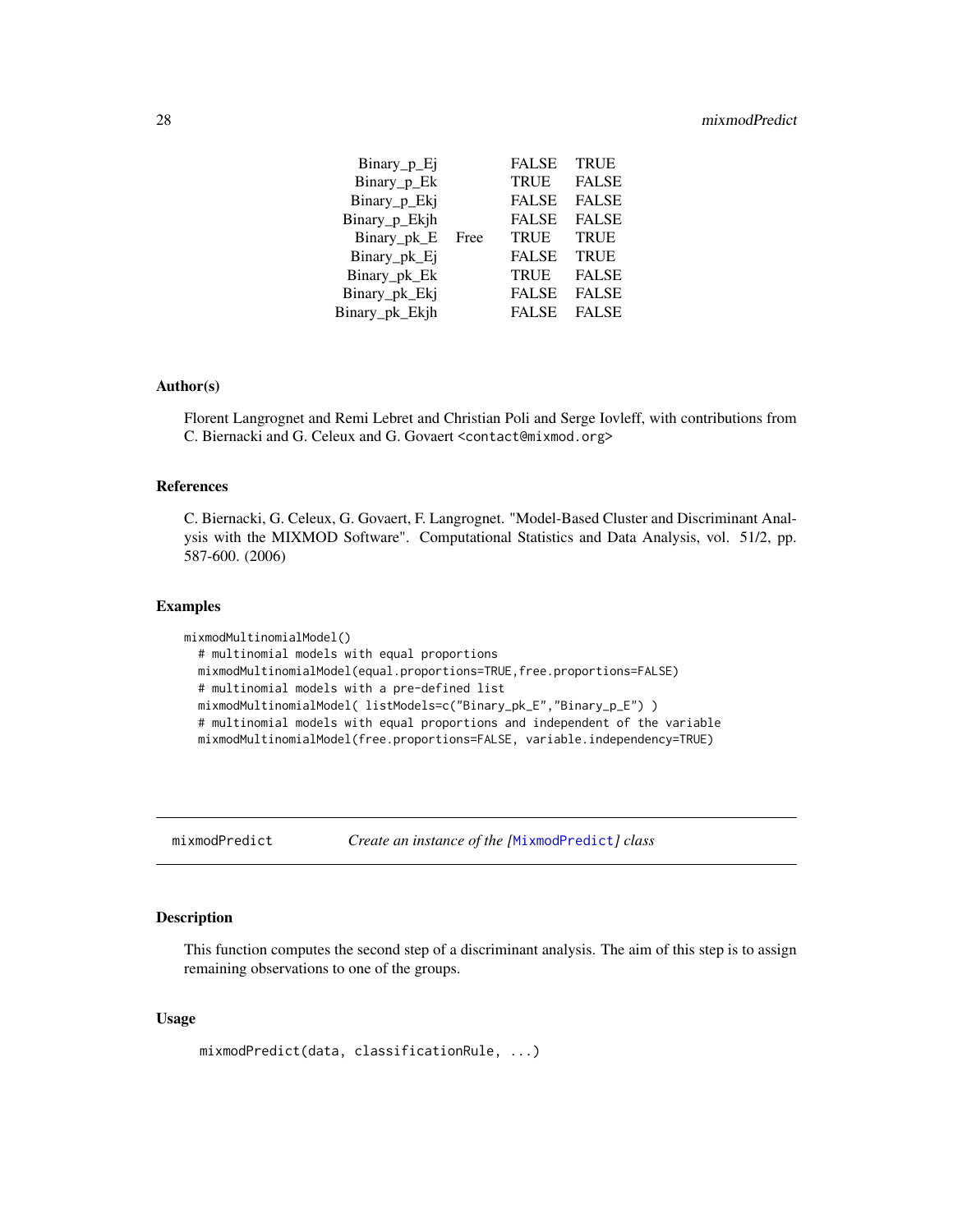#### <span id="page-28-0"></span>**Arguments**

| data               | matrix or data frame containing quantitative, qualitative or composite data. Rows                                         |
|--------------------|---------------------------------------------------------------------------------------------------------------------------|
|                    | correspond to observations and columns correspond to variables.                                                           |
| classificationRule |                                                                                                                           |
|                    | a [MixmodResults] object which contains the classification rule computed in<br>the mixmodLearn() or mixmodCluster() step. |
| .                  | internal                                                                                                                  |
|                    |                                                                                                                           |

#### Value

Returns an instance of the [[MixmodPredict](#page-28-1)] class which contains predicted partition and probabilities.

#### Author(s)

Florent Langrognet and Remi Lebret and Christian Poli and Serge Iovleff, with contributions from C. Biernacki and G. Celeux and G. Govaert <contact@mixmod.org>

#### Examples

```
# start by extract 10 observations from iris data set
 remaining.obs<-sample(1:nrow(iris),10)
 # then run a mixmodLearn() analysis without those 10 observations
 learn<-mixmodLearn(iris[-remaining.obs,1:4], iris$Species[-remaining.obs])
 # create a MixmodPredict to predict those 10 observations
 prediction <- mixmodPredict(data=iris[remaining.obs,1:4], classificationRule=learn["bestResult"])
 # show results
 prediction
 # compare prediction with real results
 paste("accuracy= ",mean(as.integer(iris$Species[remaining.obs]) == prediction["partition"])*100
        ,"%",sep="")
 ## A composite example with a heterogeneous data set
 data(heterodatatrain)
 ## Learning with training data
 learn <- mixmodLearn(heterodatatrain[-1],knownLabels=heterodatatrain$V1)
 ## Prediction on the testing data
 data(heterodatatest)
 prediction <- mixmodPredict(heterodatatest[-1],learn["bestResult"])
 # compare prediction with real results
 paste("accuracy= ",mean(heterodatatest$V1 == prediction["partition"])*100,"%",sep="")
```
<span id="page-28-1"></span>MixmodPredict-class *Constructor of [*[MixmodPredict](#page-28-1)*] class*

#### Description

This is a class to run discriminant analysis with mixmod.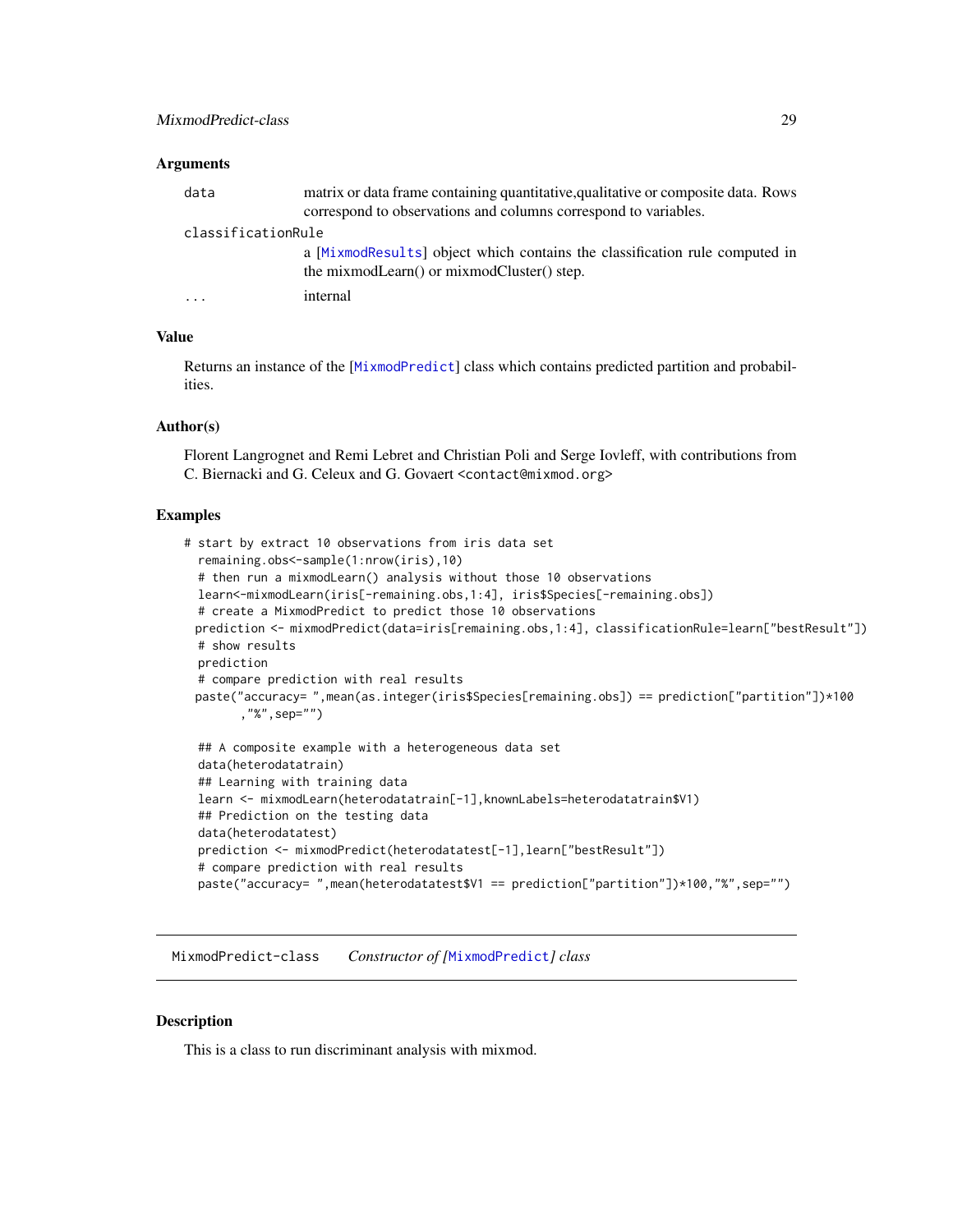## <span id="page-29-0"></span>Details

data numeric vector, matrix, or data frame of observations. Either qualitative or quantitative.

dataType character. It defines whether data are quantitative or qualitative.

nbVariable integer. The number of variables.

nbSample integer. The number of observations.

error a character. The mixmod error.

classificationRule a [[MixmodResults](#page-29-1)] object containing the classification rule.

partition a matrix containing observations to predict.

proba a matrix of probabilities.

## Examples

```
# start by extract 10 observations from iris data set
 remaining.obs<-sample(1:nrow(iris),10)
 # then run a mixmodLearn() analysis without those 10 observations
 learn<-mixmodLearn(iris[-remaining.obs,1:4], iris$Species[-remaining.obs])
 # create a MixmodPredict to predict those 10 observations
 new("MixmodPredict", data=iris[remaining.obs,1:4], classificationRule=learn["bestResult"])
```
getSlots("MixmodPredict")

<span id="page-29-1"></span>MixmodResults-class *Constructor of [*[MixmodResults](#page-29-1)*] class*

## **Description**

This is a class to contain results from MIXMOD library.

## Details

nbCluster integer. It indicates the number of components.

model character. Name of the model.

criterion list of character. This option permits to select the criterion giving the best configuration of an execution.

criterionValue numeric. Values of the criterion.

parameters a S4 [[Parameter](#page-35-1)] object. The best model parameters.

likelihood numeric. The model likelihood.

partition vector of integers defining the partition.

proba a matrix of probabilities.

error a character. The mixmod error.

## Examples

getSlots("MixmodResults")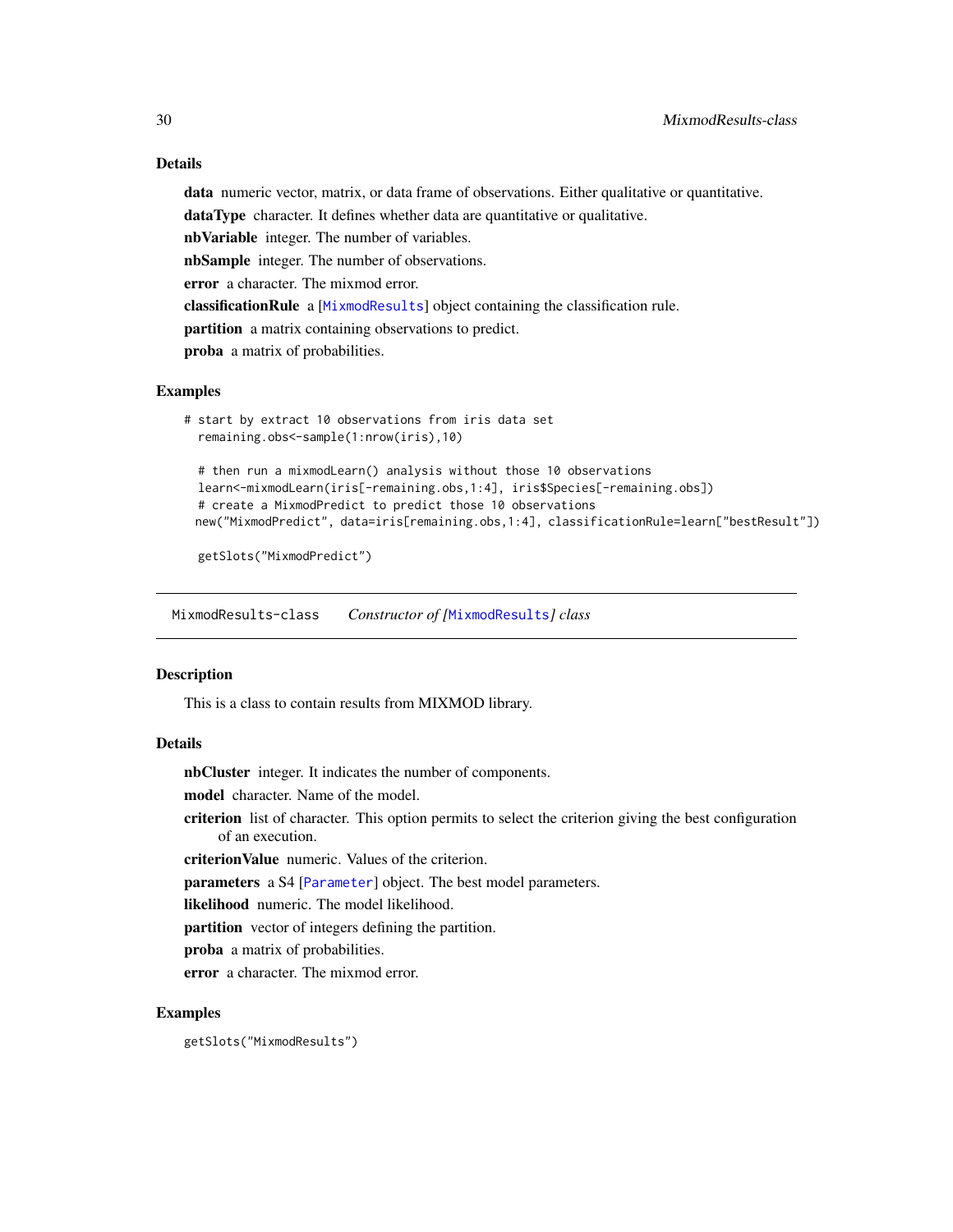<span id="page-30-0"></span>

This class will contain all the parameters needed by the estimation algorithms.

#### Usage

```
# mixmodStrategy(algo = "EM", nbTry = 1,
# initMethod = "smallEM", nbTryInInit = 50,
# nbIterationInInit = 5, nbIterationInAlgo = 200,
# epsilonInInit = 0.001, epsilonInAlgo = 0.001,
# seed = NULL, parameter=NA, labels=NA)
# NB: as an implementation detail, this function is variadic:
```

```
mixmodStrategy(...)
```
#### Arguments

... arguments passed to or from methods. algo list of character string with the estimation algorithm. Possible values: "EM", "SEM", "CEM", c("EM","SEM"). Default value is "EM". nbTry integer defining the number of tries. nbTry must be a positive integer. Option available only if init is "random" or "smallEM" or "CEM" or "SEMMax". Default value: 1. initMethod a character string with the method of initialization of the algorithm specified in the algo argument. Possible values: "random", "smallEM", "CEM", "SEMMax", "parameter", "partition". Default value: "smallEM". nbTryInInit integer defining number of tries in initMethod algorithm. nbTryInInit must be a positive integer. Option available only if init is "smallEM" or "CEM". Default value: 50. nbIterationInInit integer defining the number of "EM" or "SEM" iterations in initMethod. nbIterationInInit must be a positive integer. Only available if initMethod is "smallEM" or "SEMMax". Default values: 5 if initMethod is "smallEM" and 100 if initMethod is "SEMMax". nbIterationInAlgo list of integers defining the number of iterations if you want to use nbIteration as rule to stop the algorithm(s). Default value: 200. epsilonInInit real defining the epsilon value in the initialization step. Only available if initMethod is "smallEM". Default value: 0.001. epsilonInAlgo list of reals defining the epsilon value for the algorithm. Warning: epsilonInAlgo doesn't have any sens if algo is SEM, so it needs to be set as NaN in that case. Default value: 0.001.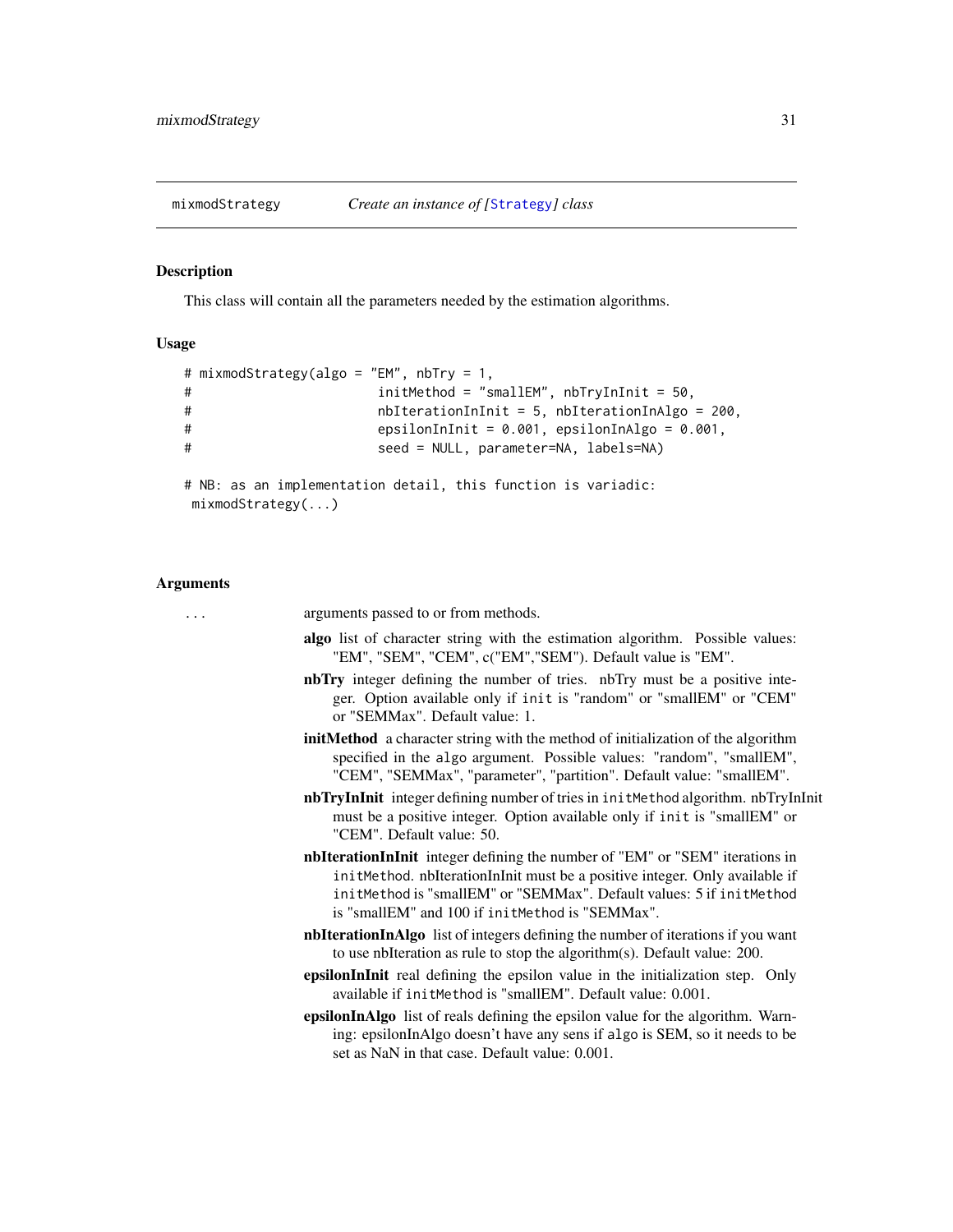- <span id="page-31-0"></span>seed a positive integer defining the seed of the random number generator. Setting a particular seed allows the user to (re)-generate a particular serie of random numbers. NULL or negative value for a random seed.
- parameter instance of "Parameter" subclass. Required if initMethod is "parameter", forbidden otherwise.
- labels vector of integers containing labels. Required if initMethod is "partition", forbidden otherwise.

#### Details

There are different ways to initialize an algorithm :

- **random** Initialization from a random position is a standard way to initialize an algorithm. This random initial position is obtained by choosing at random centers in the data set. This simple strategy is repeated 5 times (the user can choose the number of times) from different random positions and the position that maximises the likelihood is selected.
- **smallEM** A maximum of 50 iterations of the EM algorithm according to the process :  $n_i$  numbers of iterations of EM are done (with random initialization) until the smallEM stop criterion value has been reached. This action is repeated until the sum of  $n_i$

reaches 50 iterations (or if in one action 50 iterations are reached before the stop criterion value).\ It appears that repeating runs of EM is generally profitable since using a single run of EM can often lead to suboptimal solutions.

- CEM 10 repetitions of 50 iterations of the CEM algorithm are done. One advantage of initializing an algorithm with CEM lies in the fact that CEM converges generally in a small number of iterations. Thus, without consuming a large amount of CPU times, several runs of CEM are performed. Then EM is run with the best solution among the 10 repetitions.
- SEMMax A run of 500 iterations of SEM. The idea is that an SEM sequence is expected to enter rapidly in the neighbourhood of the global maximum of the likelihood function.

Defining the algorithms used in the strategy, the stopping rule and when to stop.

• Algorithms :

EM Expectation Maximisation CEM Classification EM SEM Stochastic EM

- Stopping rules for the algorithm : nbIterationInAlgo Sets the maximum number of iterations epsilonInAlgo Sets relative increase of the log-likelihood criterion
- Default values are 200 nbIterationInAlgo of EM with an epsilonInAlgo value of  $10 3$ .

## Value

a [[Strategy](#page-41-1)] object

#### Author(s)

Florent Langrognet and Remi Lebret and Christian Poli and Serge Iovleff, with contributions from C. Biernacki and G. Celeux and G. Govaert <contact@mixmod.org>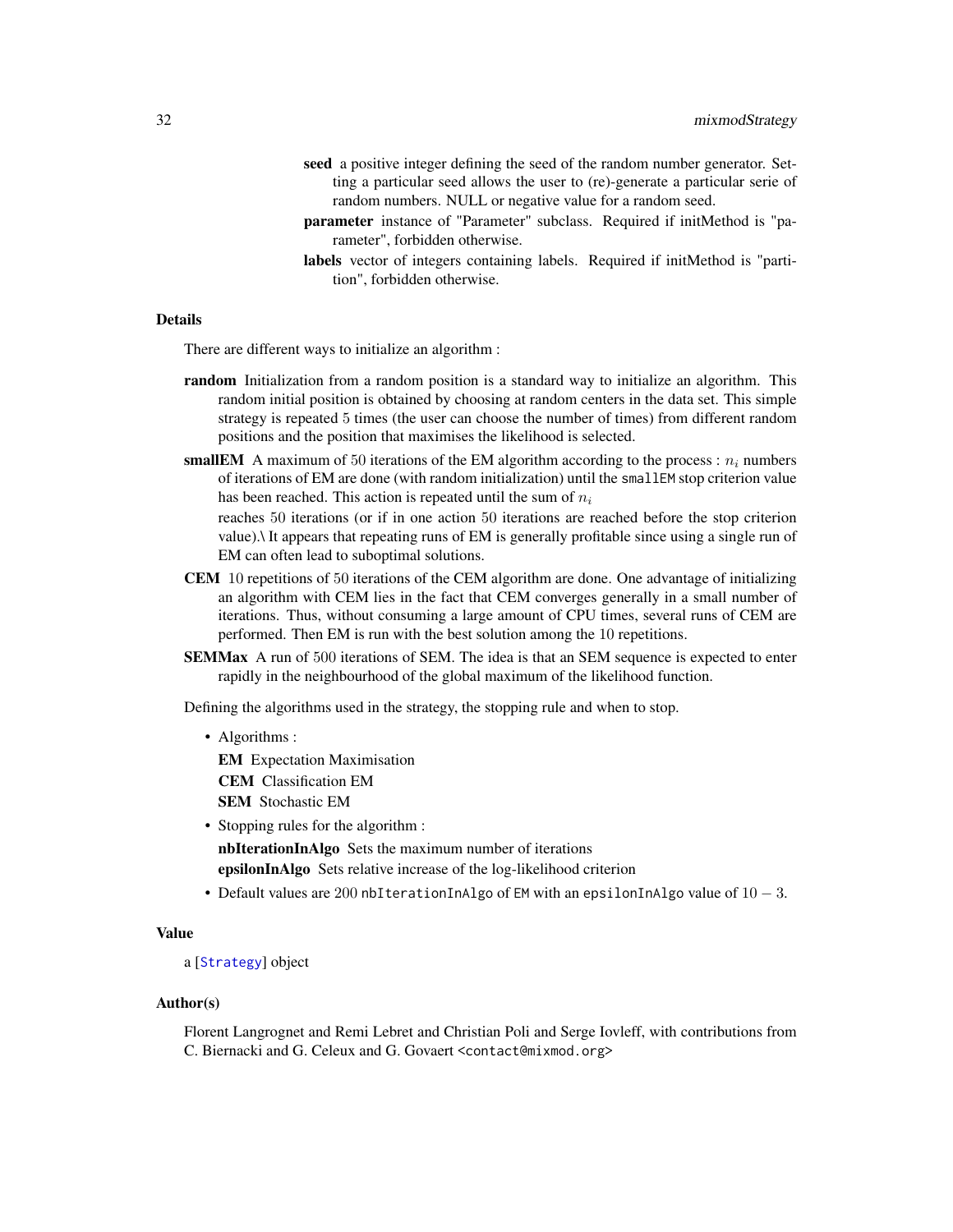## <span id="page-32-0"></span>mixmodXmlInput 33

## References

Biernacki, C., Celeux, G., Govaert, G., 2003. "Choosing starting values for the EM algorithm for getting the highest likelihood in multivariate gaussian mixture models". Computational Statistics and Data Analysis 41, 561-575.

#### Examples

```
mixmodStrategy()
  mixmodStrategy(algo="CEM",initMethod="random",nbTry=10,epsilonInInit=0.00001)
  mixmodStrategy(algo=c("SEM","EM"), nbIterationInAlgo=c(200,100), epsilonInAlgo=c(NA,0.000001))
```
mixmodXmlInput *Internal. It's use is not recommended.*

## Description

This class will contain all the parameters needed by the estimation algorithms.

#### Usage

```
mixmodXmlInput(...)
```
## Arguments

... arguments passed to or from methods. Internal. It's use is not recommended.

#### Details

Internal. It's use is not recommended. Internal. It's use is not recommended.

## Value

a [[MixmodXmlInput](#page-33-2)] object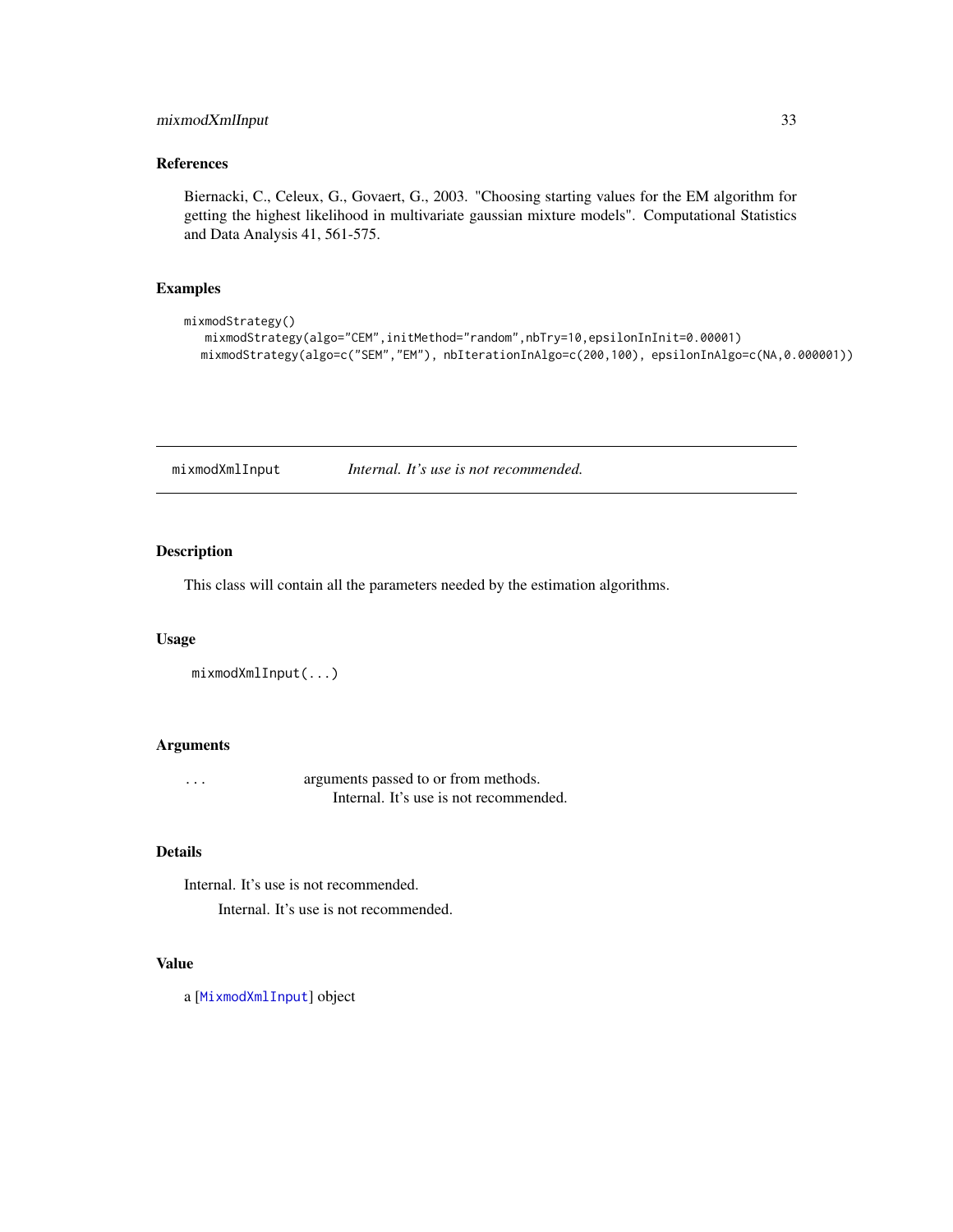<span id="page-33-2"></span><span id="page-33-0"></span>MixmodXmlInput-class *Constructor of [*[MixmodXmlInput](#page-33-2)*] class*

## Description

Internal

## Details

family Its use is not recommended.

## Examples

```
# new("MixmodXmlInput",file="xml-file", numFormat="humanReadable", conversionOnly=FALSE)
```

```
getSlots("MixmodXmlInput")
```
<span id="page-33-1"></span>Model-class *Constructor of [*[Model](#page-33-1)*] class*

## Description

This class defines the Mixmod models.

## Details

listModels character containing a list of models.

free.proportions logical to include models with free proportions. Default is TRUE.

equal.proportions logical to include models with equal proportions. Default is FALSE.

## Examples

getSlots("Model")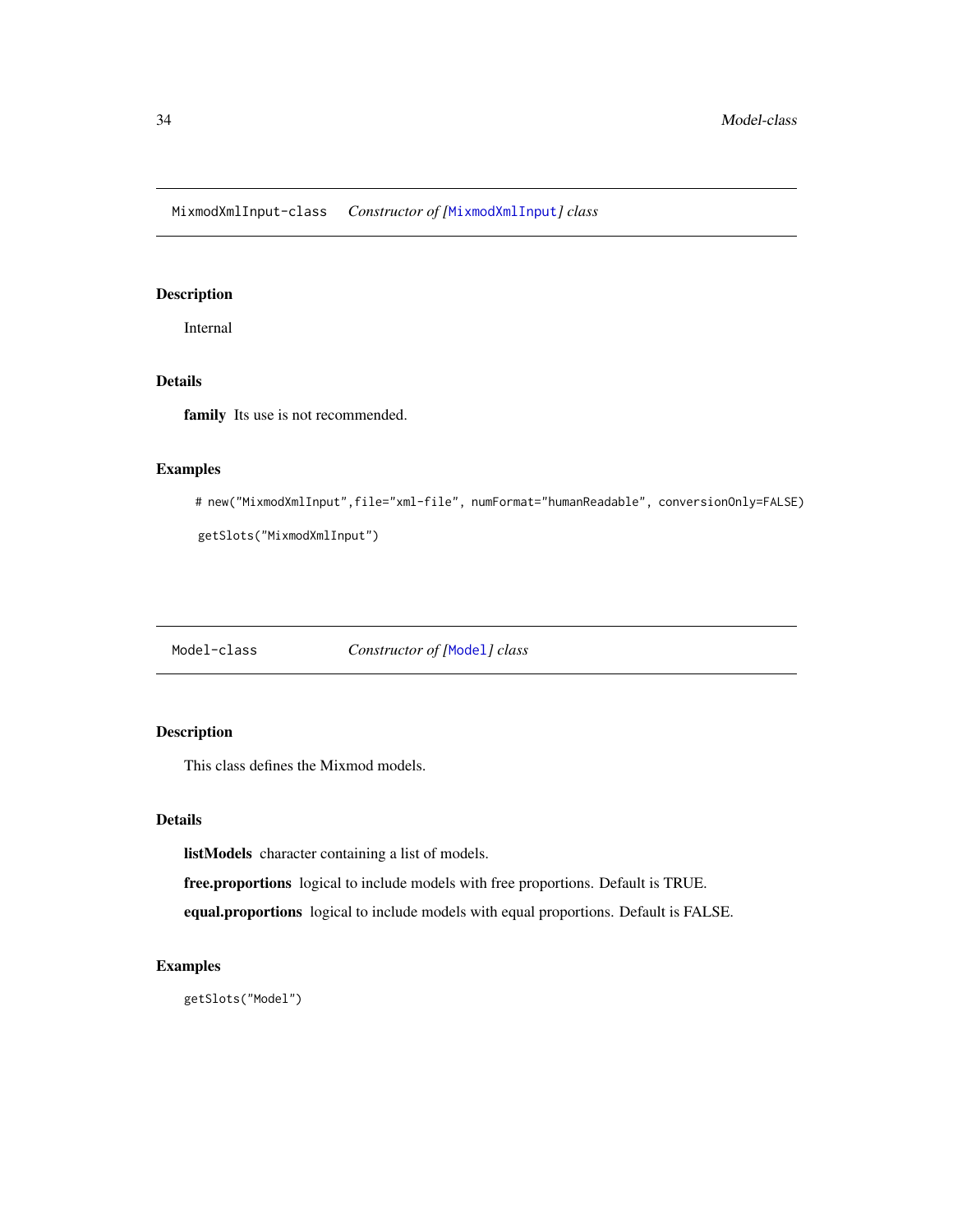<span id="page-34-1"></span><span id="page-34-0"></span>MultinomialModel-class

*Constructor of [*[MultinomialModel](#page-34-1)*] class*

#### Description

This class defines a multinomial [Model](#page-33-1). Inherits the [Model] class.

#### Details

variable.independency logical component.independency logical

#### Examples

```
new("MultinomialModel")
 new("MultinomialModel", listModels=c("Binary_pk_E","Binary_p_E") )
 new("MultinomialModel", free.proportions=FALSE, variable.independency=TRUE )
 getSlots("MultinomialModel")
```

```
MultinomialParameter-class
```
*Constructor of [*[MultinomialParameter](#page-34-2)*] class*

#### Description

This class defines parameters of a Multinomial Mixture Model. Inherits the [[Parameter](#page-35-1)] class.

## Details

center a numeric vector containing center of each cluster.

scatter a vector of matrix containing dispersion matrix of each cluster.

factor a character vector containing the modalities.

#### Examples

```
new("MultinomialParameter")
```
getSlots("MultinomialParameter")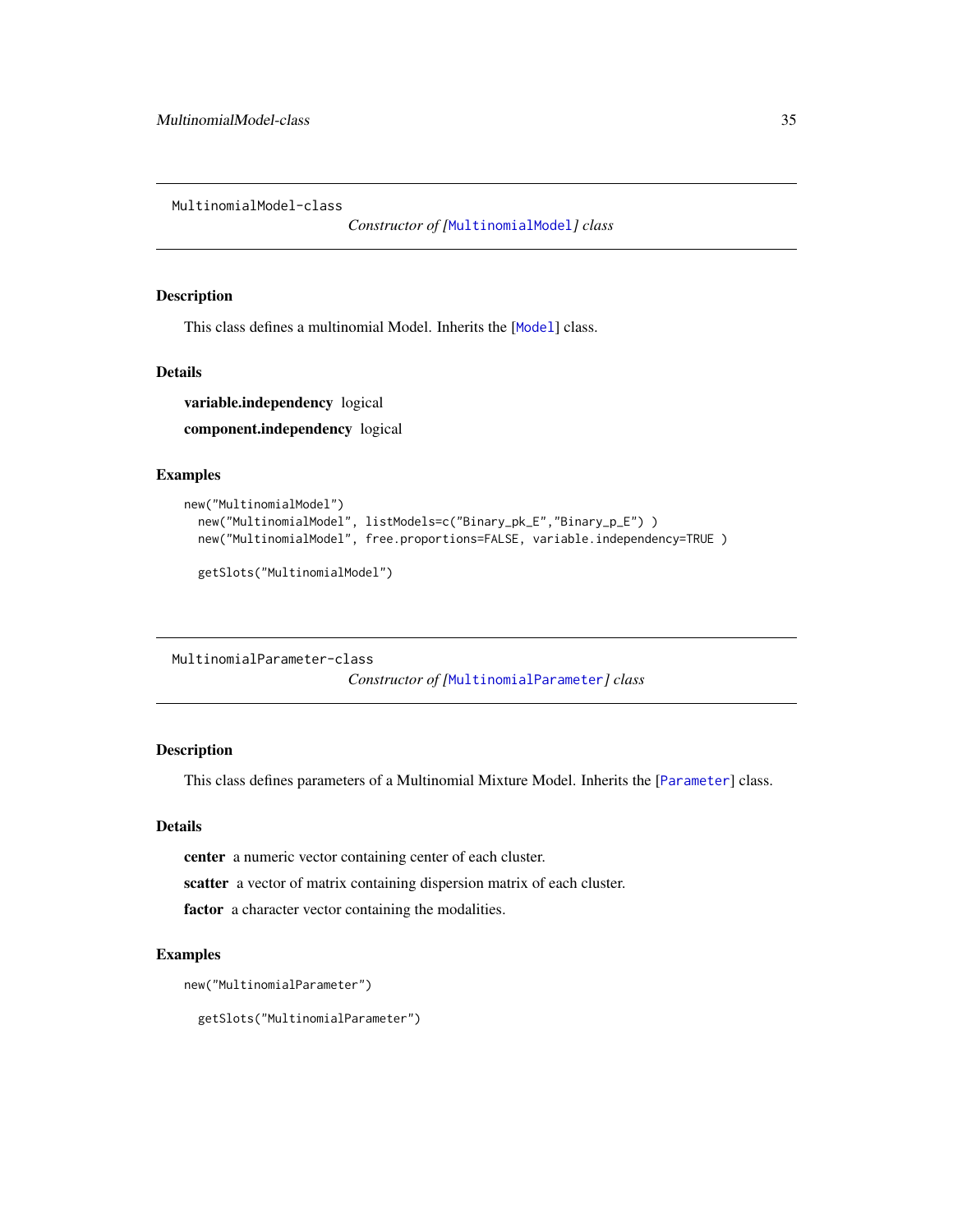<span id="page-35-0"></span>

Get the number of modalities for each column of a categorical data set

## Usage

nbFactorFromData(x)

## Arguments

x a vector or a matrix or a data frame containing factors

## Value

a vector containing the number of modalities for each column

<span id="page-35-1"></span>Parameter-class *Constructor of [*[Parameter](#page-35-1)*] class*

## Description

This class defines parameters of a Mixture Model.

## Details

proportions a numeric vector containing proportions of the mixture model.

## Examples

getSlots("Parameter")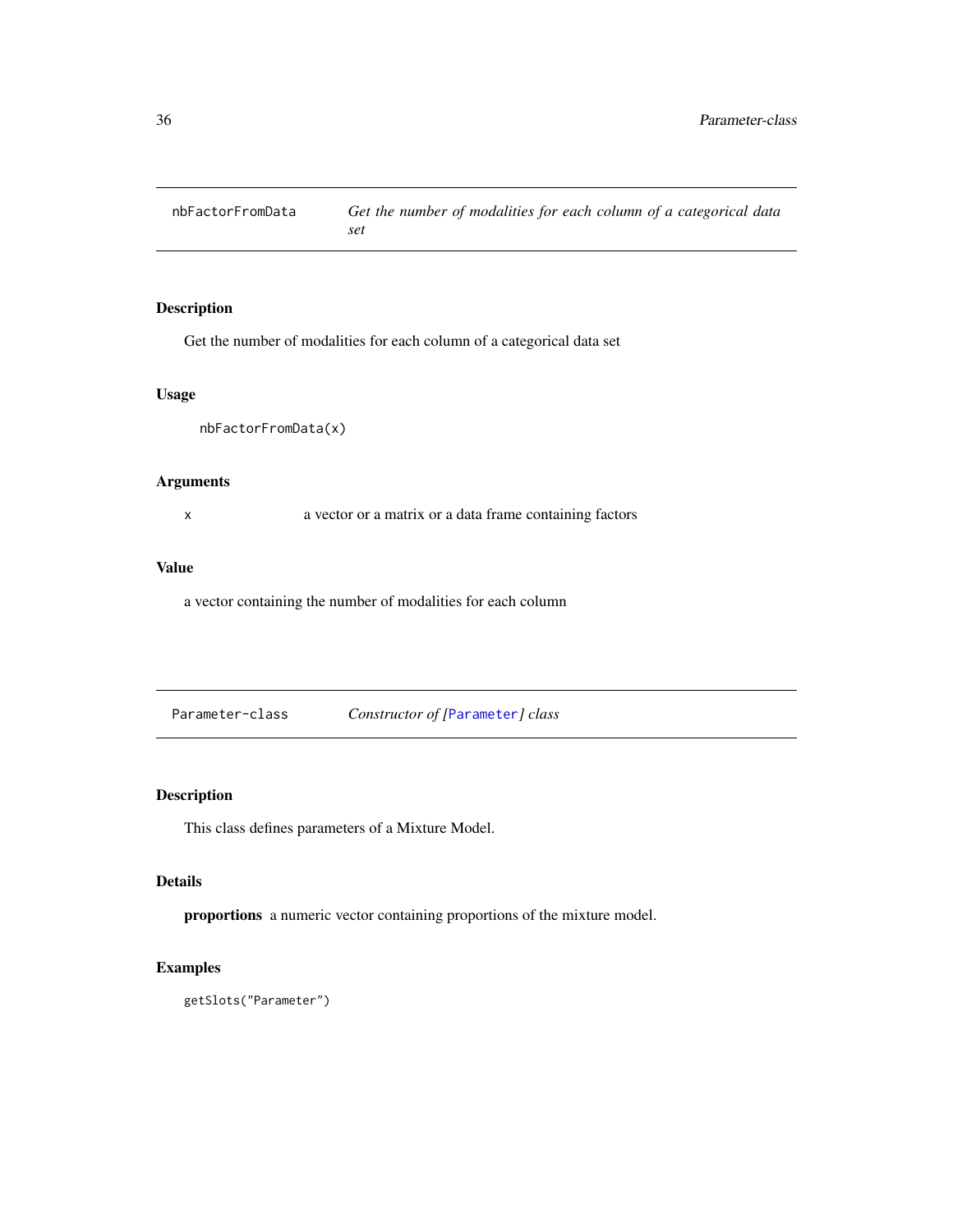Plotting data from a [[Mixmod](#page-16-1)] object using parameters and partition to distinguish the different clusters.

#### Arguments

|          | an object of class [Mixmod]                                                                       |
|----------|---------------------------------------------------------------------------------------------------|
|          | a list of variables to plot (subset). Variables names or indices. Only in a quanti-<br>tive case. |
| $\cdots$ | further arguments passed to or from other methods                                                 |

## Details

For quantitative case, ellipsoids (i.e. linear transformations of hyperspheres) centered at the mean are drawn using the parameters computed by MIXMOD. The directions of the principal axes of the ellipsoids are given by the eigenvectors of the covariance matrix  $\Sigma$ . The squared relative lengths of the principal axes are given by the corresponding eigenvalues. A 1-dimensional representation of variables with the densities is drawn on the diagonal.

For qualitative case, a Multiple Correspondance Analysis is performed to get a 2-dimensional representation of the data set. Bigger symbol means that observations are similar.

#### See Also

[plot](#page-36-1)

## Examples

```
## for quantitative case
 data(iris)
 xem <- mixmodCluster(iris[1:4],3)
 plot(xem)
 plot(xem,c(1,3))
 plot(xem,c("Sepal.Length","Sepal.Width"))
 ## for qualitative case
```

```
data(birds)
xem2 <- mixmodCluster(birds,2)
plot(xem2)
legend("bottomleft",c("Cluster1","Cluster2"),col=c(2,3),pch=c(1,2))
```
<span id="page-36-0"></span>plot the state of the state of the state of the state of the state of the state of the state of the state of the state of the state of the state of the state of the state of the state of the state of the state of the state

<span id="page-36-1"></span>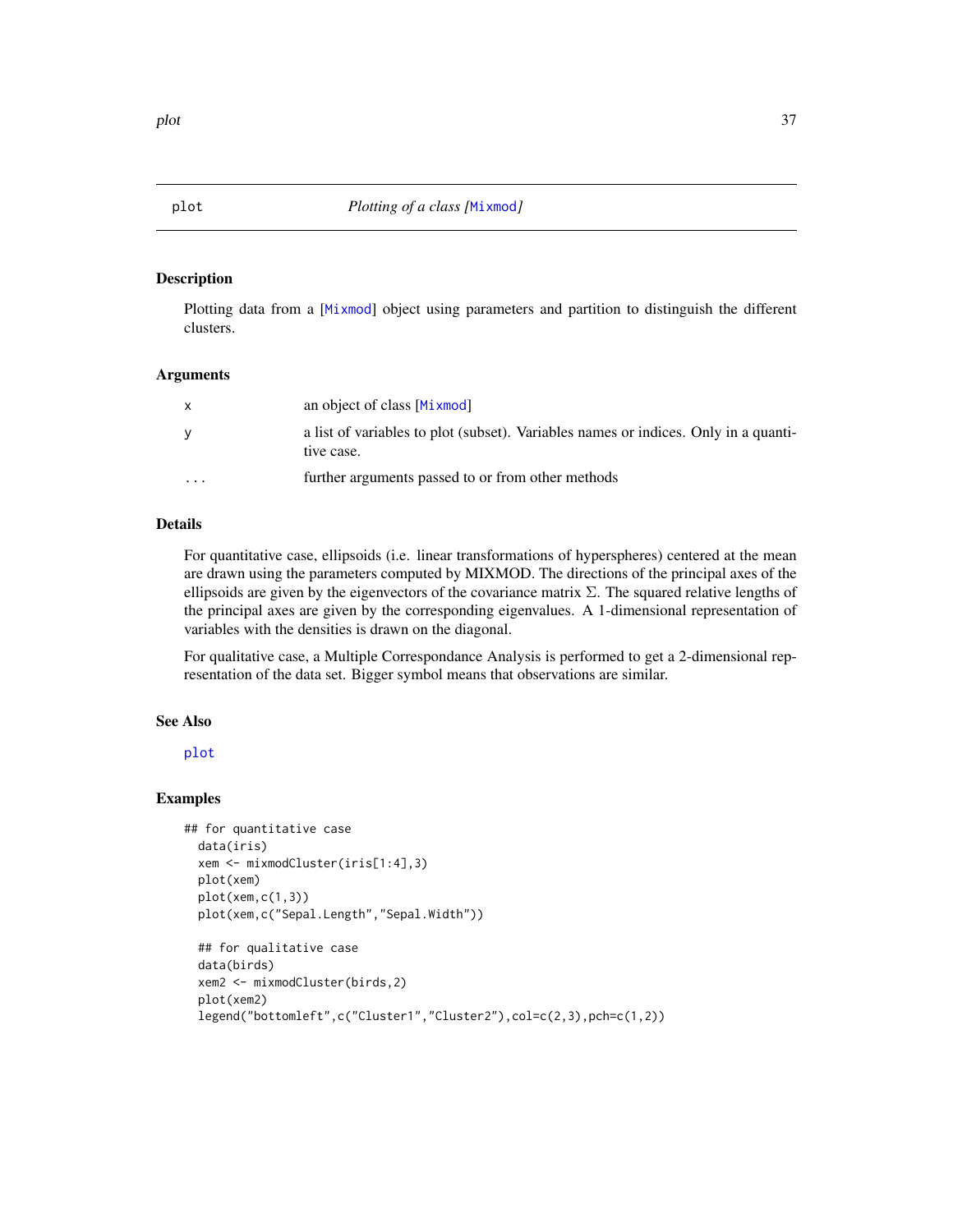<span id="page-37-0"></span>

Biplot of two variables from a quantitative data set. Use parameters and partition from a [[MixmodResults](#page-29-1)] object to distinguish the different clusters.

#### Usage

```
plotCluster(x, data, variable1 = colnames(data)[1],
  variable2 = colnames(data)[2], col = x@partition + 1,
  pch = x@partition, xlab = variable1, ylab = variable2,
  add.ellipse = TRUE, \ldots)
```
#### Arguments

| X           | an object of class [MixmodResults]                                                                                                                                                        |
|-------------|-------------------------------------------------------------------------------------------------------------------------------------------------------------------------------------------|
| data        | a data frame containing a quantitative data set.                                                                                                                                          |
| variable1   | index or character containing the name of the first variable. First column of data<br>by default.                                                                                         |
| variable2   | index or character containing the name of the second variable. Second column<br>of data by default.                                                                                       |
| col         | a specification for the default plotting color. By default partition is used to sep-<br>arate clusters with different colors.                                                             |
| pch         | either an integer specifying a symbol or a single character to be used as the<br>default in plotting points. By default partition is used to seperate clusters with<br>different symbols. |
| xlab        | a title for the x axis. Variable 1 by default.                                                                                                                                            |
| ylab        | a title for the y axis. Variable2 by default.                                                                                                                                             |
| add.ellipse | a boolean. Add ellipses to graph. TRUE by default.                                                                                                                                        |
| $\cdots$    | further arguments passed to or from other methods                                                                                                                                         |

#### Details

Ellipsoids (i.e. linear transformations of hyperspheres) centered at the mean can be drawn using the parameters computed by MIXMOD. The directions of the principal axes of the ellipsoids are given by the eigenvectors of the covariance matrix  $\Sigma$ . The squared relative lengths of the principal axes are given by the corresponding eigenvalues.

## See Also

[plot](#page-36-1)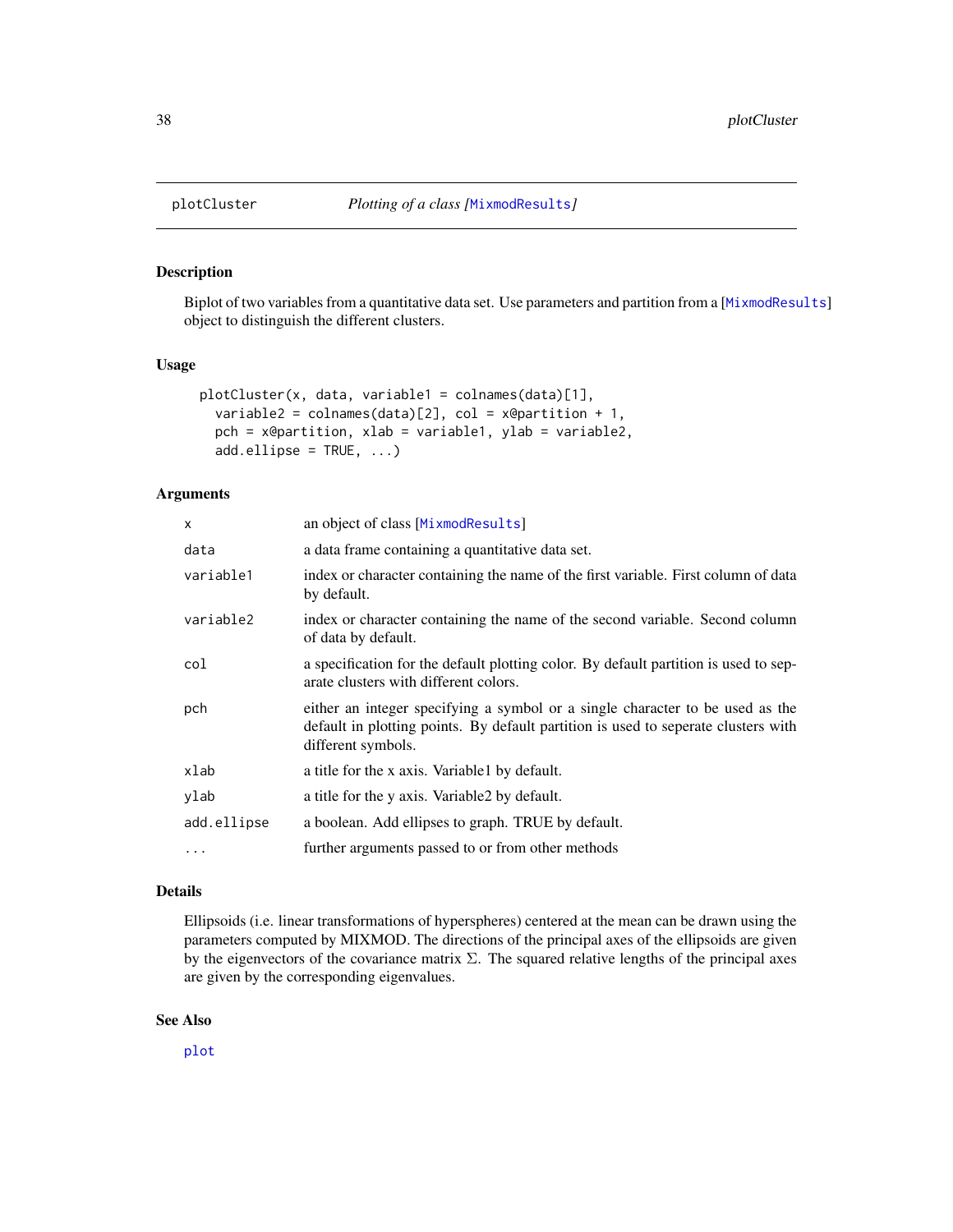#### <span id="page-38-0"></span>print 39

## Examples

```
data(geyser)
  xem1 <- mixmodCluster(geyser,3)
  plotCluster(xem1["bestResult"], geyser)
  data(iris)
  xem2 <- mixmodCluster(iris[1:4],2:6)
 plotCluster(xem2["bestResult"], iris, variable1="Sepal.Length", variable2="Sepal.Width")
  plotCluster(xem2["bestResult"], iris, variable1=1, variable2=4)
```
print *Print a Rmixmod class to standard output.*

## Description

Print a Rmixmod class to standard output.

#### Arguments

| <b>X</b> | a Rmixmod object: a Strategy, a Model, a Gaussian Parameter, a Multinomial Parameter, |
|----------|---------------------------------------------------------------------------------------|
|          | a MixmodResults.a MixmodCluster.a MixmodLearn or a MixmodPredict.                     |
| .        | further arguments passed to or from other methods                                     |

## Value

NULL. Prints to standard out.

## See Also

[print](#page-38-1)

```
## for strategy
 strategy <- mixmodStrategy()
 print(strategy)
```

```
## for Gaussian models
gmodel <- mixmodGaussianModel()
print(gmodel)
## for multinomial models
mmodel <- mixmodMultinomialModel()
print(mmodel)
## for clustering
```

```
data(geyser)
xem <- mixmodCluster(geyser,3)
print(xem)
## for Gaussian parameters
```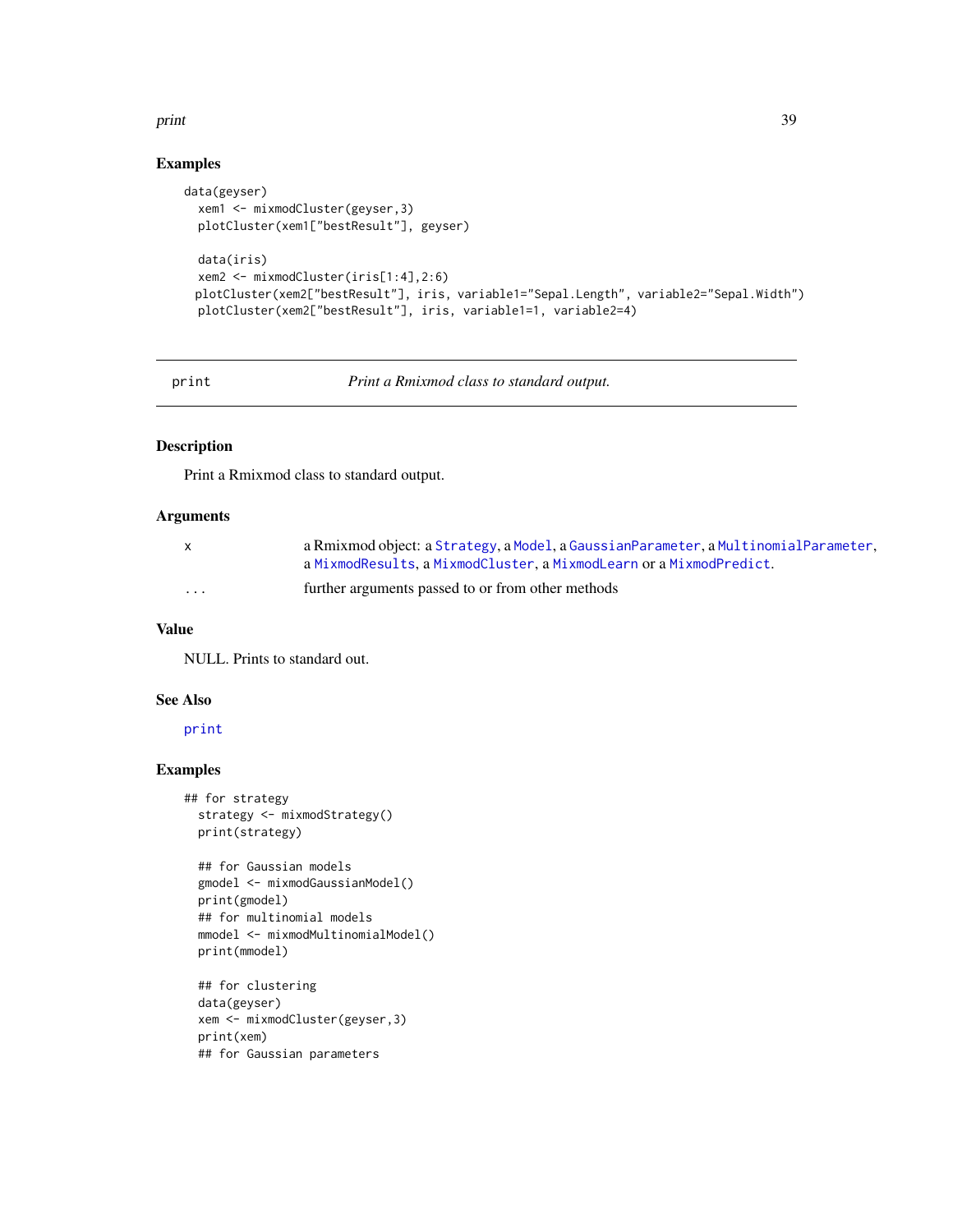<span id="page-39-0"></span>40 shows that the state of the state of the shows that the state of the state of the shows that the shows that  $\frac{1}{2}$ 

```
print(xem["bestResult"]["parameters"])
## for discriminant analysis
# start by extract 10 observations from iris data set
iris.partition<-sample(1:nrow(iris),10)
# then run a mixmodLearn() analysis without those 10 observations
learn<-mixmodLearn(iris[-iris.partition,1:4], iris$Species[-iris.partition])
# print learn results
print(learn)
# create a MixmodPredict to predict those 10 observations
prediction <- mixmodPredict(data=iris[iris.partition,1:4], classificationRule=learn["bestResult"])
# print prediction results
print(prediction)
```
show *Show description of a Rmixmod class to standard output.*

## Description

Show description of a Rmixmod class to standard output.

#### Arguments

| object | a Rmixmod object: a Strategy, a Model, a Gaussian Parameter, a Multinomial Parameter, |
|--------|---------------------------------------------------------------------------------------|
|        | a MixmodResults, a MixmodCluster, a MixmodLearn or a MixmodPredict.                   |

#### Value

NULL. Prints to standard out.

#### See Also

[show](#page-39-1)

```
## for strategy
 strategy <- mixmodStrategy()
 show(strategy)
```

```
## for Gaussian models
gmodel <- mixmodGaussianModel()
show(gmodel)
## for multinomial models
mmodel <- mixmodMultinomialModel()
show(mmodel)
```

```
## for clustering
data(geyser)
xem <- mixmodCluster(geyser,3)
```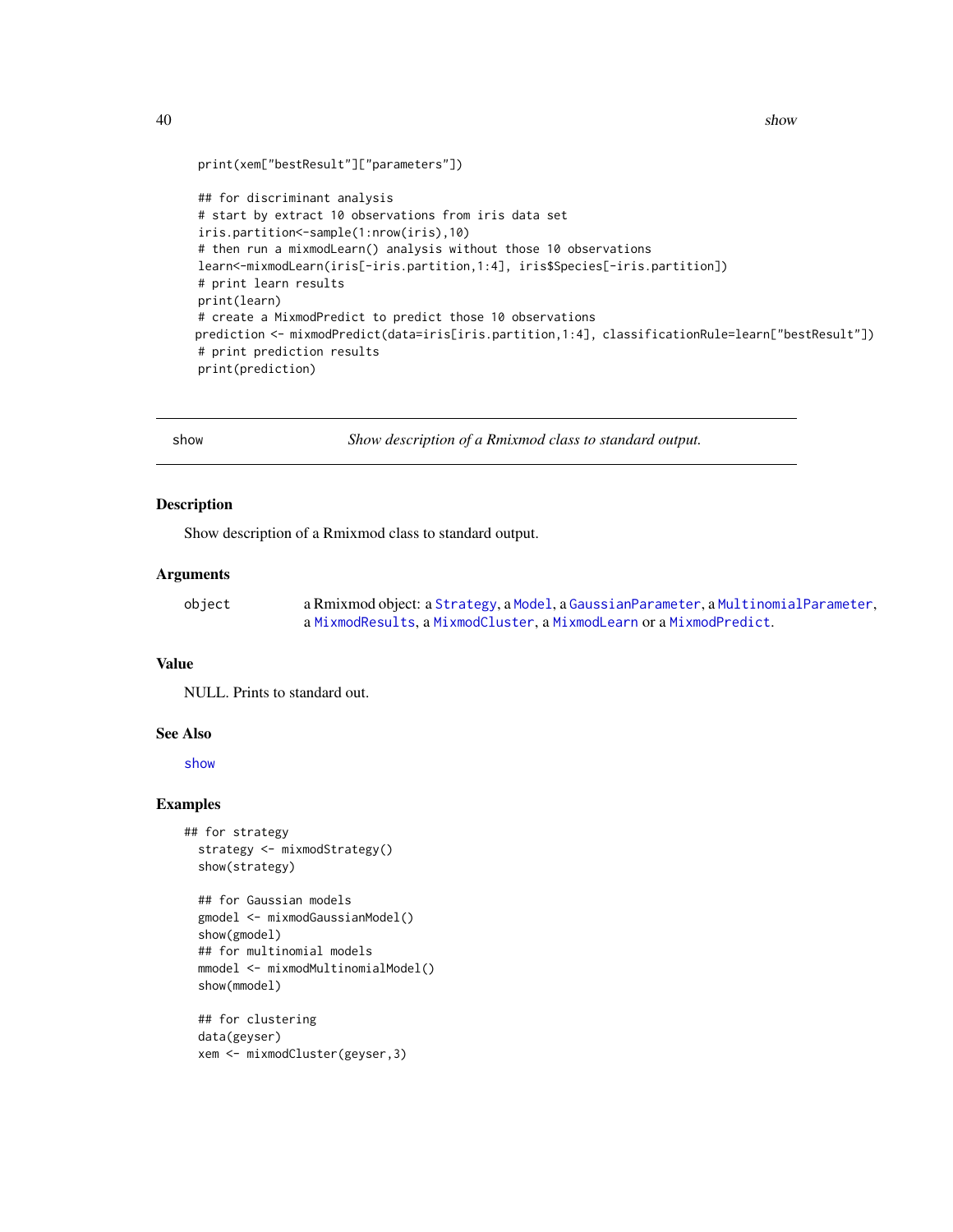## <span id="page-40-0"></span>sortByCriterion 41

```
show(xem)
## for Gaussian parameters
show(xem["bestResult"]["parameters"])
## for discriminant analysis
# start by extract 10 observations from iris data set
iris.partition<-sample(1:nrow(iris),10)
# then run a mixmodLearn() analysis without those 10 observations
learn<-mixmodLearn(iris[-iris.partition,1:4], iris$Species[-iris.partition])
# create a MixmodPredict to predict those 10 observations
prediction <- mixmodPredict(data=iris[iris.partition,1:4], classificationRule=learn["bestResult"])
# show results
show(prediction)
```
sortByCriterion *Sorting results of a [*[Mixmod](#page-16-1)*] object by a given criterion*

## Description

After calling the mixmodCluster() or mixmodLearn() method, results will be sorted into ascending order according to the first given criterion (descending order for CV criterion). This method is able to reorder the list of results according to a given criterion.

#### Arguments

| object    | a [Mixmod] object                       |
|-----------|-----------------------------------------|
| criterion | a string containing the criterion name. |

## Value

a modified [[Mixmod](#page-16-1)] object

```
x<-mixmodCluster(iris[1:4],2:10,criterion=c("BIC","ICL"))
  icl<-sortByCriterion(x,"ICL")
  icl["results"]
```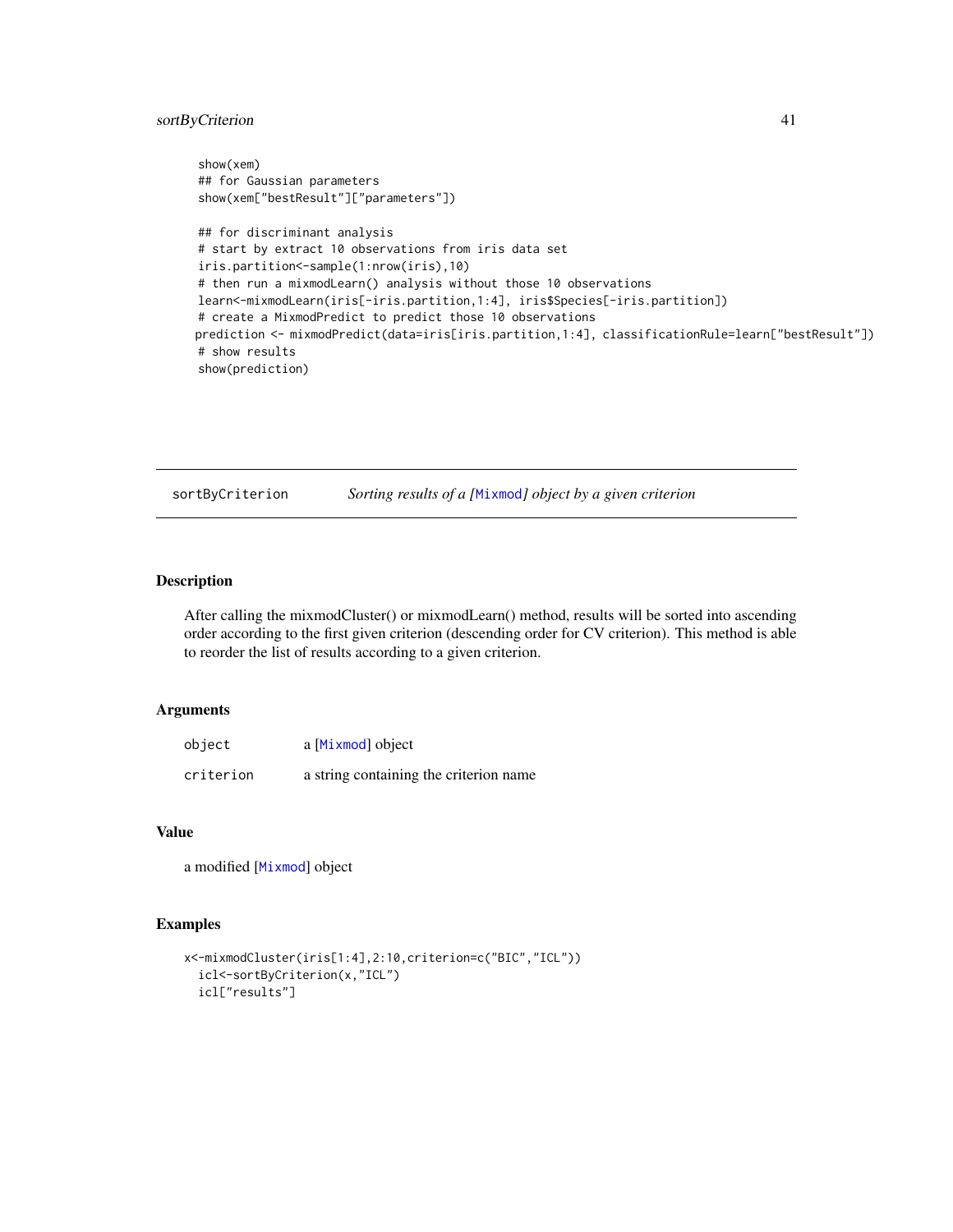<span id="page-41-1"></span><span id="page-41-0"></span>

This class defines the Mixmod strategies.

#### Details

- algo list of character string with the estimation algorithm. Possible values: "EM", "SEM", "CEM", c("EM","SEM"). Default value is "EM".
- nbTry integer defining the number of tries. Default value: 1.
- initMethod a character string with the method of initialization of the algorithm specified in the algo argument. Possible values: "random", "smallEM", "CEM", "SEMMax". Default value: "smallEM".
- nbTryInInit integer defining number of tries in initMethod algorithm. Default value: 50.
- nbIterationInInit integer defining the number of "EM" or "SEM" iterations in initMethod. Default values: 5 if initMethod is "smallEM" and 100 if initMethod is "SEMMax".
- nbIterationInAlgo list of integers defining the number of iterations if user want to use nbIteration as rule to stop the algorithm(s). Default value: 200.
- epsilonInInit real defining the epsilon value in the initialization step. Only available if initMethod is "smallEM". Default value: 0.001.
- epsilonInAlgo list of reals defining the epsilon value for the algorithm. Warning: epsilonInAlgo doesn't have any sens if algo is SEM, so it needs to be set as NaN in that case. Default value: 0.001.
- seed integer defining the seed of the random number generator. Setting a particular seed allows the user to (re)-generate a particular serie of random numbers. Default value is NULL, i.e. a random seed.

```
new("Strategy")
 new("Strategy", algo="SEM", initMethod="SEMMax")
 getSlots("Strategy")
```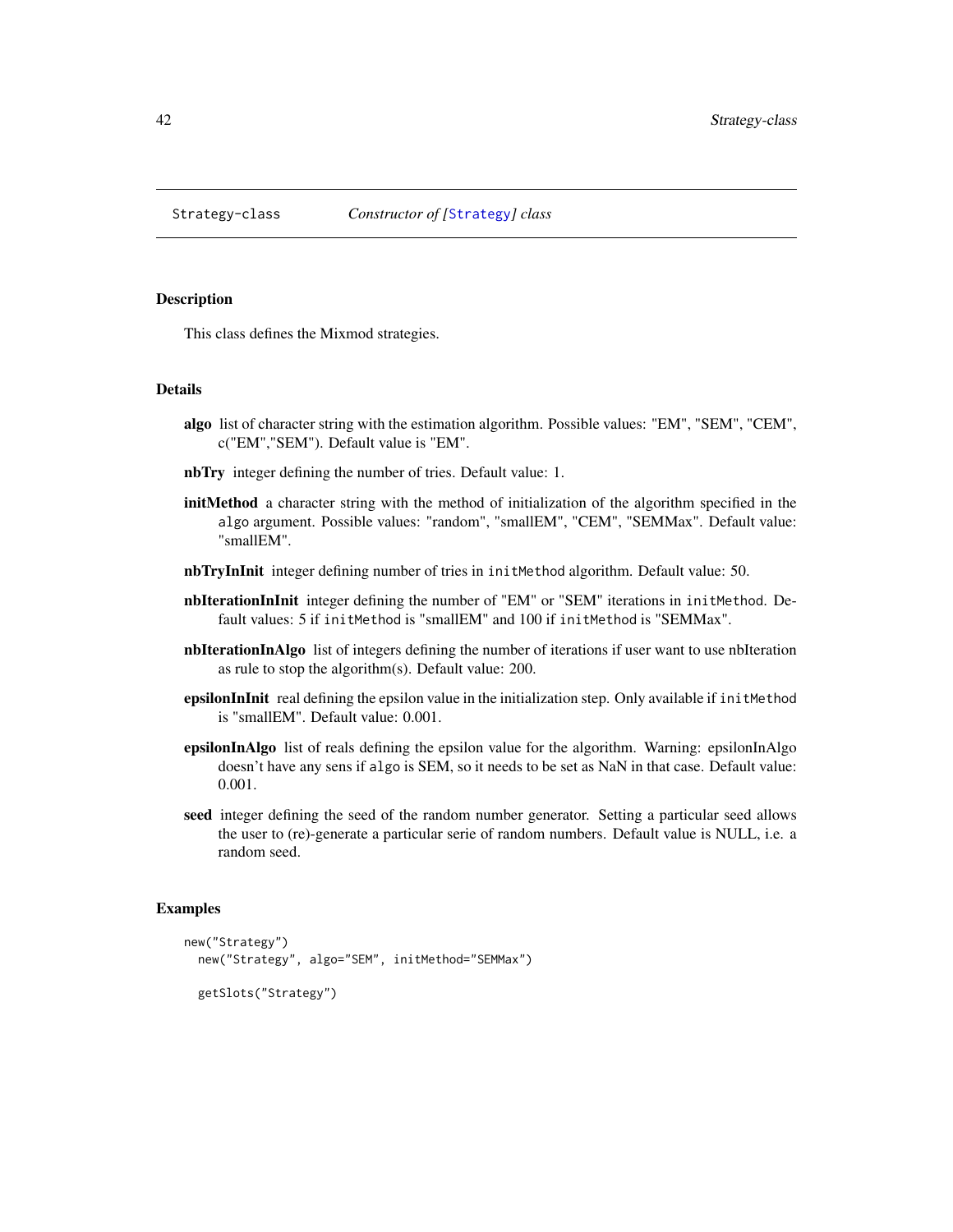<span id="page-42-1"></span><span id="page-42-0"></span>

Produce result summaries of a Rmixmod class

## Arguments

|         | Either a Mixmod object, a Parameter object or a MixmodResults object. |
|---------|-----------------------------------------------------------------------|
| $\cdot$ | further arguments passed to or from other methods                     |

## Value

NULL. Summaries to standard out.

## See Also

[summary](#page-42-1)

## Examples

```
data(geyser)
 xem <- mixmodCluster(geyser,3)
 summary(xem)
 summary(xem["bestResult"])
 summary(xem["bestResult"]["parameters"])
```
titanic *Qualitative data: Survival of passengers on the Titanic*

## Description

For each person on board the fatal maiden voyage of the ocean liner Titanic, this dataset records: sex, age [adult/child], economic status [first/second/third class, or crew] and whether or not that person survived. Values are aligned and delimited by blanks. There are no missing values.

#### Format

A data frame with 2201 observations on the following 4 variables.

- Class  $0 =$  crew,  $1 =$  first,  $2 =$  second,  $3 =$  third, which denote the economic status of the subject
- Age  $1 =$  adult,  $0 =$  child, which denote if the subject is an adult or a child
- Sex  $1 =$  male,  $0 =$  female, which denote the sex of the subject
- Survived  $1 = yes$ ,  $0 = no$ , which denote if the subject lived through the fatal maiden voyage of the ocean liner Titanic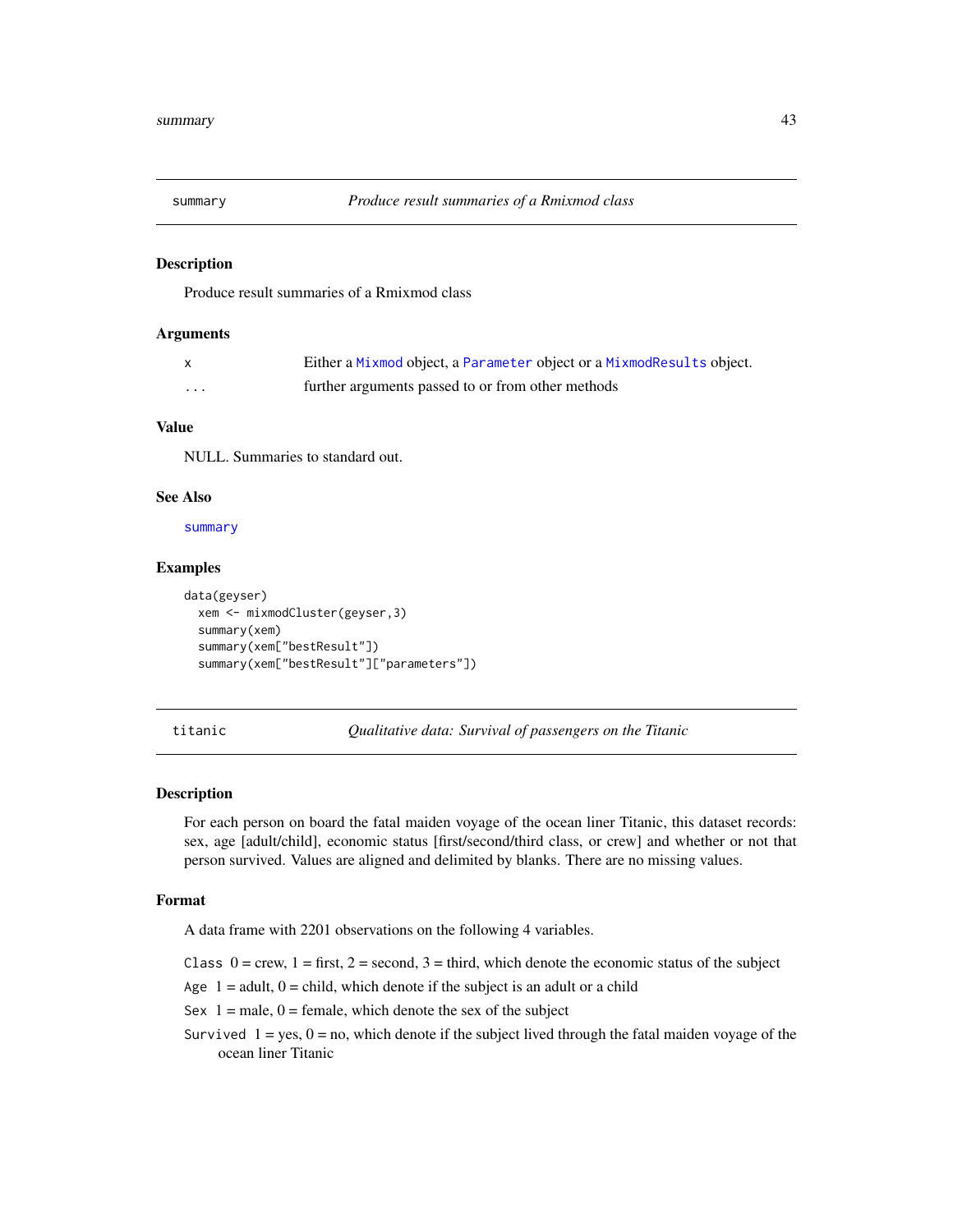## <span id="page-43-0"></span>Source

The source provides a data set recording class, sex, age, and survival status for each person on board of the Titanic, and is based on data originally collected by the British Board of Trade and reprinted in: British Board of Trade (1990), "Report on the Loss of the Titanic (S.S.)". British Board of Trade Inquiry Report (reprint). Gloucester, UK: Allan Sutton Publishing.

## Examples

data(titanic)

## [ *Extract parts of a Rmixmod class*

## Description

Extract parts of a Rmixmod class

## Arguments

| $\mathsf{X}$ | object from which to extract element(s) or in which to replace element(s).                                                                                                                                        |
|--------------|-------------------------------------------------------------------------------------------------------------------------------------------------------------------------------------------------------------------|
| i            | the name of the element we want to extract or replace.                                                                                                                                                            |
|              | if the element designing by i is complex, j specifying elements to extract or<br>replace.                                                                                                                         |
| drop         | For matrices and arrays. If TRUE the result is coerced to the lowest possible<br>dimension (see the examples). This only works for extracting elements, not for<br>the replacement. See drop for further details. |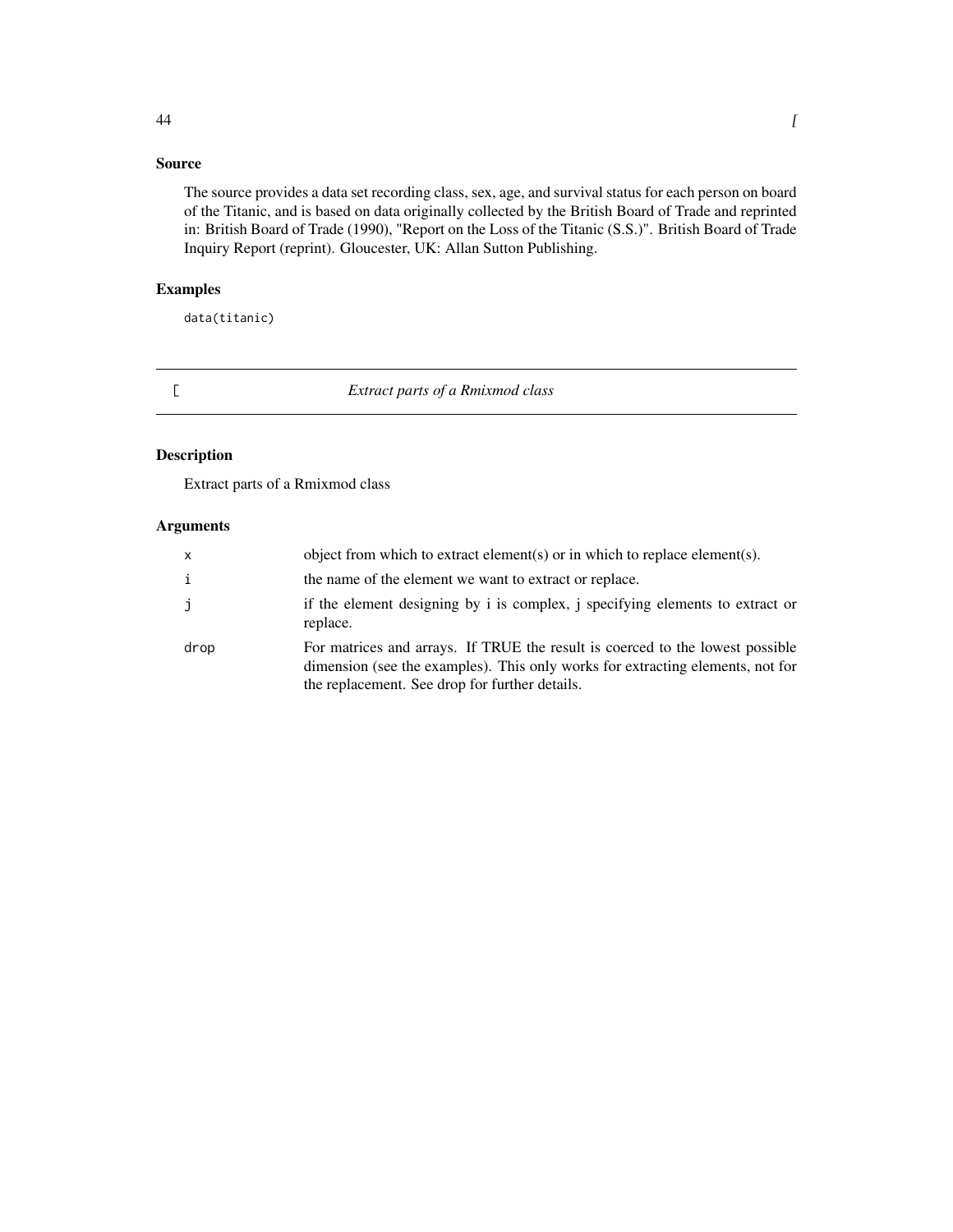# <span id="page-44-0"></span>**Index**

```
∗Topic datasets
    birds, 7
    car, 8
    finance, 10
    geyser, 12
    heterodata, 13
    heterodatatest, 13
    heterodatatrain, 14
    titanic, 43
∗Topic package
    Rmixmod-package, 3
[, 44
[,CompositeModel-method ([), 44
[,CompositeParameter-method ([), 44
[,GaussianModel-method ([), 44
[,GaussianParameter-method ([), 44
[,MixmodCluster-method ([), 44
[,MixmodLearn-method ([), 44
[,MixmodPredict-method ([), 44
[,MixmodResults-method ([), 44
[,MultinomialModel-method ([), 44
[,MultinomialParameter-method ([), 44
[,Strategy-method ([), 44
[<-,CompositeModel-method ([), 44
[<-,CompositeParameter-method ([), 44
[<-,GaussianModel-method ([), 44
[<-,GaussianParameter-method ([), 44
[<-,MixmodCluster-method ([), 44
[<-,MixmodLearn-method ([), 44
[<-,MultinomialModel-method ([), 44
[<-,MultinomialParameter-method ([), 44
[<-,Strategy-method ([), 44
```
asQualitative, [5](#page-4-0)

barplot, *[6](#page-5-0)*, [6,](#page-5-0) *[7](#page-6-0)* barplot,Mixmod-method *(*barplot*)*, [6](#page-5-0) barplotCluster, [6](#page-5-0) birds, [7](#page-6-0)

car, [8](#page-7-0) composeModelName, [9](#page-8-0) CompositeModel, *[9](#page-8-0)*, *[20,](#page-19-0) [21](#page-20-0)* CompositeModel-class, [9](#page-8-0) CompositeParameter, *[10](#page-9-0)* CompositeParameter-class, [10](#page-9-0)

## finance, [10](#page-9-0)

GaussianModel, *[11](#page-10-0)*, *[23,](#page-22-0) [24](#page-23-0)* GaussianModel-class, [11](#page-10-0) GaussianParameter, *[11](#page-10-0)*, *[39,](#page-38-0) [40](#page-39-0)* GaussianParameter-class, [11](#page-10-0) geyser, [12](#page-11-0)

heterodata, [13](#page-12-0) heterodatatest, *[13](#page-12-0)*, [13,](#page-12-0) *[14](#page-13-0)* heterodatatrain, *[13,](#page-12-0) [14](#page-13-0)*, [14](#page-13-0) hist, *[15](#page-14-0)*, [15,](#page-14-0) *[16](#page-15-0)* hist,Mixmod-method *(*hist*)*, [15](#page-14-0) histCluster, [15](#page-14-0)

is.dataType, [16](#page-15-0) isQualitative, [17](#page-16-0)

Mixmod, *[6](#page-5-0)*, *[15](#page-14-0)*, *[17](#page-16-0)*, *[19](#page-18-0)*, *[26](#page-25-0)*, *[37](#page-36-0)*, *[41](#page-40-0)*, *[43](#page-42-0)* Mixmod-class, [17](#page-16-0) MixmodCluster, *[18,](#page-17-0) [19](#page-18-0)*, *[39,](#page-38-0) [40](#page-39-0)* mixmodCluster, [18](#page-17-0) MixmodCluster-class, [19](#page-18-0) mixmodCompositeModel, [20](#page-19-0) MixmodDAResults, *[22](#page-21-0)*, *[26](#page-25-0)* MixmodDAResults-class, [22](#page-21-0) mixmodGaussianModel, [23](#page-22-0) MixmodLearn, *[25,](#page-24-0) [26](#page-25-0)*, *[39,](#page-38-0) [40](#page-39-0)* mixmodLearn, [25](#page-24-0) MixmodLearn-class, [26](#page-25-0) mixmodMultinomialModel, [27](#page-26-0) MixmodPredict, *[28,](#page-27-0) [29](#page-28-0)*, *[39,](#page-38-0) [40](#page-39-0)* mixmodPredict, [28](#page-27-0) MixmodPredict-class, [29](#page-28-0)